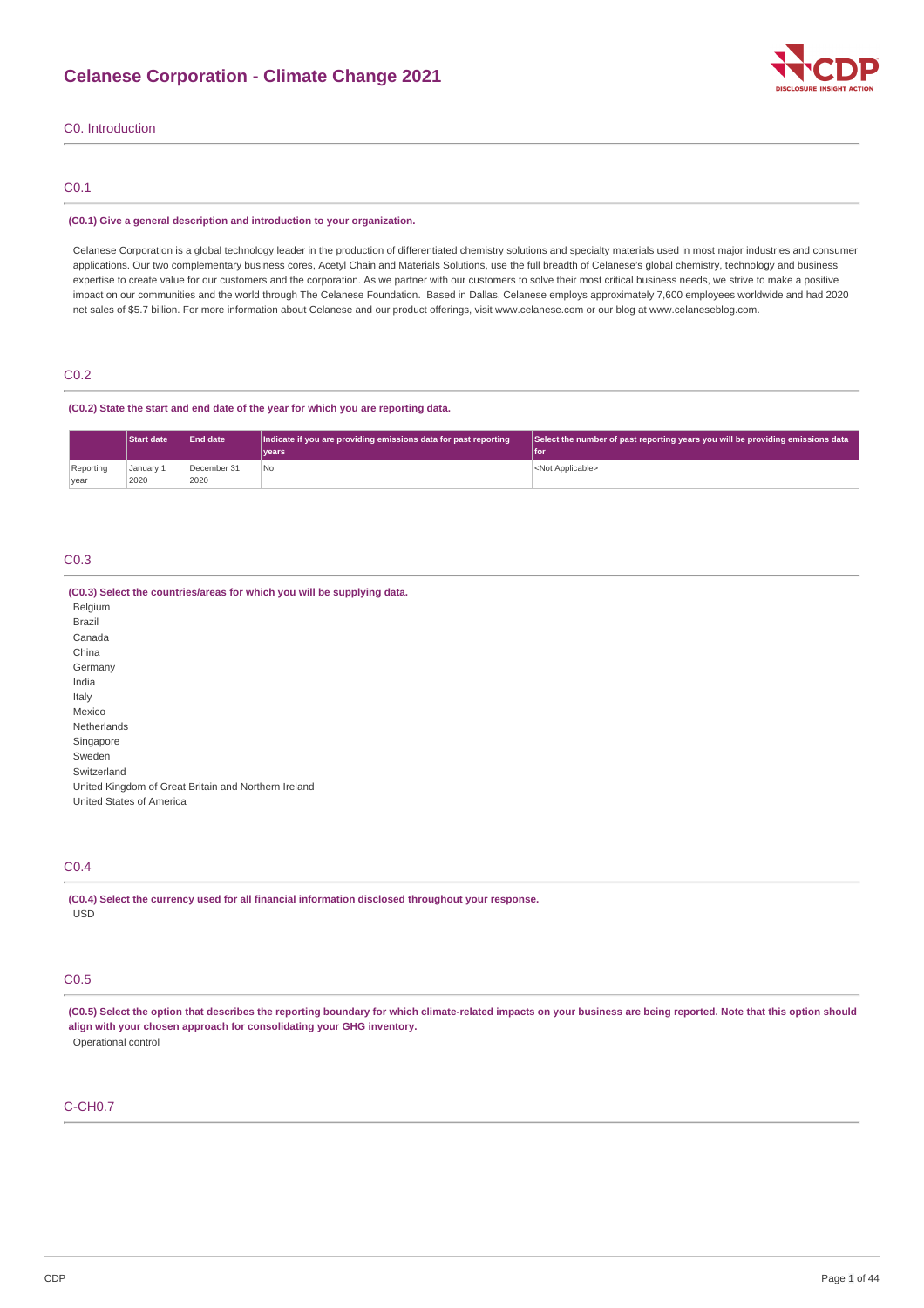### **(C-CH0.7) Which part of the chemicals value chain does your organization operate in?**

### **Row 1**

# **Bulk organic chemicals**

Methanol Polymers

# **Bulk inorganic chemicals**

Please select

### **Other chemicals**

Specialty organic chemicals

### C1. Governance

# C1.1

**(C1.1) Is there board-level oversight of climate-related issues within your organization?** Yes

# C1.1a

# (C1.1a) Identify the position(s) (do not include any names) of the individual(s) on the board with responsibility for climate-related issues.

| Position of<br> individual(s)                               | Please explain                                                                                                                                                                                                                                                                                                                                                                                                                                                                                                                                                                                                                                                      |
|-------------------------------------------------------------|---------------------------------------------------------------------------------------------------------------------------------------------------------------------------------------------------------------------------------------------------------------------------------------------------------------------------------------------------------------------------------------------------------------------------------------------------------------------------------------------------------------------------------------------------------------------------------------------------------------------------------------------------------------------|
| Chief<br>Executive<br>Officer<br>(CEO)                      | The Environmental, Social and Governance (ESG) Council was established by the Celanese CEO in 2019, and the ESG Council reports regularly to the CEO. At least quarterly an update is provided<br>to the board on selected ESG topics.                                                                                                                                                                                                                                                                                                                                                                                                                              |
| Other C-<br>Suite Officer                                   | The ESG Council is led by our SVP and General Counsel and is made up of senior leaders from key ESG-related functional and business areas with special representation from our regional<br>leadership. The purpose of the ESG Council is to develop a strategy and framework for ongoing communications to key stakeholders on ESG topics material to the company's long-term success,<br>including climate related issues. ESG recommendations are reviewed for approval by the Executive Leadership Team (ELT) prior to going to the Board for review. The ELT is led by the CEO and<br>consists of a small group of the company's most senior executive leaders. |
| Other,<br>please<br>specify (Full<br>Board of<br>Directors) | In the spring of 2021 the Celanese Board of Directors enhanced and clarified its oversight of our priority ESG issues reviewing each of our identified priority issues and aligning a specific committee<br>or the full Board to each. The full Board now has oversight of Celanese Climate Policy and Strategy. As noted above, the Board receives reports from the EHSQPP Committee on the development,<br>implementation and monitoring of greenhouse gas reduction and sustainability-related investments into the Company's manufacturing and production processes.                                                                                            |
| Board-level<br>committee                                    | The Environmental, Health, Safety, Quality and Public Policy Committee (EHSOPP) of the Celanese Board of Directors ("Board") oversees the development, implementation and monitoring of<br>greenhouse gas reduction and sustainability-related investments into the Company's manufacturing and production processes. The EHSOPP Committee meets and reports to the Board at least<br>quarterly.                                                                                                                                                                                                                                                                    |

# C1.1b

**(C1.1b) Provide further details on the board's oversight of climate-related issues.**

| <b>Frequency with</b><br>l issues are a<br>scheduled agenda<br>  item | <b>Governance mechanisms</b><br>which climate-related linto which climate-related<br><b>issues are integrated</b>                                                                                                                                                                                                                    | board-<br>l level<br> oversight | Scope of Please explain                                                                                                                                                                                                                                                                                                                                                                                                                                                                    |
|-----------------------------------------------------------------------|--------------------------------------------------------------------------------------------------------------------------------------------------------------------------------------------------------------------------------------------------------------------------------------------------------------------------------------|---------------------------------|--------------------------------------------------------------------------------------------------------------------------------------------------------------------------------------------------------------------------------------------------------------------------------------------------------------------------------------------------------------------------------------------------------------------------------------------------------------------------------------------|
| Scheduled - some<br>meetings                                          | Reviewing and quiding<br>strategy<br>Setting performance<br>objectives<br>Monitoring implementation<br>and performance of<br>objectives<br>Overseeing major capital<br>expenditures, acquisitions<br>and divestitures<br>Monitoring and overseeing<br>progress against goals and<br>targets for addressing<br>climate-related issues | $<$ Not<br>Applicabl<br>e >     | The Environmental, Health, Safety, Quality and Public Policy Committee (EHSQPP) Committee of the Celanese Board is briefed regularly on<br>significant issues related to the environment, including climate. ESG Executive Sponsor shares progress of the ESG Committee work, SASB<br>Chemical Standard implementation, and metrics and reporting associated with the ESG council The ESG Council meets on a monthly basis. The<br>ESG Working Group on Climate currently meets regularly. |

# C1.2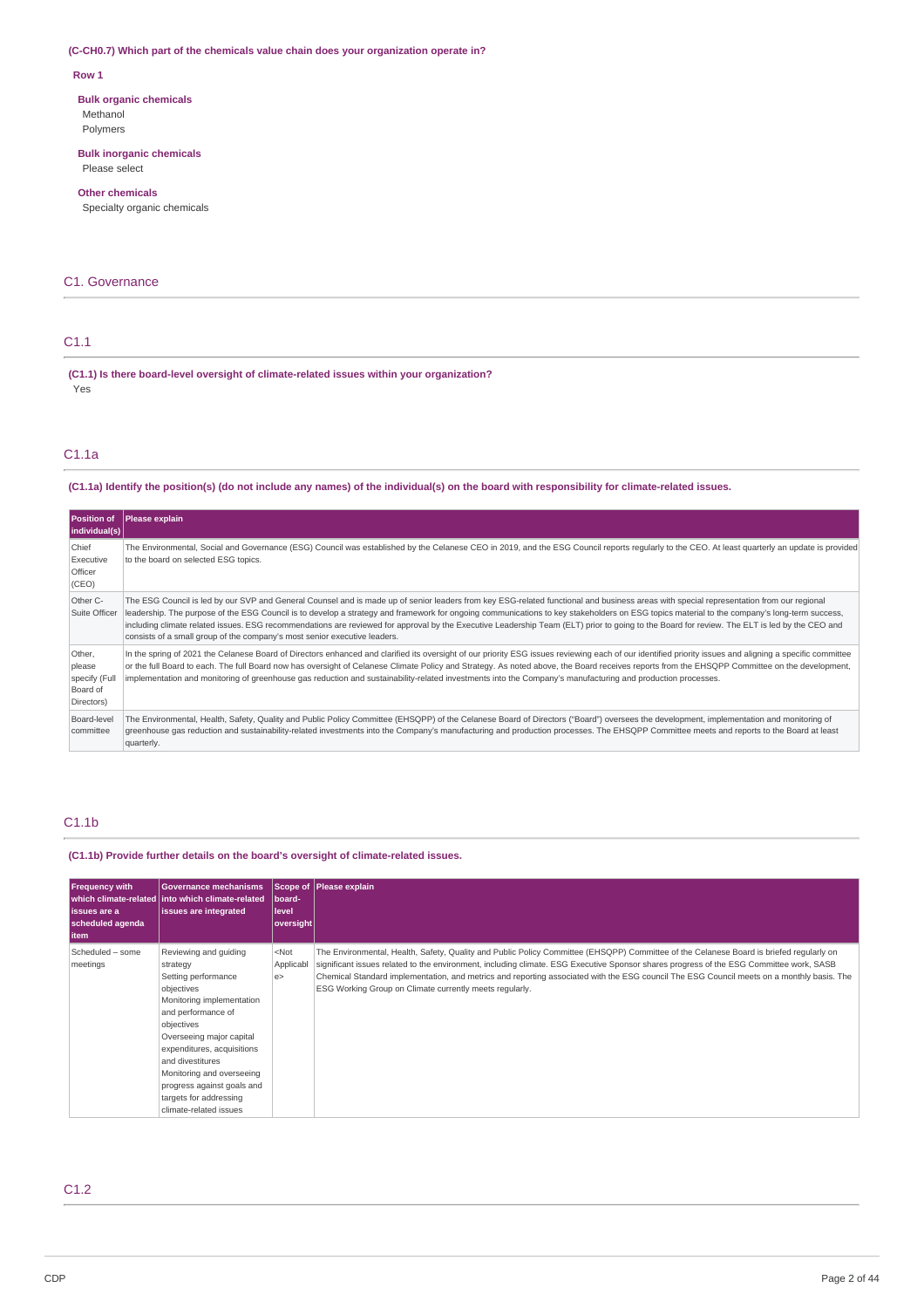#### **(C1.2) Provide the highest management-level position(s) or committee(s) with responsibility for climate-related issues.**

| Name of the position(s) and/or committee(s)                                                                                                          | line                  | <b>Reporting Responsibility</b>                                                                                                                                                                                                                                                                                    | <b>Coverage of</b>                  | <b>Frequency of</b><br>responsibility reporting to the<br><b>board on climate-</b><br>related issues |
|------------------------------------------------------------------------------------------------------------------------------------------------------|-----------------------|--------------------------------------------------------------------------------------------------------------------------------------------------------------------------------------------------------------------------------------------------------------------------------------------------------------------|-------------------------------------|------------------------------------------------------------------------------------------------------|
| Sustainability committee                                                                                                                             | $<$ Not               | Other, please specify (The Environmental, Social and Governance (ESG) Council was established by the <not<br>Applicable   Celanese CEO in 2019, and the ESG Council reports to the CEO.)</not<br>                                                                                                                  | Applicable>                         | Quarterly                                                                                            |
| Other committee, please specify (The Executive<br>Leadership Team (ELT), that reports to the CEO, has<br>responsibility for climate related issues.) | $<$ Not<br>Applicable | Both assessing and managing climate-related risks and opportunities<br>The ELT is led by the CEO and consists of a small group of the company's most senior executive<br>leaders.                                                                                                                                  | $<$ Not<br>Applicable>              | Quarterly                                                                                            |
| Other, please specify (Other C-Suite officer, SVP and<br>GC)                                                                                         | $<$ Not<br>Applicable | Other, please specify (The Environmental, Social and Governance (ESG) Council, chaired by the SVP<br>and General Counsel, Manages and drives all ESG related issues, including climate.)                                                                                                                           | $<$ Not<br>Applicable>              | Quarterly                                                                                            |
| Other, please specify (The Climate Working Group)                                                                                                    | $<$ Not<br>Applicable | Other, please specify (VP, Procurement & VP, Global Public Policy Co-Chair the Climate Working Group. < Not<br>Develops climate approach for the company and makes recommendations to the ESG on all climate<br>related issues)                                                                                    | Applicable>                         | Quarterly                                                                                            |
| Other, please specify (Sr. Principal Engineer,<br>Environmental Manufacturing: )                                                                     | $<$ Not               | Other, please specify (Air engineer specializing in EU ETS related compliance programs, permitting, and<br>Applicable   BREF regulatory requirements.)                                                                                                                                                             | $ $ <not<br>Applicable&gt;</not<br> | Quarterly                                                                                            |
| Other, please specify (ESG Climate-specific working<br>group)                                                                                        | $<$ Not               | Other, please specify (ESG subcommittee group focusing on climate and responsible for implementing a $\vert$ <not<br>Applicable strategy to reduce carbon footprint. members are •VP, Procurement •VP, Public Policy •Sr. Dir. Process<br/>Tech.•Sr. Mgr, Projects •Dir. Env., EHS •Dir., Gov. Relations)</not<br> | Applicable>                         | Quarterly                                                                                            |

### C1.2a

(C1.2a) Describe where in the organizational structure this/these position(s) and/or committees lie, what their associated responsibilities are, and how climate**related issues are monitored (do not include the names of individuals).**

Under our new structure, the Celanese Board is responsible for climate policy and strategy, and the Committee [onEnvironmental,](https://irpages2.eqs.com/download/companies/celanesecorp/CorporateGovernance/1001240228.pdf) Health, Safety, Quality and Public Policy Committee (EHSQPP), oversees greenhouse gas reduction and sustainability in manufacturing which includes climate policy and strategy. The EHSQPP Committee reports to the Board at least quarterly on Environmental, Social and Governance (ESG) topics including climate related issues as they arise.

An ESG Council (the Sustainability Committee) was established in 2019 and is led by our SVP and General Counsel and made up of a cross-functional team of senior leaders whose purpose is to develop a strategy and framework for ongoing communications to key stakeholders on ESG topics material to the company's long-term success. Where appropriate, ESG recommendations are reviewed for approval by the Executive Leadership Team (ELT) prior to going to the Board for review. The ELT is led by the CEO and consists of a small group of the company's most senior executive leaders.

An ESG Council Climate Working Group, focusing specifically on climate related issues has been established and meets biweekly to develop and implement a comprehensive strategy to reduce Celanese's carbon footprint. The ESG Council Climate Working Group is co-chaired by our VP, Procurement and VP, Global Public Policy.

### C1.3

(C1.3) Do you provide incentives for the management of climate-related issues, including the attainment of targets?

|               | Provide incentives for the management of climate-related issues | comment |
|---------------|-----------------------------------------------------------------|---------|
| $Row_{\perp}$ |                                                                 |         |

### C1.3a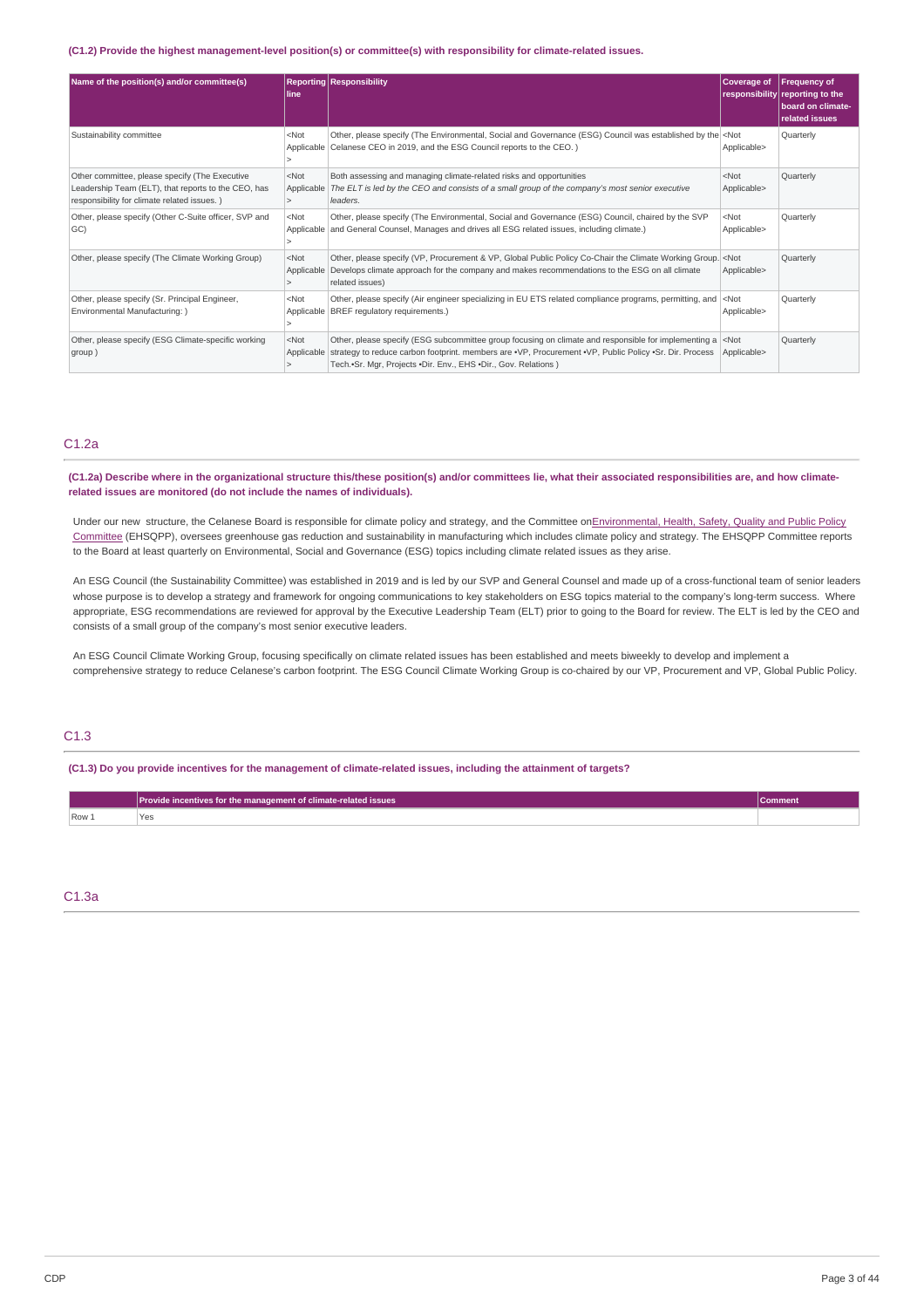### (C1.3a) Provide further details on the incentives provided for the management of climate-related issues (do not include the names of individuals).

| <b>Entitled to</b><br><b>lincentive</b>              | Type of                    | Activity<br>incentive   inventivized                             | <b>Comment</b>                                                                                                                                                                                                                                                                                                                                                                                                  |
|------------------------------------------------------|----------------------------|------------------------------------------------------------------|-----------------------------------------------------------------------------------------------------------------------------------------------------------------------------------------------------------------------------------------------------------------------------------------------------------------------------------------------------------------------------------------------------------------|
| Energy<br>manager                                    | Non-<br>monetary<br>reward | Efficiency target<br>Behavior change<br>related indicator        | Company recognition through company-sponsored, trade group, and agency awards (e.g., Celanese "Rock" Awards, ACC and CEFIC recognition, Energy Star<br>Partner of the Year Awards, U.S. Department of Energy BPP Awards), internal peer nominations, and through the Celanese's intranet/blog. In addition, employees<br>are driving and developing behavioral improvement projects (BIPs) on energy reduction. |
| Environmental.<br>health, and<br>safety manager      | Non-<br>monetary<br>reward | <b>Efficiency target</b><br>Behavior change<br>related indicator | Company recognition through company-sponsored, trade group, and agency awards (e.g., Celanese "Rock" Awards, ACC and CEFIC recognition, Energy Star<br>Partner of the Year Awards, U.S. Department of Energy BPP Awards), internal peer nominations, and through the Celanese's intranet/blog. In addition, employees<br>are driving and developing behavioral improvement projects (BIPs) on energy reduction. |
| Facilities<br>manager                                | Non-<br>monetary<br>reward | <b>Efficiency target</b><br>Behavior change<br>related indicator | Company recognition through company-sponsored, trade group, and agency awards (e.g., Celanese "Rock" Awards, ACC and CEFIC recognition, Energy Star<br>Partner of the Year Awards, U.S. Department of Energy BPP Awards), internal peer nominations, and through the Celanese's intranet/blog. In addition, employees<br>are driving and developing behavioral improvement projects (BIPs) on energy reduction. |
| All employees                                        | Monetary<br>reward         | Efficiency target<br>Behavior change<br>related indicator        | Internal performance reward based on specific project performance. Rewards can be given to employees through performance bonuses or company internal<br>awards.                                                                                                                                                                                                                                                 |
| All employees                                        | Non-<br>monetary<br>reward | <b>Efficiency target</b><br>Behavior change<br>related indicator | Company recognition through company-sponsored, trade group, and agency awards (e.g., Celanese "Rock" Awards, ACC and CEFIC recognition, Energy Star<br>Partner of the Year Awards, U.S. Department of Energy BPP Awards), internal peer nominations, and through the Celanese's intranet/blog. In addition, employees<br>are driving and developing behavioral improvement projects (BIPs) on energy reduction. |
| <b>Chief Executive</b><br>Officer (CEO)              | Monetary<br>reward         | Other (please<br>specify) (Corporate<br>stewardship target)      | A portion of the annual performance bonus of the CEO is linked to the company's stewardship/environment metrics that measure the number of serious and major<br>chemical releases into environment, including climate change emissions such as methane, CO2.                                                                                                                                                    |
| <b>Chief Financial</b><br>Officer (CFO)              | Monetary<br>reward         | Other (please<br>specify) (Corporate<br>stewardship target)      | A portion of the annual performance bonus of the CFO is linked to the company's stewardship/environment metrics that measure the number of serious and major<br>chemical releases into environment, including climate change emissions such as methane, CO2.                                                                                                                                                    |
| Other, please<br>specify (C-Suite reward<br>Officer) | Monetary                   | Other (please<br>specify) (Corporate<br>stewardship target)      | A portion of the annual performance bonus of the C-Suite Officers is linked to the company's stewardship/environment metrics that measure the number of serious<br>and major chemical releases into environment, including climate change emissions such as methane, CO2.                                                                                                                                       |

# C2. Risks and opportunities

# C2.1

(C2.1) Does your organization have a process for identifying, assessing, and responding to climate-related risks and opportunities? Yes

### C2.1a

### **(C2.1a) How does your organization define short-, medium- and long-term time horizons?**

|             | From (years) | To (years) | <b>Comment</b> |
|-------------|--------------|------------|----------------|
| Short-term  |              |            |                |
| Medium-term |              | 10         |                |
| Long-term   | 10           | 30         |                |

# C2.1b

**(C2.1b) How does your organization define substantive financial or strategic impact on your business?**

Cost increase or profit loss exceeds \$5MM for all risks, including climate related risks. Some of these indicators would include Emission Trading Scheme (ETS) carbon allowances yearly values.

### C2.2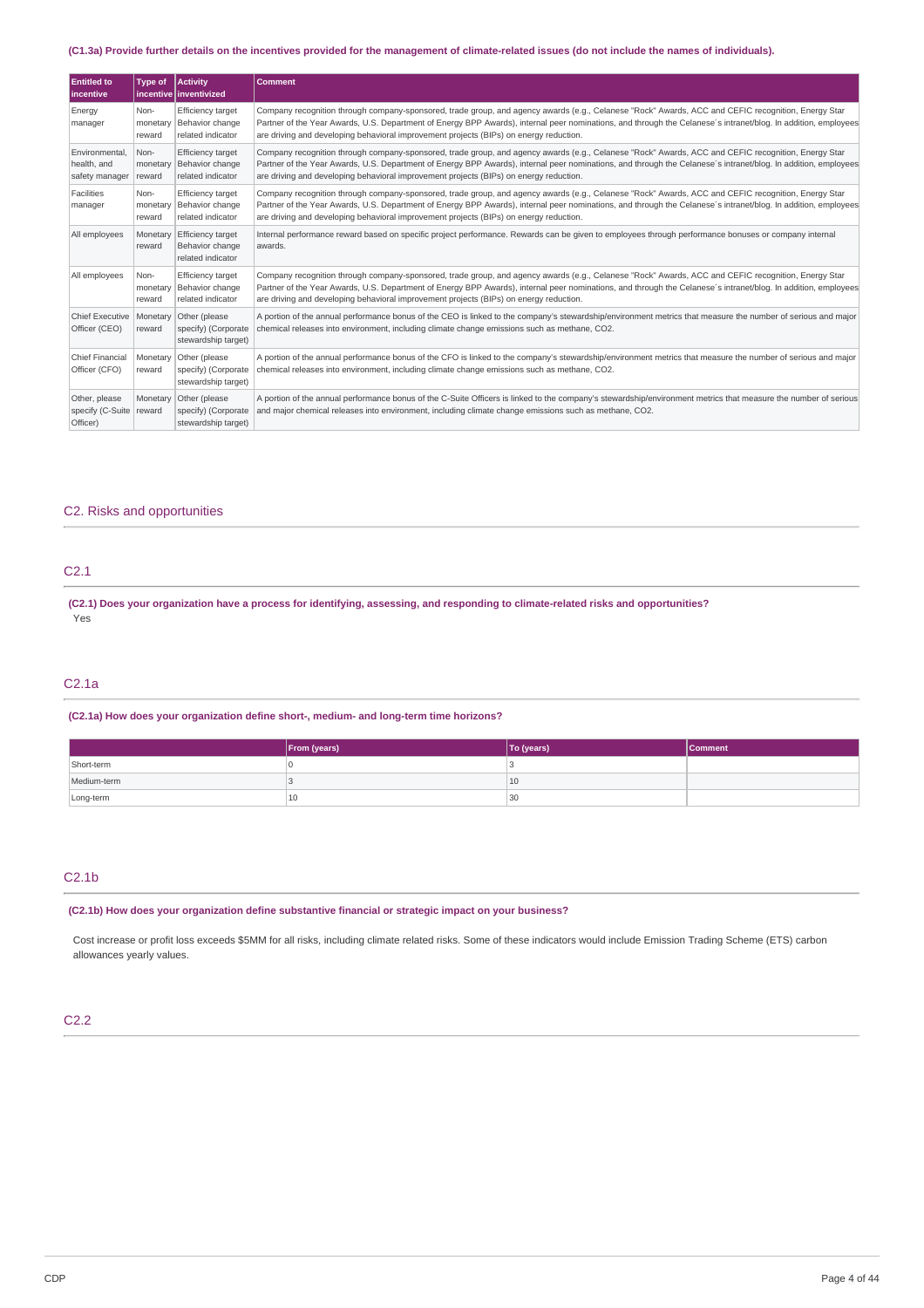#### **(C2.2) Describe your process(es) for identifying, assessing and responding to climate-related risks and opportunities.**

**Value chain stage(s) covered** Direct operations Upstream Downstream

#### **Risk management process**

A specific climate-related risk management process

#### **Frequency of assessment** More than once a year

### **Time horizon(s) covered** Short-term

Medium-term Long-term

#### **Description of process**

Effective Risk Management is critical to Celanese's ability to achieve its strategy and ESG (Environmental, Social, Governance) goals. Risk management is considered a strategic activity within the Company and responsibility for managing risk rests with executive management while the committees of the Board and the Board as a whole participate in risk oversight. The Company holds annual risk workshops with the leadership teams of key functions to assess the current risk universe applicable to those functions. These workshops take into account Celanese specific risks, external risks as well as macro trends. Once risks are identified, the leadership team assigns risk owners who develop and execute adequate remediation plans. Risk and remediation status are tracked continually throughout the year, with quarterly certifications by the executive leadership team for major risks. Historically, climate & water risks have been discussed with the Manufacturing leadership team. Recognizing the increased importance of ESG risks and related disclosures, the Company will be adding a new workshop starting in 2021 to focus specifically on ESG related risks. Our crossfunctional ESG Council will be participating in the workshop, allowing for a more in-depth discussion of ESG risks and their interdependencies

### C2.2a

### **(C2.2a) Which risk types are considered in your organization's climate-related risk assessments?**

|                        |                                 | Relevance Please explain                                                                                                                                                                                                                                                                                                                                                                                                                                                                                                                                                                                                                                                                                                                                                                                                                                                                                                                                                                                                                                                                              |
|------------------------|---------------------------------|-------------------------------------------------------------------------------------------------------------------------------------------------------------------------------------------------------------------------------------------------------------------------------------------------------------------------------------------------------------------------------------------------------------------------------------------------------------------------------------------------------------------------------------------------------------------------------------------------------------------------------------------------------------------------------------------------------------------------------------------------------------------------------------------------------------------------------------------------------------------------------------------------------------------------------------------------------------------------------------------------------------------------------------------------------------------------------------------------------|
|                        | <b>&amp;</b><br>inclusion       |                                                                                                                                                                                                                                                                                                                                                                                                                                                                                                                                                                                                                                                                                                                                                                                                                                                                                                                                                                                                                                                                                                       |
| Current<br>regulation  | Relevant,<br>always<br>included | Celanese, as part of our risk process, engages personnel in all regions where the company has a presence to be aware of regulatory and legislative reguirements that may impact the<br>company (e.q., ETS schemes in Asia, Carbon Boarder Adjustment Mechanism, U.S. Tax Credits via 450 program). For example, if Celanese builds a new plant or makes changes at<br>existing European plants, Celanese checks the ETS Directive and relevant transposition into national law to determine applicability so we can estimate future CO2e emissions and energy<br>consumption, estimated costs to compensate emissions by allowances and to schedule personnel to manage the administrative (e.g. preparation of annual CO2 emissions reports due to<br>the ETS Directive or preparation of monitoring reports or applications for free allowances).                                                                                                                                                                                                                                                   |
| Emerging<br>regulation | Relevant.<br>always<br>included | Celanese is highly engaged with regional trade group organizations such as American Chemistry Council and Cefic to understand impacts to our organization of climate-related risks. In<br>addition, Celanese purchased the EU Issue Tracker which is a European newsletter. Whenever the EU Commission makes a proposal for a new directive or prepares a draft to amend a<br>directive. EU issue tracker sends out an email to the European Environmental Leader of Celanese to make her aware. The EU Environmental Leader reviews the newsletter for relevance<br>followed by an impact assessment for the ETS covered sites. For example, a detailed impact assessment was done for the different reduction options of the benchmarks for heat, fuel and<br>process emissions if Celanese would need to purchase allowances at the stock market. Beside the newsletter the EU Environmental Leader participates in trade group meetings like VCI<br>and Cefic for additional information and a better understanding by discussing upcoming legislation with other member companies.               |
| Technology Relevant,   | always<br>included              | The main risks associated with technological improvements that support the transition to a lower-carbon, energy-efficient system is the security of renewable energy supplies and the<br>timeframe in which operators must retrofit facilities to renewable energies. Another risk is the technical feasibility with renewable energies for large-scale facilities – very often new<br>technologies only work on the laboratory scale and need more time to be developed for large-scale. To these points, Celanese has implemented a cogeneration facility at our Lanaken<br>Belgium plant in 2020. Additionally, we are evaluated the use of solar power at our Clear Lake Plant and have executed a contract to begin procurement of renewable power beginning in<br>2021                                                                                                                                                                                                                                                                                                                          |
| Legal                  | Relevant.<br>always<br>included | Celanese recognizes the importance of legal risks associated with climate change. As such, Celanese's Senior Vice President and General Counsel, leads the Environmental, Social, and<br>Governance (ESG) Council. Climate-related litigation claims are considered a potential risk as Celanese has the experience that authorities may try to revoke free allowances that they<br>granted in previous years. Given that applications for free allowances need to be certified by an independent third party and the DEHSt (German competent authority) makes the decision<br>for the preliminary number of allowances before they send the national allocation plan to the EU for final decision Celanese does not expect to be faced with a potential revocation of<br>allowances. There is also the potential risk of when an operator has sold the surplus of allowances for a lower price at the stock market and years later the authorities try to revoke the<br>allowances. The operator might be required to buy the allowances at a higher price than sold years ago generating a deficit. |
| Market                 | Relevant,<br>always<br>included | Celanese sees a shift in demand for certain products and services. Customers are focused more on products with a low product carbon footprint since they want to reduce their product<br>carbon footprint based on the products they buy as raw materials. Customers ask more for bio-based products than in the past. For example, currently Celanese is evaluating the use of<br>bio-based Methanol to produce Formaldehyde which is an important raw material for our Polyoxymethylene (POM) production as a customer is interested in the application of bio-based<br>POM in the medical sector. Another example is the EPDLA study Celanese participates in to update our LCAs for our dispersions. Also, Celanese has begun conducting LCAs with a third-<br>party for several of our Tier 1 products. Additionally, Celanese through the newly formed ESG Council has implemented the SASB Chemical Standard with reporting to begin in 2021.                                                                                                                                                  |
| Reputation             | Relevant,<br>always<br>included | Reputation goes along with market demands. Celanese is aware that we need to provide product carbon footprints to our customers if we want to maintain our reputation. Celanese has<br>begun to see an increase in the number of Life Cycle Assessment requests and has therefore begun to act upon several of these requests.                                                                                                                                                                                                                                                                                                                                                                                                                                                                                                                                                                                                                                                                                                                                                                        |
| Acute<br>physical      | Relevant.<br>always<br>included | Celanese experienced acute physical risks globally through droughts in Europe, (e.g., Europe in 2018 where the low water level in the river Main at our the Frankfurt site affected transport).<br>extreme temperatures (e.g., record temperatures at many sites and record lows in Gulf Coast region in U.S.), and record number of hurricanes impacting U.S. mainland. These is events<br>have had a direct impact on our production.                                                                                                                                                                                                                                                                                                                                                                                                                                                                                                                                                                                                                                                               |
| Chronic<br>physical    | Relevant,<br>always<br>included | In Europe Celanese expects higher temperatures than in the past with the consequence that water levels in the rivers will decrease during summer like the example of the river Main<br>mentioned in "Acute physical". As higher temperatures will be an issue in the future Celanese will consider moving from ship transport to other types of transport or to move production to<br>other sites where the transport of raw materials will not be an issue during summer.                                                                                                                                                                                                                                                                                                                                                                                                                                                                                                                                                                                                                            |

### C2.3

(C2.3) Have you identified any inherent climate-related risks with the potential to have a substantive financial or strategic impact on your business? Yes

### C2.3a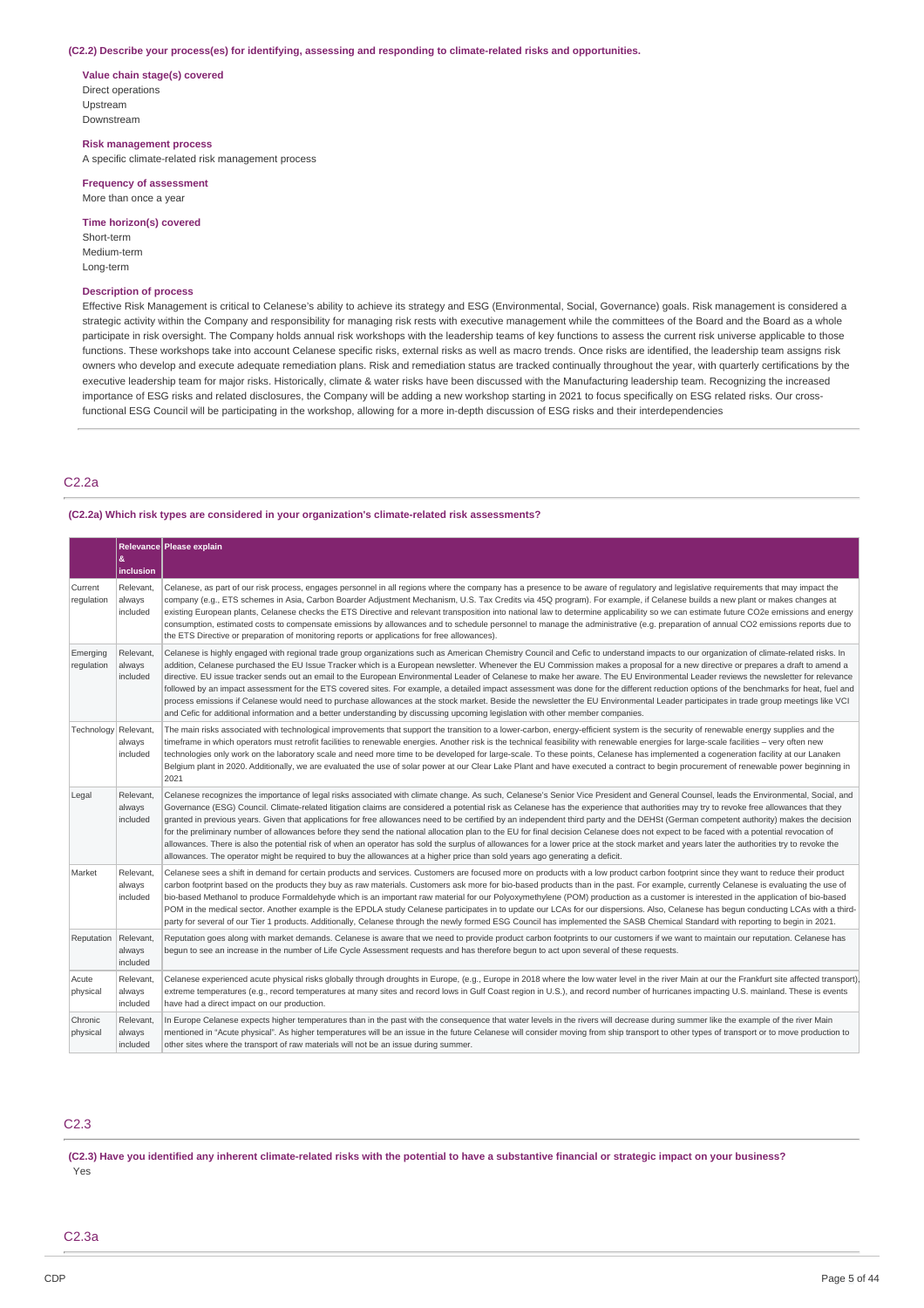#### (C2.3a) Provide details of risks identified with the potential to have a substantive financial or strategic impact on your business.

#### **Identifier**

Risk 1

**Where in the value chain does the risk driver occur?**

Direct operations

**Risk type & Primary climate-related risk driver**

Emerging regulation Other, please specify (Mandates on and regulation of existing products and services; Enhanced Emission-reporting obligations)

#### **Primary potential financial impact**

Increased direct costs

**Climate risk type mapped to traditional financial services industry risk classification** <Not Applicable>

#### **Company-specific description**

European Union Emission Trading System (ETS) and Beyond: There is risk of the EU ETS continuing to expand scope of manufacturing activities subject to cap and trade, which would potentially result in cost increase for purchasing additional allowances or permit applications. For instance, until 2017, Celanese was only subject to cap and trade due to basic organic chemicals production and boiler house operation for steam and power. In 2018 another facility was added to ETS due the German transposition of the EU ETS Directive changed in 2017 to include polymerization units. Future risks include production units or sources with less activity may be subject to cap and trade or new sources could be subject to ETS. These potential regulation changes would require Celanese to purchase allowances, develop additional permit applications for free allowances requiring additional resources and 3rd party verification, and/or removal from the carbon leakage list resulting in less free allowances. Celanese currently receives more free allowances from steam production (heat recovery) than needed for their emissions. Besides heat recovery based on an exothermic heat reaction, Celanese uses heat generated by thermal and catalytic incinerators for heat recovery. There will be limited free allowances in the 4th ETS period due to benchmark updates (lower than the third ETS period) which may lead to the need to purchase allowances, which will likely result in a CO2 allowance price increase. Due to the EU ETS Directive, the Market Stability Reserve (MSR) will initiate higher allowance prices. Due to the amendment of the EU ETS Directive, free allowances will be more adapted to the actual production (dynamic allocation). In the past, the number of free allowances was reduced when the activity rate decreased by 50%. In the 4th ETS period the number of free allowances will already be reduced when the activity rate decreases by 15%. National ETS for China began operation at the end of 2017. Thus far, it targets only the electricity industry within the initial National ETS period between 2018-2020. The Oil and Chemical industry are not anticipated to be covered until after 2020 generating costs of carbon allowance purchase and carbon allowance transactions. An even more impactful scenario would occur if the EU ETS were to abolish free allowances for operators and require all allowances to be purchased on the market as contemplated under a potential CBAM regulation.

**Time horizon**

Medium-term

**Likelihood** Likely

**Magnitude of impact** Medium-high

#### **Are you able to provide a potential financial impact figure?** Yes, an estimated range

**Potential financial impact figure (currency)** <Not Applicable>

#### **Potential financial impact figure – minimum (currency)** 500000

#### **Potential financial impact figure – maximum (currency)** 1000000

### **Explanation of financial impact figure**

While we do not believe the European Commission will eliminate free allowances completely as part of European Emissions Trading Scheme, we do anticipate a reduction in the number of free allowances during the first half (2021-2025) of the 4th period. For this financial impact figure, we assume a reduction of 10,000 free allowances over the first 5-year period. We assume the range of average price to be between \$50 and \$100 per certificate based on historical prices and expectation that price will increase in the fourth ETS period. Therefore, for purposes of providing a reasonable financial impact, we estimate the cost impact between \$500,000 and \$1,000,000. The financial impact will increase if EU Commission eliminates free allowances. Financial considerations for China have not been incorporated into this estimate to date given there is no clear picture for how this will be implemented for the Oil and Chemical industry.

#### **Cost of response to risk**

50000

**Comment**

**Identifier** Risk 2

### **Description of response and explanation of cost calculation**

Celanese generates steam by heat recovery as much as possible because of the EU ETS benefit. By doing this the free allowances increase. Celanese will prepare for the ETS covered units' free allowances applications. Celanese can control costs by using internal resources to prepare applications for allowances. The costs for 3rd party verification cannot be changed.

| <b>Comment</b>                                       |                           |
|------------------------------------------------------|---------------------------|
| Identifier                                           |                           |
| Risk 2                                               |                           |
| Where in the value chain does the risk driver occur? |                           |
| Direct operations                                    |                           |
| Risk type & Primary climate-related risk driver      |                           |
| Emerging regulation                                  | Carbon pricing mechanisms |
|                                                      |                           |

#### **Primary potential financial impact**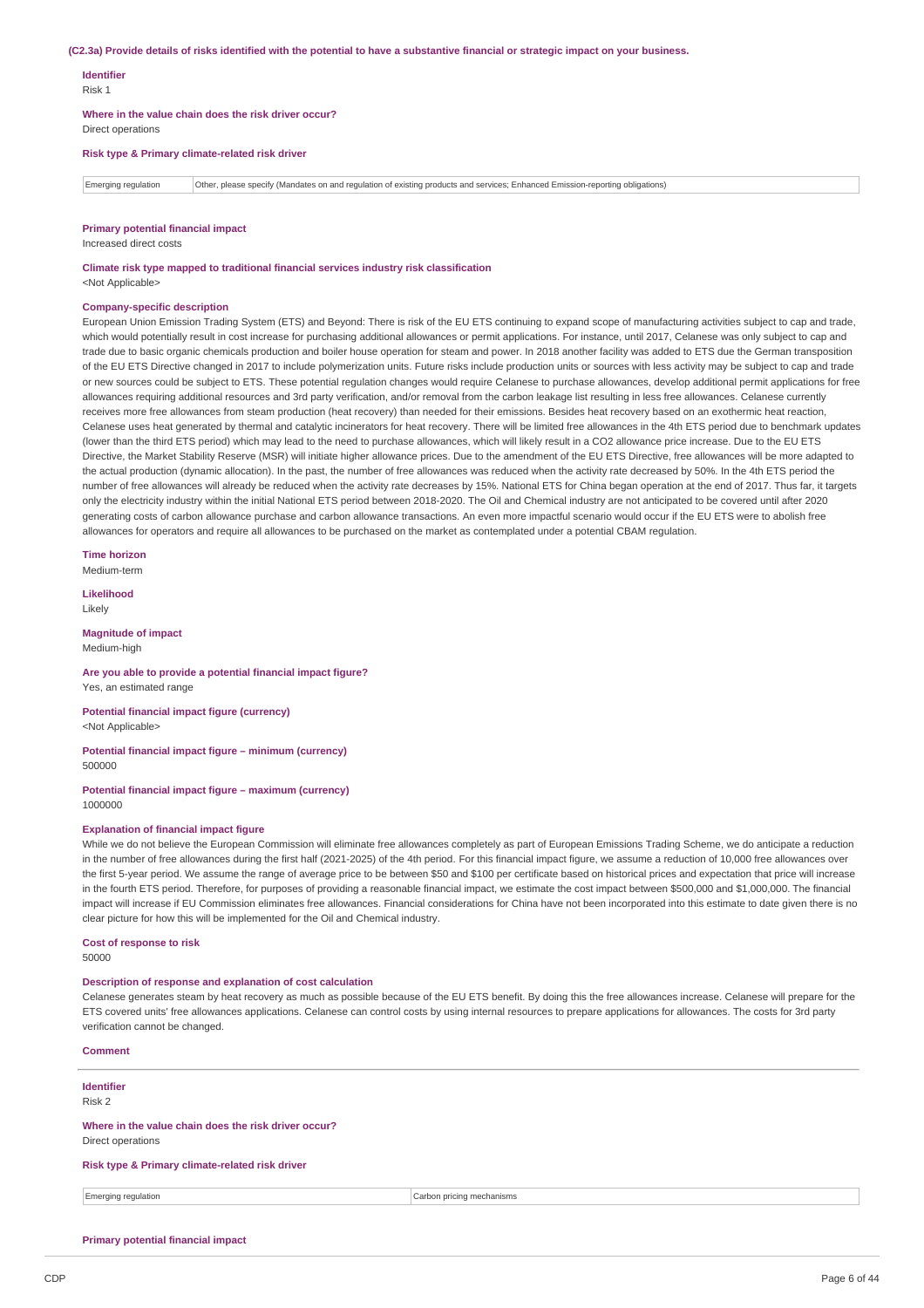#### Increased direct costs

#### **Climate risk type mapped to traditional financial services industry risk classification** <Not Applicable>

#### **Company-specific description**

Another emerging issue is the carbon border adjustment mechanism (CBAM). CBAM might generate implementation issues and could trigger / intensify trade conflicts. Such compensation at the border will be very complicated, it will reduce export opportunities, especially for downstream users. The compensation may require extensive knowledge about product carbon footprints for our own products. Celanese will have to weigh import competition conditions versus international supply relationships and export interests. An international corporation like Celanese has engaged Cefic and is currently monitoring globally CBAM proposals from the European Commission and others, including key information: a. How would potential rising CO2 prices as a result of CBAM affect competitiveness of locally produced products in the EU if they are no longer cost-advantaged comparing with imported products from US or China? b. Where is our position in the chemical value chain? How do rising prices of our suppliers (at home and abroad) affect Celanese? c. Where is Celanese's part of international value chains? How would a CBAM impact our international supplier relationship? d. How would cost increases based on CBAM affect our export interests? The EU Commission has published a legislative CBAM proposal in July 2021. The proposed CBAM regime is intended to complement the EU Emission Trading System (ETS), creating a new mechanism to cover the direct emissions in products that are subsequently imported into the EU. The regime will be phased in gradually and will initially apply only to a selected number of sectors. The chemical sector is not included in the initial phase. As of 2026, EU importers in the included sectors are required to declare annually the quantity of goods and the amount direct emissions in the total goods they imported into the EU in the preceding year and surrender the corresponding amount of purchased CBAM certificates. The price of the CBAM certificates will mirror the ETS price being calculated. By the end of the transition period (2026), the EU Commission will evaluate the CBAM and whether to extend its scope to more products and services - including down the value chain (e.g. the chemical industry).

**Time horizon**

Medium-term

**Likelihood**

More likely than not

#### **Magnitude of impact**

High

#### **Are you able to provide a potential financial impact figure?**

Yes, a single figure estimate

#### **Potential financial impact figure (currency)** 50000000

# **Potential financial impact figure – minimum (currency)**

<Not Applicable>

#### **Potential financial impact figure – maximum (currency)** <Not Applicable>

### **Explanation of financial impact figure**

The CBAM is not in place at the moment. There is no final legislation agreement to guide Celanese to calculate/estimate potential financial impact in total. However, an estimation of the financial impact, we have assumed 1/3 of our gross scope 1 and scope 2 emissions outside of Europe are contained in products exported to Europe. Using an estimate of \$60/MT GHG and approximately 880,000 MT GHG, the financial impact would be roughly \$50 million USD.

#### **Cost of response to risk**

0

#### **Description of response and explanation of cost calculation**

The CBAM is not in place at the moment and thus the only activity has been global engagement with trade group organization to ensure global alignment on the CBAM implementation.

#### **Comment**

**Identifier** Risk 3

#### **Where in the value chain does the risk driver occur?**

Direct operations

### **Risk type & Primary climate-related risk driver**

|  | ' Emergini.<br>активн | n and requlation of existing products and services<br>andates |
|--|-----------------------|---------------------------------------------------------------|
|--|-----------------------|---------------------------------------------------------------|

#### **Primary potential financial impact**

Decreased revenues due to reduced demand for products and services

### **Climate risk type mapped to traditional financial services industry risk classification**

<Not Applicable>

### **Company-specific description**

Product efficiency regulations and standards Celanese purchases raw materials from its suppliers and is also a supplier of raw materials (mostly molecules) for further downstream processing before products reach the end markets. Physical properties of products cannot be altered and thus carbon footprint of raw material Celanese receives cannot be altered. Same applies to raw material we produce, of which the carbon footprint cannot be altered by downstream users. For example, Celanese produces raw materials for dispersions and the dispersions are raw material for paints. If the European Union requires a certain product carbon footprint for products, of which our carbon footprint level is higher than competitors, it could result in demand loss of our products. Another potential risk is that certain raw materials might no longer be available due to legislative restrictions, in which case they would need to be replaced by more ecologically favorable molecules which might not currently be in the product range. Celanese has begun performing carbon footprint activities (LCAs) with third parties for a number of our Tier 1 products on key products to better understand and mitigate these risks and assist our customers with labelling requirements and reducing their carbon footprint.

### **Time horizon**

Medium-term

**Likelihood** Likely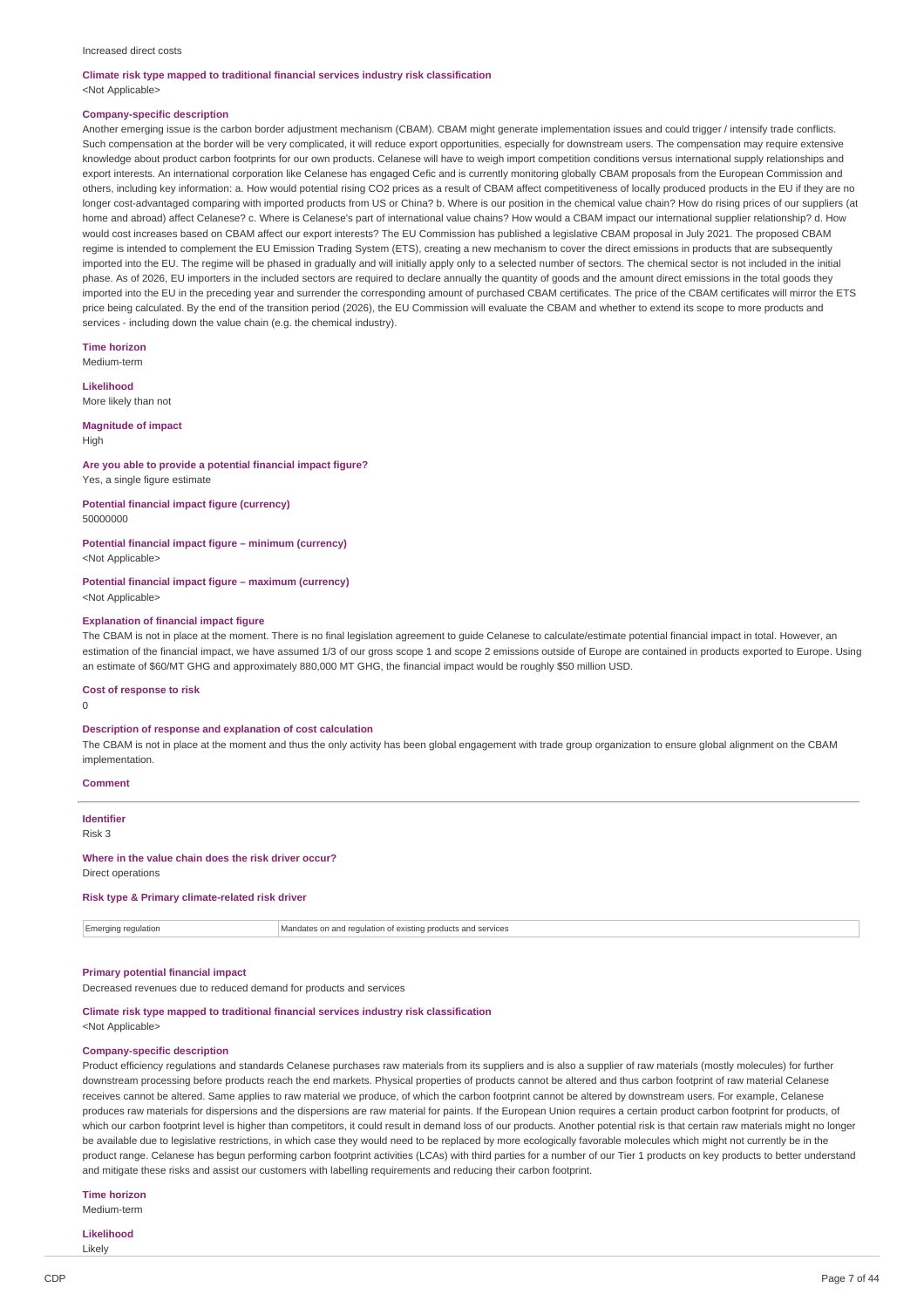#### **Magnitude of impact** Medium-high

### **Are you able to provide a potential financial impact figure?**

No, we do not have this figure

#### **Potential financial impact figure (currency)**

<Not Applicable>

**Potential financial impact figure – minimum (currency)** <Not Applicable>

### **Potential financial impact figure – maximum (currency)**

<Not Applicable>

#### **Explanation of financial impact figure**

The financial implications depend on the loss of business if we cannot provide products with a low carbon footprint. Given the uncertainty, we cannot estimate the costs at this time.

#### **Cost of response to risk**

 $\Omega$ 

#### **Description of response and explanation of cost calculation**

Celanese intends to conduct the LCA analysis on our Tier 1 products and then evaluate the opportunities we have to drive product specific reductions in the carbon footprint. Once we have conducted the final analysis of our Tier 1 products, we will be able to identify, prioritize, and begin planning further LCA improvement projects. As such, the cost of response to risk stops at the implementation of LCAs.

### **Comment**

# **Identifier**

Risk 5

#### **Where in the value chain does the risk driver occur?**

Direct operations

### **Risk type & Primary climate-related risk driver**

Emerging regulation Enhanced emissions-reporting obligations

### **Primary potential financial impact**

Increased indirect (operating) costs

#### **Climate risk type mapped to traditional financial services industry risk classification** <Not Applicable>

#### **Company-specific description**

General environmental regulations, including planning United States EPA: Currently large facilities that are considered major sources with a potential to emit of greater than 100,000 tons per year of CO2e must evaluate each project for emission increases. If a project increases CO2e emissions greater than 75,000 tons per year (increases are defined as potential to emit minus actual emissions), the project triggers a Prevention of Significant Deterioration (PSD) review. During the review sites are required to assess Best Available Control Technology (BACT) and install if technologically feasible and economically reasonable. Risks involve the following: (1) thresholds are subject to change either through legal challenges or regulatory tightening, (2) modifications, expansions, and construction of new grass-root facilities could potentially trigger PSD requiring extensive permit review, project delays, and additional significant capital that could potentially cancel potential projects, (3) require significant time and commitment to review every project to ensure PSD is not triggered. Global Regulations: There has been a broad range of proposed climate change regulation at the international, national, state and local levels. These proposals apply or could apply in countries where Celanese has interests or may have interests in the future. Laws in this area continue to evolve and, while they are likely to be increasingly widespread, at this stage it is not possible to accurately estimate either a timetable for implementation of future costs or opportunities to any degree of accuracy. Celanese has a number of operations within the framework of the EU emissions trading scheme ("ETS"). Celanese also has a number of operations in the U.S. subject to various Environmental Protection Agency (the "EPA") regulations for greenhouse gas reporting and permitting.

### **Time horizon**

Medium-term

#### **Likelihood** More likely than not

**Magnitude of impact** High

**Are you able to provide a potential financial impact figure?** Yes, an estimated range

**Potential financial impact figure (currency)** <Not Applicable>

**Potential financial impact figure – minimum (currency)** 30000000

### **Potential financial impact figure – maximum (currency)** 70000000

### **Explanation of financial impact figure**

Based on anticipated range of global scope 1 GHG emissions potentially impacted by future capital projects at the Clear Lake site by abating through capture and storage (CCS). The estimate was calculated by using estimated Clear Lake Plant CO2e emissions and multiplying by \$103 ton/yr of carbon dioxide abated using CCS (estimate from Carbon Capture & Storage Association) (for partial to full abatement). There would also be additional costs for personnel required to manage the regulatory agency requirements (i.e. preparing applications, annual monitoring reports, consultant fees, etc.). For additional, future regulations, not yet fully characterized. Compliance with changes in laws, regulations and obligations could increase costs and permitting obligations, however, changes may also increase demand or open new markets to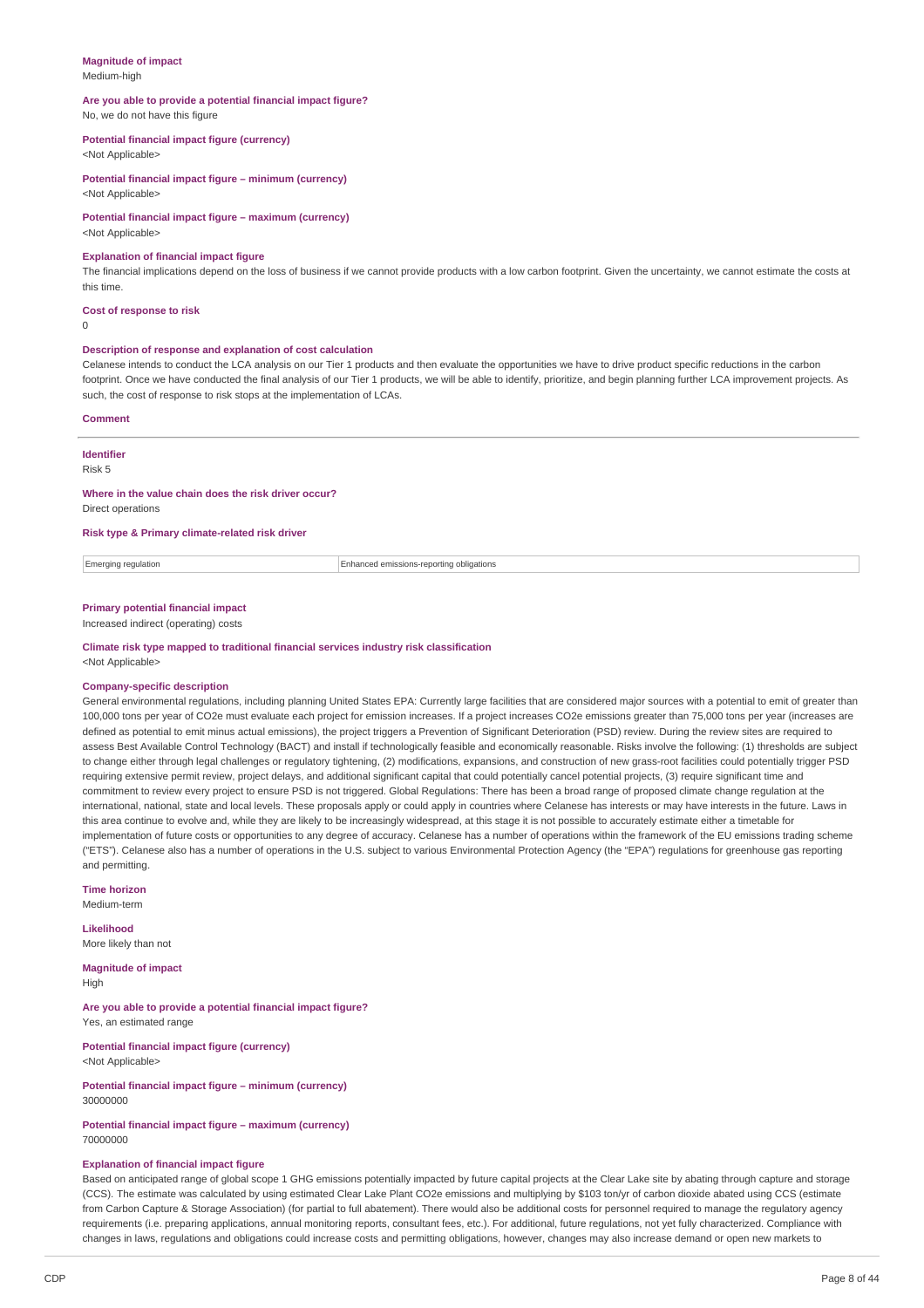products currently produced by Celanese.

### **Cost of response to risk**

 $\Omega$ 

#### **Description of response and explanation of cost calculation**

Depending on the availability of internal resources, agency regulatory requirements will be managed by internal resources as much as possible. Additionally, Celanese has already implemented an enhanced ESG reporting process that aides in the evaluation of impacts.

#### **Comment**

Celanese expects to control costs for additional regulatory agency requirements i.e. compliance, permitting and reporting by utilizing internal resources.

# C2.4

(C2.4) Have you identified any climate-related opportunities with the potential to have a substantive financial or strategic impact on your business? Yes

### C2.4a

(C2.4a) Provide details of opportunities identified with the potential to have a substantive financial or strategic impact on your business.

### **Identifier**

Opp1

#### **Where in the value chain does the opportunity occur?**

Upstream

### **Opportunity type**

Resilience

### **Primary climate-related opportunity driver**

Other, please specify (Participation in renewable energy programs and adoption of energy efficiency measures; Resource Substitute/Diversification; Supplier Risk Management )

#### **Primary potential financial impact**

Other, please specify (Reduced direct costs ; Reduced indirect (operating) costs )

#### **Company-specific description**

Cap and trade schemes Opportunity to trade allowances that are not needed by Celanese for our own production. For example, the Vinyl acetate and Formaldehyde plants covered by the emission trading scheme are expected to receive more free allowances than they need for their emissions although the benchmarks will be lowered resulting in less free allowances in the fourth ETS period compared to the third ETS period. Depending on the allowance stock price, Celanese can potentially gain profits to further invest in energy reduction projects. As we develop our strategy in the ESG space, we have been working to understand our carbon footprint or life cycle analysis (LCA) for key Celanese products. As we work to complete these LCAs, its very apparent that raw materials and energy supply play a critical role. Therefore, we have begun to evaluate how to incorporate sustainable sourcing of raw materials and energy into our ESG strategy. One such way is through the supplier risk management process. Through this process we can evaluate and procure lower carbon energy sources (e.g., renewable power) and work with key customers on improving their product footprint, our raw material, which has an impact not only on our manufacturing footprint but along the value chain as well. We have recently filled several roles in the procurement organization to help us identify and implement energy and raw material opportunities. One such example is the execution of a solar energy contract for our flagship site in Clear Lake Texas where we will be procuring approximately 33% of our total electricity demand from solar power. This translates into an approximate scope 2 greenhouse gas reduction of over 66,000 MT, the equivalent of 14,500 cars annually. As part of our strategy, we will be evaluating additional sources of renewable and bio-based energy sources and working with key suppliers to lessen the impact of raw materials on our products.

**Time horizon** Medium-term

**Likelihood** Very likely

**Magnitude of impact** Medium-high

**Are you able to provide a potential financial impact figure?** Yes, an estimated range

**Potential financial impact figure (currency)** <Not Applicable>

**Potential financial impact figure – minimum (currency)** 400000

**Potential financial impact figure – maximum (currency)** 1200000

#### **Explanation of financial impact figure**

Celanese is still assessing supplier risk management as part of our global strategy. GHG reductions of Celanese emissions and of our key raw materials have potentially widely different opportunity values. This financial impact figure is based on the estimated annual financial impact value for GHG reductions for sites in the United States assuming that one-third of the current electricity demand is provided by renewable sources where Celanese obtains RECs. The range of the value assumes that between \$5 and \$15 per MT of CO2 reductions could be traded. Another option, not yet quantifiable, is that lower CO2 products will drive further value along the value chain as products with lower CO2 footprints will be in higher demand thus driving potentially high margins.

#### **Cost to realize opportunity** 250000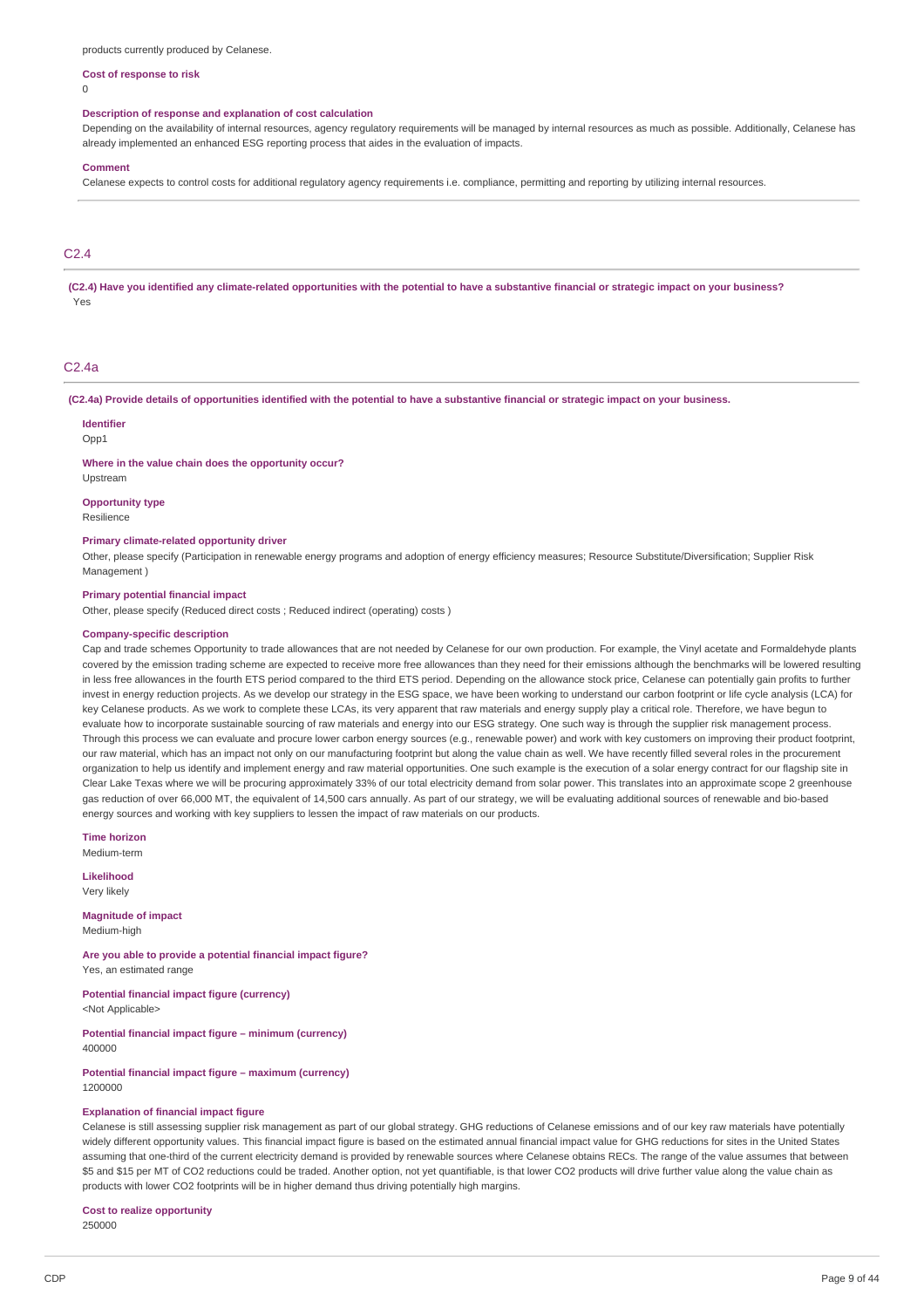#### **Strategy to realize opportunity and explanation of cost calculation**

The cost to realize the opportunity is the added expense, if any, associated with procuring renewable power, with RECs, versus grid electricity for sites in the United States. The financial costs provided here is associated with one full time equivalent (FTE) to track the market and to negotiate service level contracts with energy providers. While the cost gaps are expected to decrease, the cost estimates provided here assume average annual costs of gas generated electricity versus solar equating to an estimate of approximately \$10/MWH. From a high-level, renewable energy may be equivalent in cost to fossil fuel derived energy. As existing contracts begin to expire and renewable power becomes more available, the opportunity to switch to renewable may become more affordable.

#### **Comment**

### **Identifier**

Opp<sub>2</sub>

**Where in the value chain does the opportunity occur?**

# Direct operations **Opportunity type**

Resource efficiency

### **Primary climate-related opportunity driver**

Other, please specify (Use of more efficient production and distribution processes Use of recycling)

#### **Primary potential financial impact**

Other, please specify (Increased revenues resulting from increased production capacity for products and services; Increased revenues resulting from increased demand for products and services; Returns on investment for low emission technology)

#### **Company-specific description**

Part of our manufacturing ESG strategy is to enable sustainable integration amongst and between our production units. This enables lower overall energy utilization and associated GHG emissions while providing for opportunities to recycling. There are several such examples across our enterprise including added cogeneration facilities at our Lanaken Belgium plant and the announced methanol expansion (Project Green) at the Clear Lake Plant, Texas. The cogeneration facility is a plant that replaces the need for purchased electricity while producing the required steam for plant activities. This project, which started operation in 2020, is estimated to reduced GHG emissions by 3100 metric tonnes per year. Project Green will utilize by-product CO2 from Celanese owned and operated facilities as well as by-product CO2 from other external stakeholders to produce additional methanol production. The reduced GHG emissions from project green are estimated at 180,000 metric tonnes per year, equivalent to emissions from approximately 39,000 cars. This approach is consistent with the view that we will continuously evaluate opportunities to integrate circular economy principles into our manufacturing philosophy.

**Time horizon**

Short-term

**Likelihood** Very likely

#### **Magnitude of impact**

Medium-high

### **Are you able to provide a potential financial impact figure?**

Yes, an estimated range

# **Potential financial impact figure (currency)**

<Not Applicable>

# **Potential financial impact figure – minimum (currency)**

900000

#### **Potential financial impact figure – maximum (currency)** 2700000

#### **Explanation of financial impact figure**

The range of the value provided above assumes a value of between \$5 and \$15 per MT for the estimated 180,000 MT CO2 not emitted to atmosphere.

#### **Cost to realize opportunity**

 $\theta$ 

#### **Strategy to realize opportunity and explanation of cost calculation**

The cost to implement Project Green is \$0 compared to the next best alternative as the project meets our CAPEX hurdles. This project is being implemented per our normal capital evaluation and allocation process.

### **Comment**

none

# **Identifier**

Opp3

#### **Where in the value chain does the opportunity occur?**

Downstream

# **Opportunity type**

Products and services

# **Primary climate-related opportunity driver**

Other, please specify (Development and/or expansion of low emission goods and services; Development of new products or services through R&D and innovation; Shift in consumer preferences)

### **Primary potential financial impact**

Other, please specify (Increased revenues resulting from increased demand for products and services; Increased revenues through access to new and emerging markets)

### **Company-specific description**

Through Celanese core values, with sustainability being central to our business, Celanese develops new and accelerates existing safe and sustainable solutions for the marketplace to meet customers sustainability needs. We have history of producing solutions to meet customer and societal needs. For example, in 2012 we partnered with a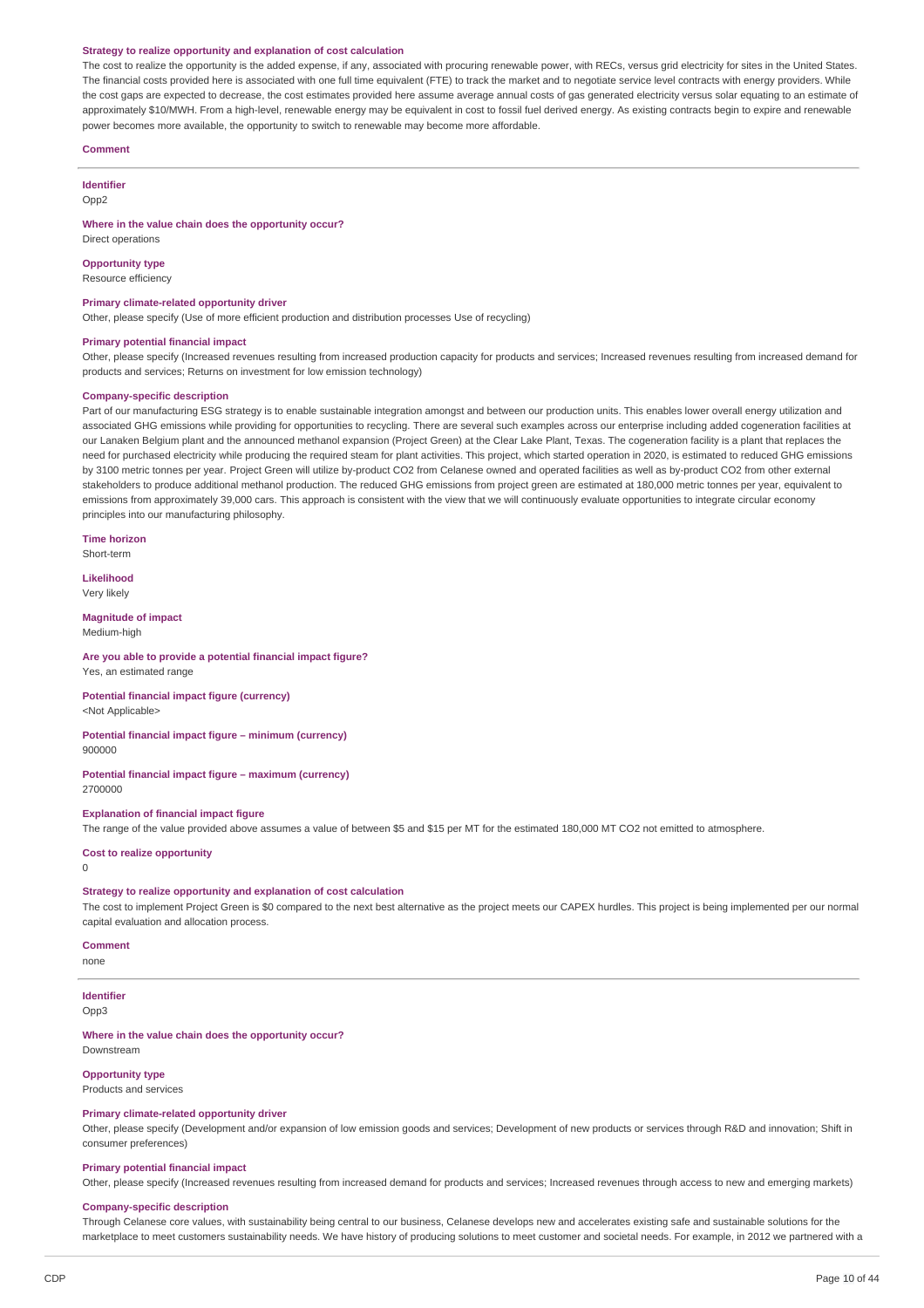major paint customer to produce low VOC paint for homes to improve indoor air quality. Additionally, we produce critical polymers for the automotive industry that provide structural strength replacing steel and metal component to decrease vehicle weight and increase fuel efficiency as well as polymers that provide the essential componentry for electric vehicle batteries and solar panels. Light weighting solutions improve fuel economy by offering up to 30% mass savings versus traditional part materials. In addition to providing light weighting solutions, Celanese develops and offers our customers a range of materials with recycled content and lower CO2 footprint by leveraging bio-based raw materials. Based upon our projections, we see substantial growth opportunities in these areas and are developing plans to meet the growing global demand. Celanese understands that technology innovation plays a critical role in helping solve world issues. Celanese recently joined Operation Clean Sweep or OCS. OCS,a global organization, formed 30-years ago to help industry implement good housekeeping and pellet containment practices to prevent plastics from entering the environment through streams, waterways or oceans. While we are committed to ensuring no impact on the environment from our products, we have developed and begun production of BlueRidge™, a bio-based, biodegradable, cellulosic alternative to single use plastics. At the same time, Celanese recently closed an acquisition of Elotex, a company that produces redispersible powders (RDP). The RDP business segment provides further manufacturing integration of our emulsion product platform through the removal of water. The acquisition of RDP provides Celanese an enhanced building and construction portfolio enabling further integration into solutions such as tile grouts, insulation and solar membranes, and cement enhancements. Through our existing solutions and teams actively working to develop, quantify, and understand customer needs through our LCA process, we are confident we can continue to expand our product offerings to meet the demands of today and of the future.

#### **Time horizon** Medium-term

#### **Likelihood**

Very likely

#### **Magnitude of impact** Medium-high

**Are you able to provide a potential financial impact figure?** Yes, an estimated range

#### **Potential financial impact figure (currency)** <Not Applicable>

#### **Potential financial impact figure – minimum (currency)** 10000000

**Potential financial impact figure – maximum (currency)** 100000000

### **Explanation of financial impact figure**

The range of \$10 million to \$100 million is for the manufactured product BlueRidge™ based on initial anticipated consumer trends while also taking into consideration specific targeted markets (e.g., e.g. quick service restaurants, grocery) plus initial production scale-up.

### **Cost to realize opportunity**

30000000

#### **Strategy to realize opportunity and explanation of cost calculation**

Strategy to realize the opportunity consists leveraging the bio-degradability of our acetate flake product coupled with consumer demand of reducing/eliminating single use plastics for key markets and Celanese's manufacturing extrusion process. Costs are based on initial capital estimates for raw material through compounding for staged implementation.

### **Comment**

none

### C3. Business Strategy

### C3.1

**(C3.1) Have climate-related risks and opportunities influenced your organization's strategy and/or financial planning?** Yes, and we have developed a low-carbon transition plan

#### C3.1a

(C3.1a) Is your organization's low-carbon transition plan a scheduled resolution item at Annual General Meetings (AGMs)?

|       | <b>Els your low-carbon transition plan a scheduled resolution item at AGMs?</b> | mment |
|-------|---------------------------------------------------------------------------------|-------|
| Row 1 | select<br>.                                                                     |       |

# C3.2

**(C3.2) Does your organization use climate-related scenario analysis to inform its strategy?** Yes, qualitative and quantitative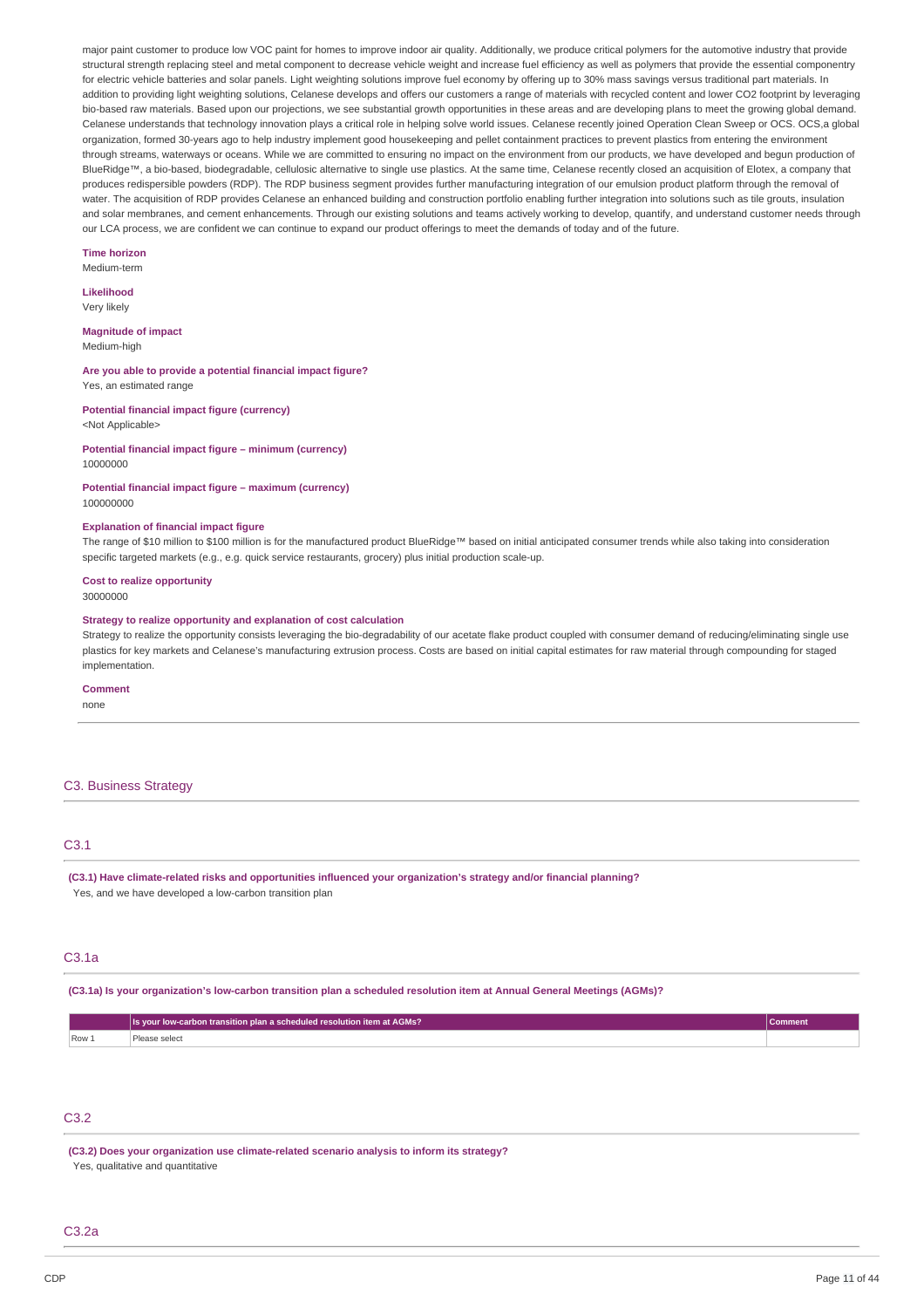### **(C3.2a) Provide details of your organization's use of climate-related scenario analysis.**

| Climate-                    | Details                                                                                                                                                                                                                                                                                                                                                                                                                                                                                                                                                                                                                                                                                                                                                                                                                                                                                                                                                                                                                                                                                                                                                                                                                                                                                    |
|-----------------------------|--------------------------------------------------------------------------------------------------------------------------------------------------------------------------------------------------------------------------------------------------------------------------------------------------------------------------------------------------------------------------------------------------------------------------------------------------------------------------------------------------------------------------------------------------------------------------------------------------------------------------------------------------------------------------------------------------------------------------------------------------------------------------------------------------------------------------------------------------------------------------------------------------------------------------------------------------------------------------------------------------------------------------------------------------------------------------------------------------------------------------------------------------------------------------------------------------------------------------------------------------------------------------------------------|
| <b>related</b>              |                                                                                                                                                                                                                                                                                                                                                                                                                                                                                                                                                                                                                                                                                                                                                                                                                                                                                                                                                                                                                                                                                                                                                                                                                                                                                            |
| scenarios                   |                                                                                                                                                                                                                                                                                                                                                                                                                                                                                                                                                                                                                                                                                                                                                                                                                                                                                                                                                                                                                                                                                                                                                                                                                                                                                            |
| l and                       |                                                                                                                                                                                                                                                                                                                                                                                                                                                                                                                                                                                                                                                                                                                                                                                                                                                                                                                                                                                                                                                                                                                                                                                                                                                                                            |
| models                      |                                                                                                                                                                                                                                                                                                                                                                                                                                                                                                                                                                                                                                                                                                                                                                                                                                                                                                                                                                                                                                                                                                                                                                                                                                                                                            |
| applied                     |                                                                                                                                                                                                                                                                                                                                                                                                                                                                                                                                                                                                                                                                                                                                                                                                                                                                                                                                                                                                                                                                                                                                                                                                                                                                                            |
| Other,<br>please<br>specify | We have holistically evaluated climate related scenarios that quided us in evaluations of our recent CO2 reduction projects (e.g., Project Green, Lanaken Cogen, Clear Lake Solar PPA). Next steps<br>include, assessing Celanese baseline emissions against scenarios while layering in commercially available abatement technologies. Especially important is linking our LCA impacts for top tiered<br>products to better understand impacts associated with Scope 3 emissions. Methanol expansion is a great example of applying scenario planning for current and future needs. In this case, we needed<br>additional methanol production where options included increasing natural gas usage for heat and raw material, procuring methanol requirements, or implementing a CO2 reduction project. In this<br>scenario, we analyzed the impact of 45Q as well as natural gas pricing on overall project economics. We layered this into the 5-year capital plans and the expected life expectancy of the project. We<br>ultimately concluded that capturing and utilizing CO2 was the preferred option. Importantly, this was a cross-functional effort that included operations, finance, procurement, business, technology,<br>stewardship, ESG Council, and external stakeholders. |

### C3.3

### **(C3.3) Describe where and how climate-related risks and opportunities have influenced your strategy.**

|                                             | Have climate-<br><b>related risks</b><br>land<br>opportunities<br><b>linfluenced</b><br><b>your strategy</b><br>in this area? | <b>Description of influence</b>                                                                                                                                                                                                                                                                                                                                                                                                                                                                                                                                                                                                                                                                                                                                                                                                                                                                                                                                                                                                                 |
|---------------------------------------------|-------------------------------------------------------------------------------------------------------------------------------|-------------------------------------------------------------------------------------------------------------------------------------------------------------------------------------------------------------------------------------------------------------------------------------------------------------------------------------------------------------------------------------------------------------------------------------------------------------------------------------------------------------------------------------------------------------------------------------------------------------------------------------------------------------------------------------------------------------------------------------------------------------------------------------------------------------------------------------------------------------------------------------------------------------------------------------------------------------------------------------------------------------------------------------------------|
| Products<br>and<br>services                 | Yes                                                                                                                           | Several of the previous mentioned risks and opportunities are with regards to our products. Most of our products depend on the price of emissions and energy or other legislation<br>around CO2. On the other hand, we see opportunities from climate change by offering innovative solutions which help companies reduce their CO2 footprint. However, for some of our<br>sustainable products there is the risk that other companies enter the market and offer the same products. Importantly, LCAs requests from our customers as well as our requests to our<br>suppliers have highlighted key elements of the strategy. These are current actions we are undertaking today. LCAs go through the expert committee to allocate resources and set<br>deliverables for those projects. These are revisited every 5-years and may be more frequent in the future.                                                                                                                                                                              |
| Supply<br>chain<br>and/or<br>value<br>chain | Yes                                                                                                                           | Environmental awareness, particularly in the climate change arena, has grown significantly as technological innovation continues to drive efficiency and disrupt business models. More<br>stakeholders globally are now aware of climate change and sustainability. There could be impacts on Celanese's reputation if our customers switch to alternative products, which could<br>have a material impact. The growing availability of renewable energy has factored into the strategy, especially with the 2021 Clear Lake Solar PPA and hiring of dedicated employees<br>to specifically find and procure renewable energy. These are current actions we are undertaking today. Power contract renewal dates are known and are routinely reviewed. In this<br>example, the Clear Lake PPA was set for 15-years.                                                                                                                                                                                                                              |
| Investment Yes<br>in R&D                    |                                                                                                                               | Our Research and Development projects are focused on products and applications with an environmental benefit including utilization of waste CO2, materials that light weight / enable<br>low emission vehicles, bio-based polymers and recycled materials. New products are in development which have environmental / energy efficiency benefits and aligned with ESG and<br>circular economy objectives including products which have increased recycled content, end of life reuse, and are bio-based. These are current actions active R&D projects. R&D<br>projects are reviewed by expert committees typically every week or month to ensure alignment with key objectives and for allocation of resources. In addition, allocation of R&D<br>resources is embedded in the Annual Operating Plan.                                                                                                                                                                                                                                          |
| Operations Yes                              |                                                                                                                               | Our production operations are impacted by rising cost for energy and CO2 (e.g. via taxes, legislation, etc.). Also, physical risks from climate change can impact our operations, e.g. a<br>shortfall of energy or supplies would lead to a production downtime. However, we have mitigation strategies and plans (e.g. business continuation plans, multi-source procurement) for<br>possible scenarios. One important step forward Celanese has taken in 2020/2021, is the development of a holistic sustainability life cycle that evaluates the impacts of projects across<br>energy, water, waste, air and carbon emissions to enable Celanese to operate our manufacturing assets in alignment with the recently formed Celanese ESG council. At a minimum of<br>annually, or more frequently as needed, the ESG team will evaluate the impacts associated with projects. Importantly, the operations team is a key resource in providing quarterly data<br>on emissions so leadership can elucidate improvement areas for the next year. |

# C3.4

### **(C3.4) Describe where and how climate-related risks and opportunities have influenced your financial planning.**

| Financial<br>planning<br>elements<br><b>Ithat have</b><br>been<br><b>linfluenced</b>       | <b>Description of influence</b>                                                                                                                                                                                                                                                                                                                                                                                                                                                                                                                                                                                                                                                                                                                                                                                                                                                                                                                                                                                                                                                                                                                                                                                                 |
|--------------------------------------------------------------------------------------------|---------------------------------------------------------------------------------------------------------------------------------------------------------------------------------------------------------------------------------------------------------------------------------------------------------------------------------------------------------------------------------------------------------------------------------------------------------------------------------------------------------------------------------------------------------------------------------------------------------------------------------------------------------------------------------------------------------------------------------------------------------------------------------------------------------------------------------------------------------------------------------------------------------------------------------------------------------------------------------------------------------------------------------------------------------------------------------------------------------------------------------------------------------------------------------------------------------------------------------|
| Row Direct costs<br>Capital<br>Capital<br>allocation<br>Acquisitions<br>and<br>divestments | Direct Cost: Energy direct costs based on usage and efficiency are managed and planned as part of the business and site Annual Operating Plan (AOP) process and annual productivity<br>program and targets. The AOP is developed, reviewed, and approved annually by the executive leadership team. Capital Allocation / Capital expenditures: when allocating or spending capital<br>expenditures for new technology, process efficiency or growth, energy efficiency, waste and water are factors considered as part of the decision process. This is now incorporated into our productivity<br>database to track not only cost savings, but also other environmental impacts/benefits for air emissions, energy, waste, water, and GHG emissions. Celanese maintains a rolling 5-year capital<br>plan that is developed, reviewed, and approved annually by the executive leadership team. Major capital projects require Board Approval are tracked to closure until completion of the project.<br>Acquisitions and Divestment: Sustainability factors are included as part of our initial data requests for any future due diligence which include: energy, efficiency, GHG emissions, waste, water,<br>and air emissions. |

### C3.4a

# (C3.4a) Provide any additional information on how climate-related risks and opportunities have influenced your strategy and financial planning (optional).

no additional information at this time.

# C4. Targets and performance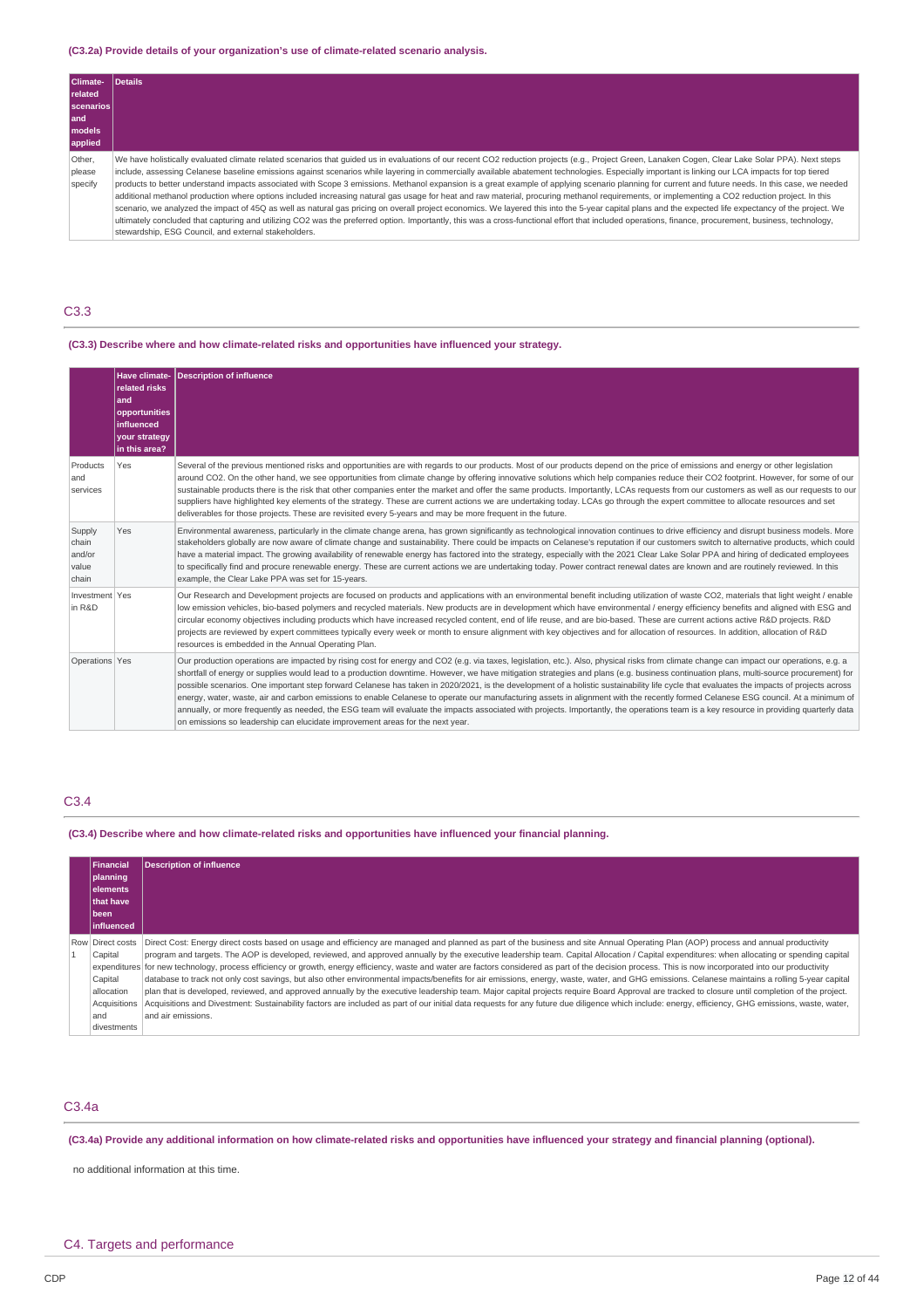# C4.1

**(C4.1) Did you have an emissions target that was active in the reporting year?** No target

# C4.1c

### (C4.1c) Explain why you did not have an emissions target, and forecast how your emissions will change over the next five years.

| Primary   Five-  |             | <b>Please explain</b>                                                                                                                                                                                     |
|------------------|-------------|-----------------------------------------------------------------------------------------------------------------------------------------------------------------------------------------------------------|
| Ireason          | <i>vear</i> |                                                                                                                                                                                                           |
|                  | forecast    |                                                                                                                                                                                                           |
| Row We are       | Our         | In the last year, we have invested in a metric tracking software, including training all relevant personnel, which means we are now capturing approximately 50% more climate-related data                 |
| planning         |             | emission points. Our 2020 environmental metrics reflect this alignment. This comprehensive and robust insight serves as a foundation for analyzing the data, restating our baseline, evaluating a         |
| to               | s are       | mid-long-range emissions target, and assessing a strategy to meet our reduction goals. Our ESG Council Climate Committee is overseeing this process, and we look forward to reporting                     |
|                  |             | introduce forecast our progress. In the meantime, the Council has approved a new Climate Policy to become the basis of a robust program to identify and implement sustainable and innovative solutions to |
| a target         | ed to       | reduce our carbon impact. This includes developing products that reduce carbon and working with suppliers, government and other key stakeholders such as the ACC and Cefic to make                        |
| in the           | decreas     | meaningful progress. Our next priority is to assess and develop a reduction strategy using our enhanced set of emission sources and commercially available abatement technologies.                        |
| next two le over |             | Celanese is committed to understanding our scope 3 emissions sources in order to develop a roadmap to identify, quantify and collect Scope 3 emissions                                                    |
| years            | the next    |                                                                                                                                                                                                           |
|                  | five        |                                                                                                                                                                                                           |
|                  | vears.      |                                                                                                                                                                                                           |

# C4.2

**(C4.2) Did you have any other climate-related targets that were active in the reporting year?** No other climate-related targets

# C4.3

(C4.3) Did you have emissions reduction initiatives that were active within the reporting year? Note that this can include those in the planning and/or **implementation phases.**

Yes

### C4.3a

(C4.3a) Identify the total number of initiatives at each stage of development, and for those in the implementation stages, the estimated CO2e savings.

|                           | Number of initiatives | Total estimated annual CO2e savings in metric tonnes CO2e (only for rows marked *) |
|---------------------------|-----------------------|------------------------------------------------------------------------------------|
| Under investigation       |                       |                                                                                    |
| To be implemented*        | 73                    | 1227                                                                               |
| Implementation commenced* |                       |                                                                                    |
| Implemented*              | 61                    | 3190                                                                               |
| Not to be implemented     |                       |                                                                                    |

# C4.3b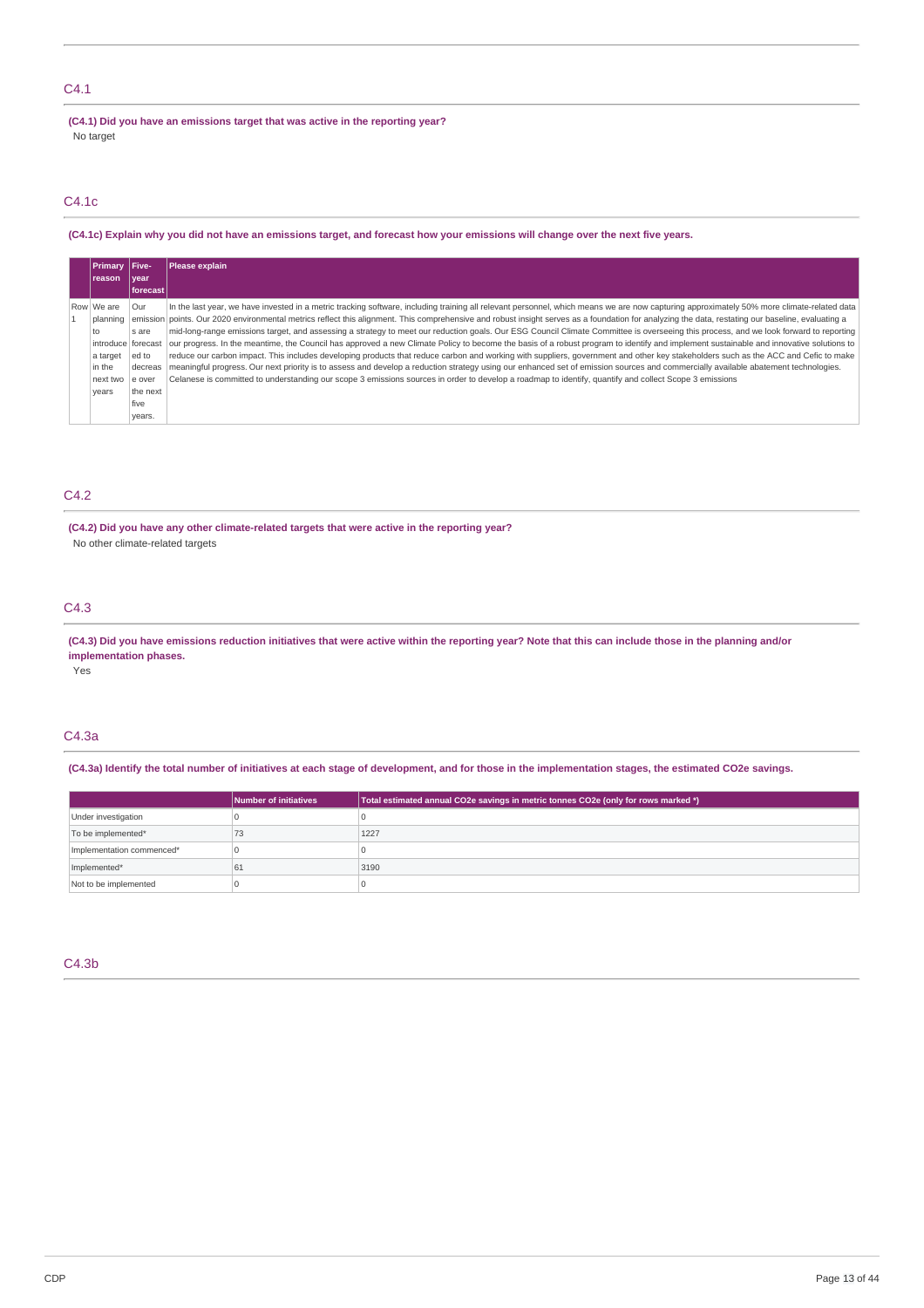#### **(C4.3b) Provide details on the initiatives implemented in the reporting year in the table below.**

#### **Initiative category & Initiative type**

### **Estimated annual CO2e savings (metric tonnes CO2e)**

3100

#### **Scope(s)** Scope 1

**Voluntary/Mandatory**

### Voluntary

**Annual monetary savings (unit currency – as specified in C0.4)** 1400000

**Investment required (unit currency – as specified in C0.4)** 3700000

#### **Payback period**

1-3 years

### **Estimated lifetime of the initiative**

# 16-20 years

#### **Comment**

In 2021, Celanese developed and implemented an award-winning, life-cycle cost evaluation checklist that our engineers use to consider energy efficiency in new project design. The checklist covers energy, GHG impact, waste and water conservation and will allow us to understand the true sustainability impact of a project for future reporting cycles.

### **Initiative category & Initiative type**

Energy efficiency in production processes **Process optimization** 

### **Estimated annual CO2e savings (metric tonnes CO2e)**

 $0<sub>0</sub>$ 

# **Scope(s)**

Scope 1

# **Voluntary/Mandatory**

Voluntary

#### **Annual monetary savings (unit currency – as specified in C0.4)** 4600000

**Investment required (unit currency – as specified in C0.4)**

### 0

**Payback period**

# 1-3 years

**Estimated lifetime of the initiative** 11-15 years

### **Comment**

In 2021, Celanese developed and implemented an award-winning, life-cycle cost evaluation checklist that our engineers use to consider energy efficiency in new project design. The checklist covers energy, GHG impact, waste and water conservation and will allow us to understand the true sustainability impact of a project for future reporting cycles.

#### C4.3c

### **(C4.3c) What methods do you use to drive investment in emissions reduction activities?**

| <b>Method</b>                                             | <b>Comment</b>                                                                      |  |
|-----------------------------------------------------------|-------------------------------------------------------------------------------------|--|
| Compliance with regulatory requirements/standards         | Celanese builds its plants to meet and, in many cases exceed, emission regulations. |  |
| Dedicated budget for energy efficiency                    | Payback period for energy reduction projects and energy management systems          |  |
| Dedicated budget for other emissions reduction activities | Funds are committed to reduce emissions as needed per regulations                   |  |
| Employee engagement                                       | Celanese involves employees at all levels to reduce emissions                       |  |

# C4.5

(C4.5) Do you classify any of your existing goods and/or services as low-carbon products or do they enable a third party to avoid GHG emissions? Yes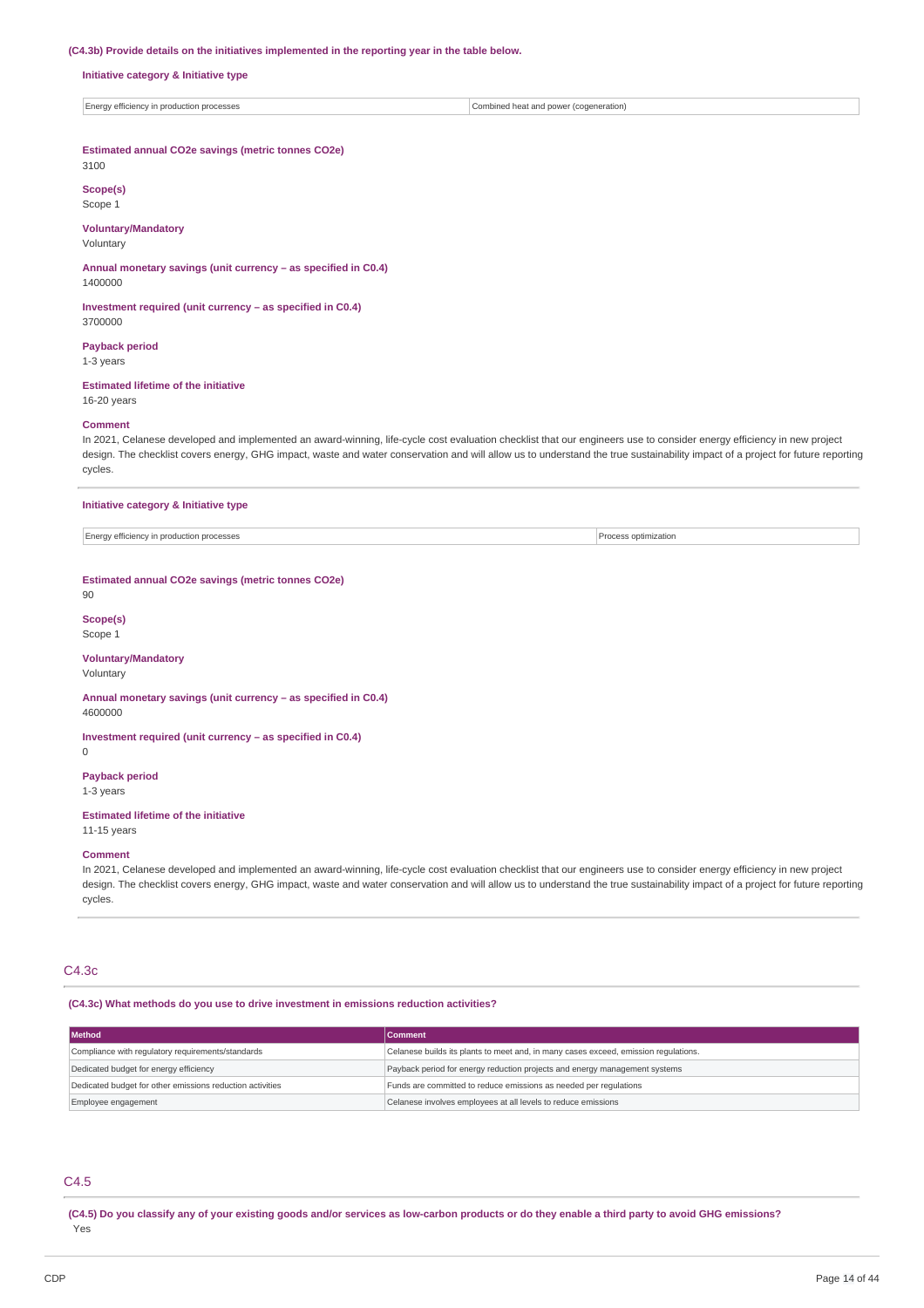#### (C4.5a) Provide details of your products and/or services that you classify as low-carbon products or that enable a third party to avoid GHG emissions.

# **Level of aggregation**

Group of products

### **Description of product/Group of products**

Celanese manufactures products that reduce GHG emissions from end users. Several examples across multiple business lines include specialty engineered and performance polymers. Engineering materials offers a wide range of engineered thermoplastics having advanced performance that are often chosen over metallics to reduce component weight. These products are used in applications ranging from transportation and automotive, electrical, electronics, and medical applications enabling. for example, higher fuel efficiency through lighter weight components. We launched a new sustainable product offering, POM ECO-B, where customers can realize lower GHG emissions in their end-use products and advance their renewable content goals. With up to 97% bio-content via a mass-balance approach (certified by the International Sustainability and Carbon Certification), it reduces CO2 per kilogram of POM by more than 50% half without any impact on properties. EVA Performance Polymers (EVA) manufactures a broad product portfolio of ethylene vinyl acetate polymers and copolymers. In addition, we manufacture a line of LDPE polymers. These materials are used in a wide variety of applications ranging from pharmaceutical and medical applications, solar cells, high performance films, automotive parts and foam. EVA sold into the solar market is a prime example of lowering greenhouse gas emissions along the supply chain. Clarifoil Insulation is made from the same natural raw material as paper – cellulose. Advantages are light weight, recyclable, and fundamentally biodegradable allowing high-speed trains to be more energy efficient. The formulation of low-VOC, low-odor paints for contractors and do-it-yourselfers, Celanese's EcoVAE® water-based emulsions are helping to reduce air emissions and ability to meet increasingly popular green building guidelines (LEED\*). The cement sector is the one of the largest industrial sources of emissions accounting for an estimated 88% of the emissions for the average concrete mix. We recently acquired a redispersible polymer powders business, Elotex®, to help address this challenge. Used by the construction industry, Elotex® uses less water and energy than conventional mortar ingredients. These powders improve cement adhesives which also enables the use of lower amounts of cement in the construction or retrofitting of buildings.

### **Are these low-carbon product(s) or do they enable avoided emissions?**

Avoided emissions

### **Taxonomy, project or methodology used to classify product(s) as low-carbon or to calculate avoided emissions** Other, please specify (Product knowledge)

**% revenue from low carbon product(s) in the reporting year**

 $\Omega$ 

**% of total portfolio value** <Not Applicable>

**Asset classes/ product types** <Not Applicable>

#### **Comment**

Per guidance, given we are reporting "avoided emissions" we are leaving the R&D field blank. % revenue for "avoided emission" products is not broken down. Instead revenue is divided by end market.

#### C5. Emissions methodology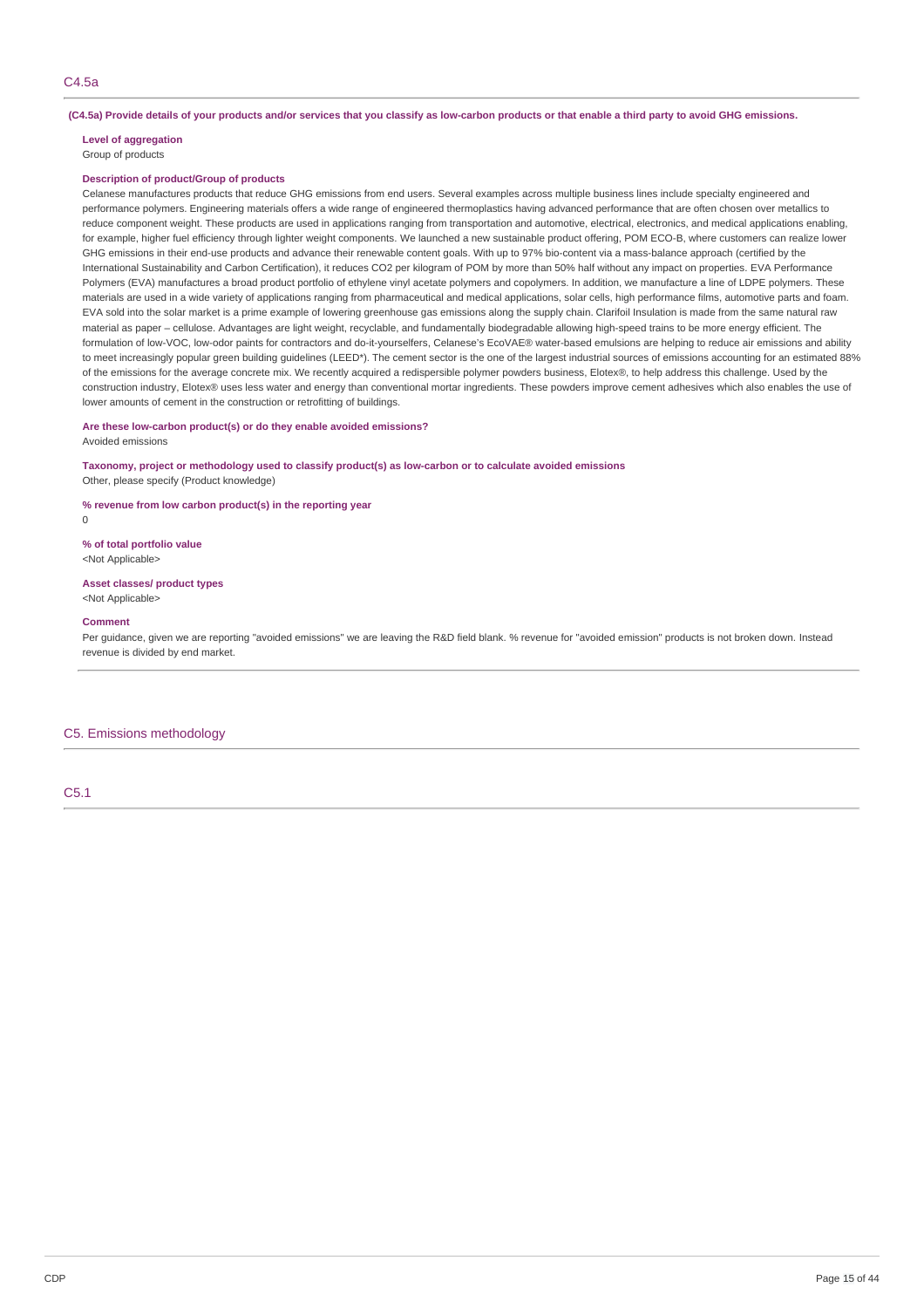#### **(C5.1) Provide your base year and base year emissions (Scopes 1 and 2).**

#### **Scope 1**

**Base year start**

January 1 2021

**Base year end** December 31 2021

**Base year emissions (metric tons CO2e)** 0

#### **Comment**

In 2020 a strategy was developed to use 2021 as a baseline year.

#### **Scope 2 (location-based)**

**Base year start** January 1 2021

**Base year end** December 31 2021

**Base year emissions (metric tons CO2e)**

 $\Omega$ 

**Comment**

In 2020 a strategy was developed to use 2021 as a baseline year.

### **Scope 2 (market-based)**

**Base year start** January 1 2021

**Base year end**

December 31 2021

**Base year emissions (metric tons CO2e)**

# $\overline{0}$

#### **Comment**

We have operations where we are able to access electricity supplier emission factors or residual emissions factors, but are unable to report a Scope 2, market-based figure

# C5.2

(C5.2) Select the name of the standard, protocol, or methodology you have used to collect activity data and calculate emissions. Other, please specify (Chemicals Sustainability Accounting Standard 2018 and The Greenhouse Gas Protocol: A Corporate Accounting and Reporting Standard )

### C5.2a

(C5.2a) Provide details of the standard, protocol, or methodology you have used to collect activity data and calculate emissions.

We have calculated Scope 1 GHG emissions using The Greenhouse Gas Protocol, A Corporate Accounting and Reporting Standard, as a guide. The organizational boundaries for this report align with the Operational Control approach outlined in the GHG Protocol for Celanese manufacturing facilities. Following Scope 1 Guidance for Direct Emissions, we first conducted a comprehensive inventory of Celanese owned or operated emission sources within Celanese manufacturing facilities. For each Celanese owned or operated manufacturing source, we estimated reported gross Scope 1 emissions using actual or estimated activity rates combined with actual or published emissions factors (e.g., European Environment Agency (EEA), U.S. Environmental Protection Agency (EPA)), default higher heating values for purchased fuels, and global warming potential values from the Intergovernmental Panel on Climate Change (IPCC) Fifth Assessment Report).

For gross Scope 2 Indirect Emissions, we quantified the amount of purchased utilities (e.g., electricity, steam) for Celanese owned or operated manufacturing facilities, excluding administrative locations and certain activities, combined with published or site-specific emission factors of sources of steam and electricity purchased from third parties. Celanese also manufactures steam and electricity for onsite, collocated site partners and electrical grid systems not owned or operated by Celanese. These Scope 1 emissions were calculated for the volume of steam and electricity sold to 3rd parties using the calculation methodologies specified in the GHG Protocol, Allocation of GHG Emissions from a combined heat and power (CHP) plant, where steam and/or electricity is sold. Net Scope 1 and Scope 2 emissions were then quantified by aggregating gross scope 1 and gross scope 2 emissions less emissions attributable to utilities sold to external parties. For purposes of CDP disclosure, reported values are based on aggregated gross Scope 1 and Scope 2 emissions.

### C6. Emissions data

### C6.1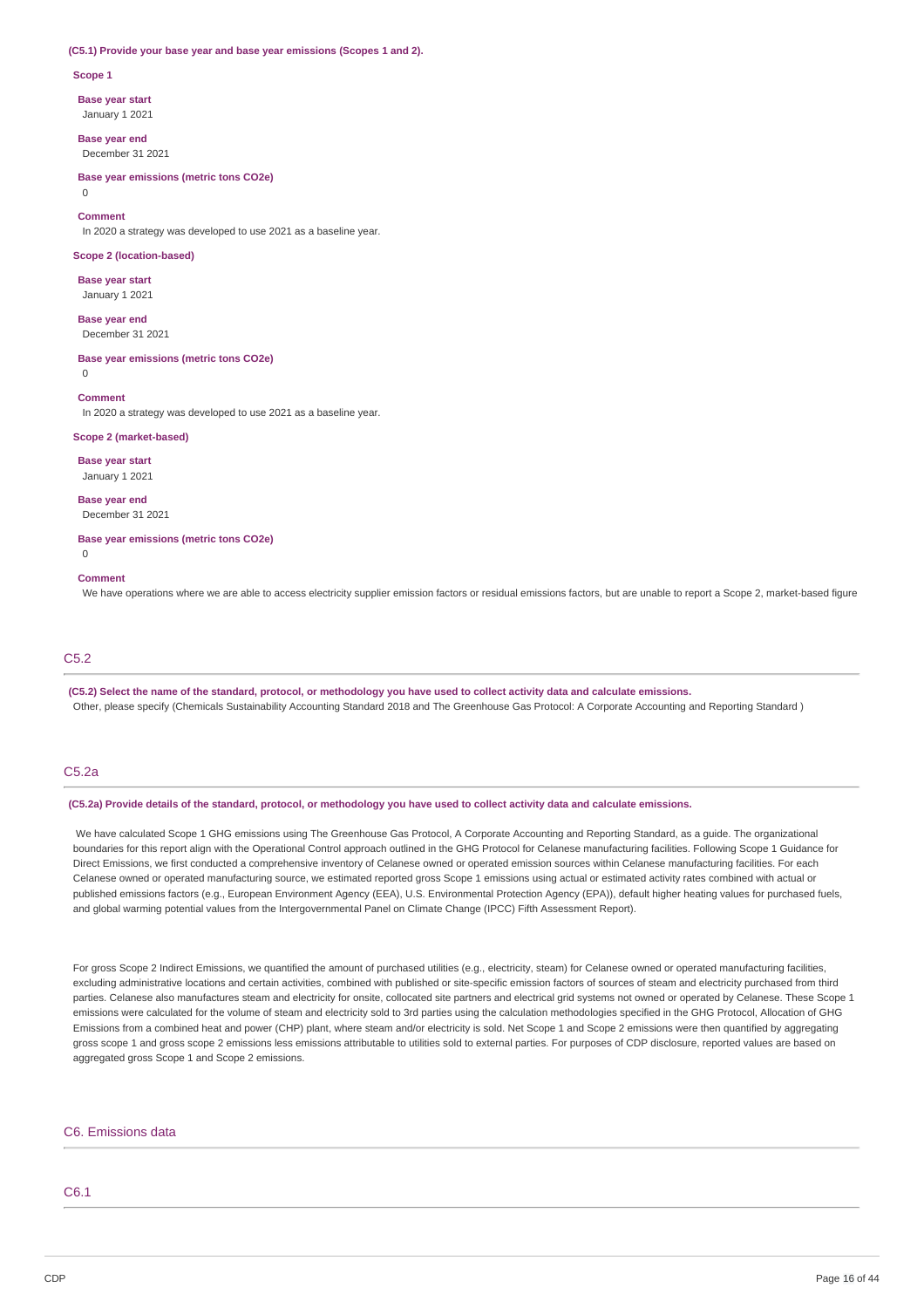#### **(C6.1) What were your organization's gross global Scope 1 emissions in metric tons CO2e?**

### **Reporting year**

**Gross global Scope 1 emissions (metric tons CO2e)** 2275903

# **Start date**

<Not Applicable>

#### **End date**

<Not Applicable>

### **Comment**

Global Scope 1 GHG emissions reported are those calculated from Celanese owned or operated sources within Celanese manufacturing facilities during calendar year 2020

### C6.2

#### **(C6.2) Describe your organization's approach to reporting Scope 2 emissions.**

#### **Row 1**

#### **Scope 2, location-based**

We are reporting a Scope 2, location-based figure

### **Scope 2, market-based**

We have operations where we are able to access electricity supplier emission factors or residual emissions factors, but are unable to report a Scope 2, market-based figure

#### **Comment**

Some of our European sites have market-based emissions and are able to obtain emission factors from electricity and steam suppliers.

# C6.3

**(C6.3) What were your organization's gross global Scope 2 emissions in metric tons CO2e?**

### **Reporting year**

**Scope 2, location-based** 1371062

### **Scope 2, market-based (if applicable)**

<Not Applicable>

**Start date** <Not Applicable>

# **End date**

<Not Applicable>

#### **Comment**

Global Scope 2 GHG emissions reported are from purchased utilities (e.g., electricity, steam, other utilities) for Celanese owned or operated sources within Celanese manufacturing facilities during calendar year 2020 using site specific and published emission factors. This value excludes Scope 2 GHG emissions from administrative locations and other activities.

### C6.4

(C6.4) Are there any sources (e.g. facilities, specific GHGs, activities, geographies, etc.) of Scope 1 and Scope 2 emissions that are within your selected reporting **boundary which are not included in your disclosure?**

No

# C6.5

**(C6.5) Account for your organization's gross global Scope 3 emissions, disclosing and explaining any exclusions.**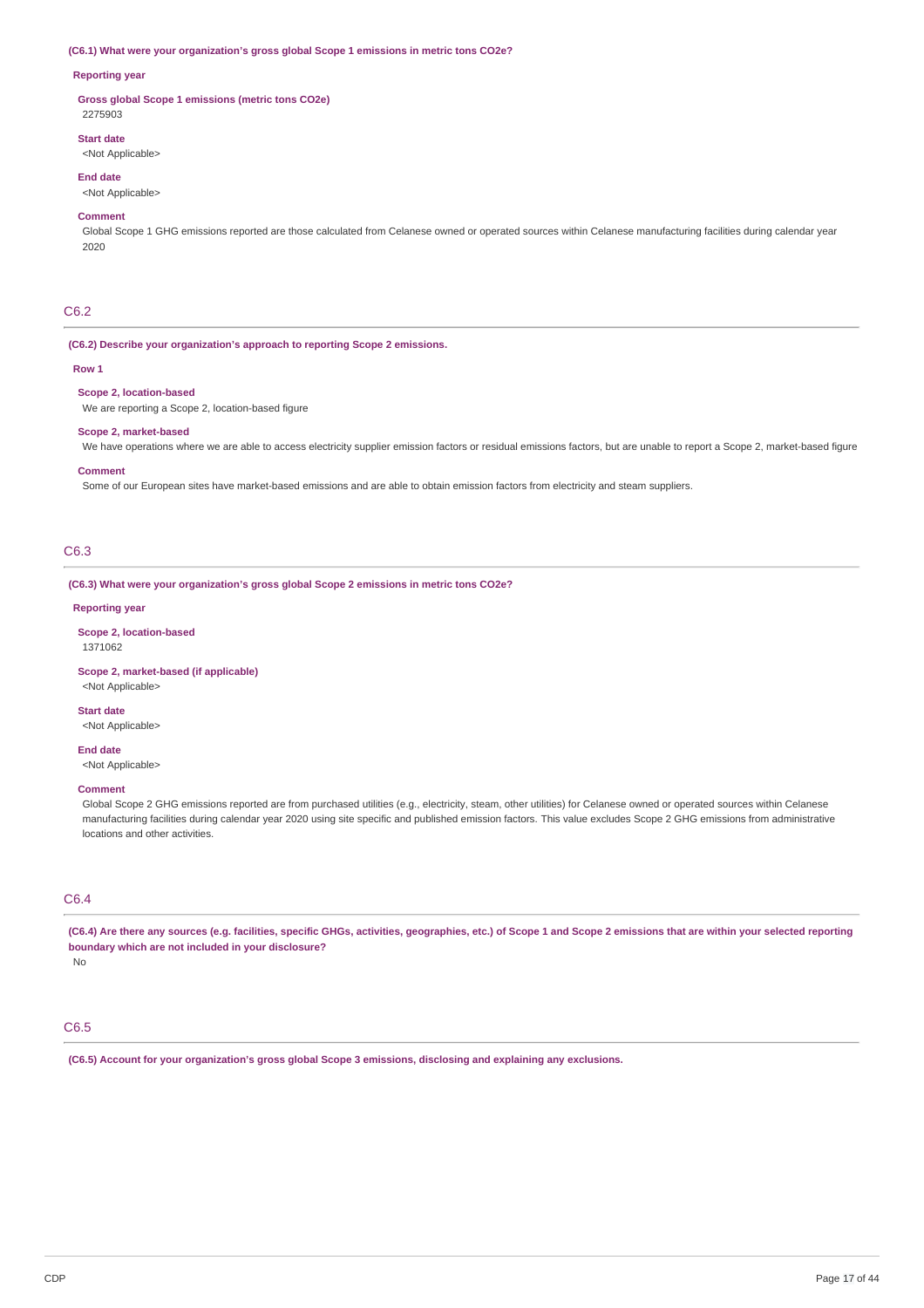#### **Purchased goods and services**

**Evaluation status** Relevant, not yet calculated

**Metric tonnes CO2e** <Not Applicable>

#### **Emissions calculation methodology**

<Not Applicable>

**Percentage of emissions calculated using data obtained from suppliers or value chain partners**

# <Not Applicable>

**Please explain** Our next priority is to assess and develop a reduction strategy using our enhanced set of emission sources and commercially available abatement technologies. Celanese is committed to understanding our scope 3 emissions sources in order to develop a roadmap to identify, quantify and collect Scope 3 emissions.

### **Capital goods**

**Evaluation status** Relevant, not yet calculated

# **Metric tonnes CO2e**

<Not Applicable>

# **Emissions calculation methodology**

<Not Applicable>

**Percentage of emissions calculated using data obtained from suppliers or value chain partners** <Not Applicable>

#### **Please explain**

Celanese plans to develop a roadmap to identify, quantify and collect Scope 3 emissions

### **Fuel-and-energy-related activities (not included in Scope 1 or 2)**

**Evaluation status** Relevant, not yet calculated

### **Metric tonnes CO2e** <Not Applicable>

**Emissions calculation methodology** <Not Applicable>

**Percentage of emissions calculated using data obtained from suppliers or value chain partners** <Not Applicable>

#### **Please explain**

Celanese plans to develop a roadmap to identify, quantify and collect Scope 3 emissions

### **Upstream transportation and distribution**

**Evaluation status** Relevant, not yet calculated

#### **Metric tonnes CO2e** <Not Applicable>

# **Emissions calculation methodology**

<Not Applicable>

**Percentage of emissions calculated using data obtained from suppliers or value chain partners** <Not Applicable>

### **Please explain**

Celanese plans to develop a roadmap to identify, quantify and collect Scope 3 emissions

### **Waste generated in operations**

**Evaluation status** Relevant, not yet calculated

# **Metric tonnes CO2e**

<Not Applicable>

# **Emissions calculation methodology**

<Not Applicable>

### **Percentage of emissions calculated using data obtained from suppliers or value chain partners** <Not Applicable>

### **Please explain**

Celanese plans to develop a roadmap to identify, quantify and collect Scope 3 emissions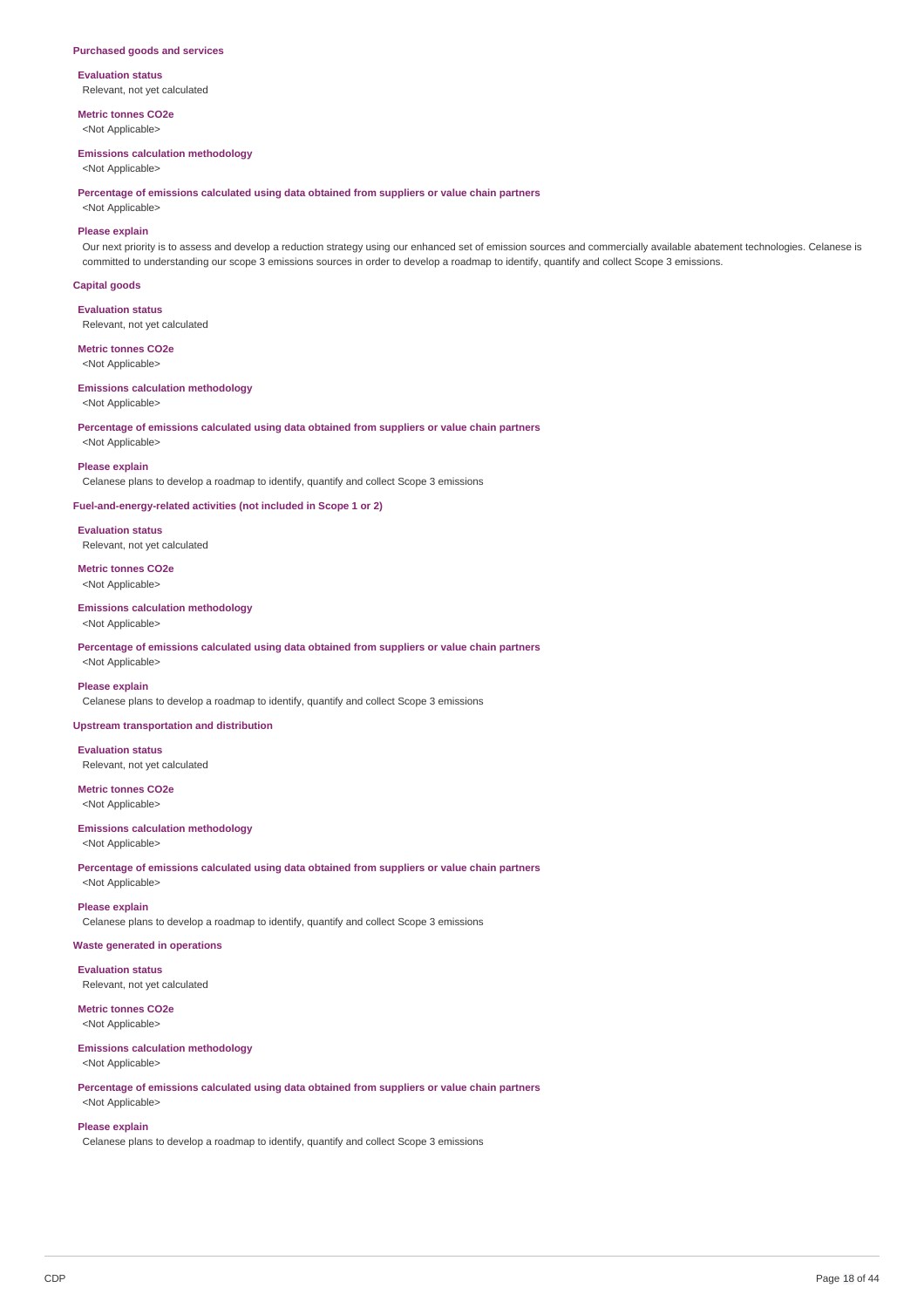#### **Business travel**

**Evaluation status** Relevant, not yet calculated

**Metric tonnes CO2e** <Not Applicable>

#### **Emissions calculation methodology**

<Not Applicable>

**Percentage of emissions calculated using data obtained from suppliers or value chain partners** <Not Applicable>

#### **Please explain**

Celanese plans to develop a roadmap to identify, quantify and collect Scope 3 emissions

### **Employee commuting**

**Evaluation status** Relevant, not yet calculated

#### **Metric tonnes CO2e** <Not Applicable>

#### **Emissions calculation methodology**

<Not Applicable>

**Percentage of emissions calculated using data obtained from suppliers or value chain partners** <Not Applicable>

#### **Please explain**

Celanese plans to develop a roadmap to identify, quantify and collect Scope 3 emissions

#### **Upstream leased assets**

**Evaluation status** Relevant, not yet calculated

**Metric tonnes CO2e** <Not Applicable>

#### **Emissions calculation methodology**

<Not Applicable>

**Percentage of emissions calculated using data obtained from suppliers or value chain partners** <Not Applicable>

### **Please explain**

Celanese plans to develop a roadmap to identify, quantify and collect Scope 3 emissions

### **Downstream transportation and distribution**

**Evaluation status** Relevant, not yet calculated

**Metric tonnes CO2e** <Not Applicable>

### **Emissions calculation methodology**

<Not Applicable>

**Percentage of emissions calculated using data obtained from suppliers or value chain partners** <Not Applicable>

#### **Please explain**

Celanese plans to develop a roadmap to identify, quantify and collect Scope 3 emissions

### **Processing of sold products**

**Evaluation status** Relevant, not yet calculated

# **Metric tonnes CO2e**

<Not Applicable>

#### **Emissions calculation methodology** <Not Applicable>

**Percentage of emissions calculated using data obtained from suppliers or value chain partners**

# <Not Applicable> **Please explain**

Celanese plans to develop a roadmap to identify, quantify and collect Scope 3 emissions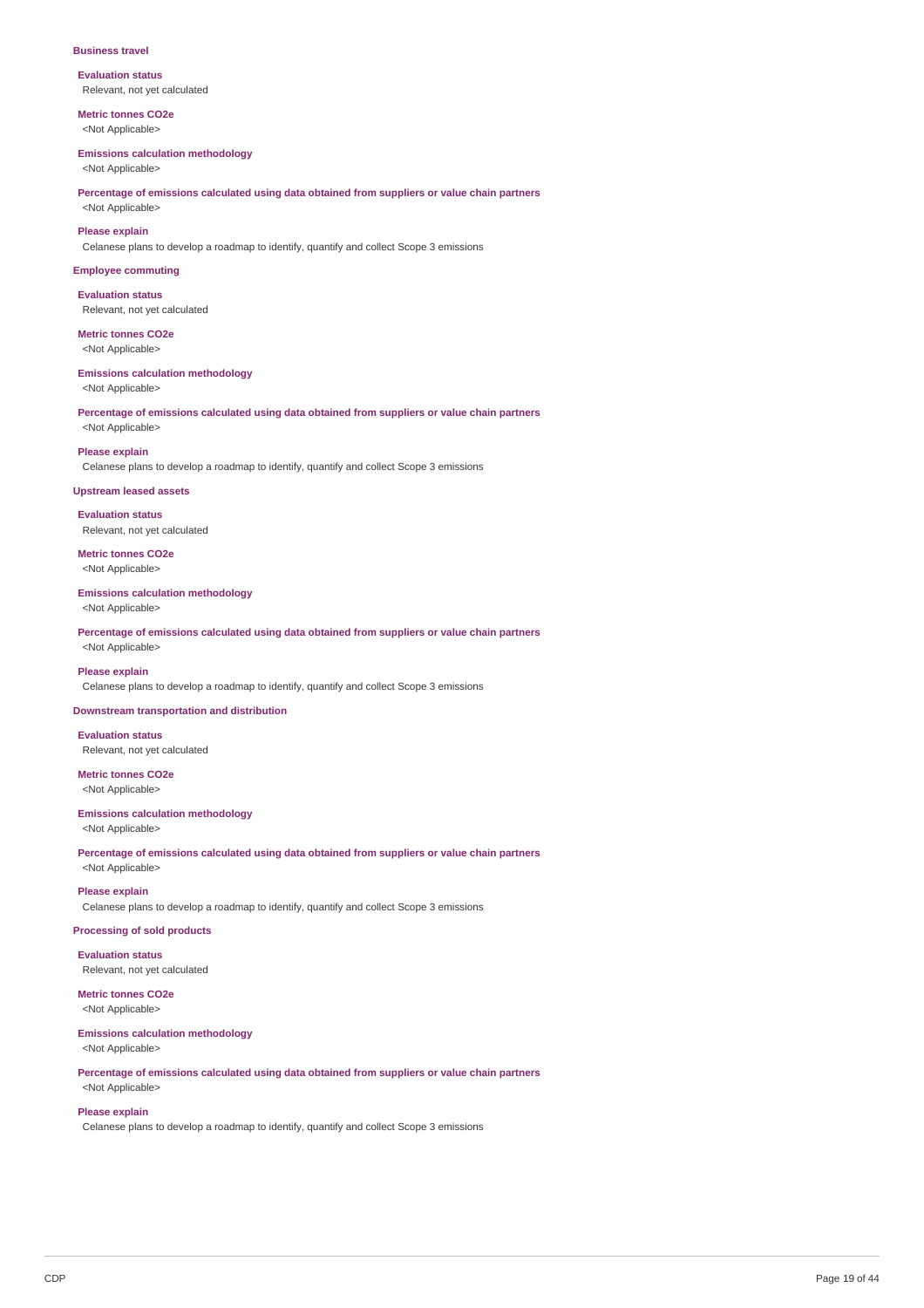#### **Use of sold products**

**Evaluation status** Relevant, not yet calculated

**Metric tonnes CO2e** <Not Applicable>

#### **Emissions calculation methodology**

<Not Applicable>

**Percentage of emissions calculated using data obtained from suppliers or value chain partners** <Not Applicable>

#### **Please explain**

Celanese plans to develop a roadmap to identify, quantify and collect Scope 3 emissions

**End of life treatment of sold products**

#### **Evaluation status** Relevant, not yet calculated

**Metric tonnes CO2e**

<Not Applicable>

#### **Emissions calculation methodology**

<Not Applicable>

**Percentage of emissions calculated using data obtained from suppliers or value chain partners** <Not Applicable>

#### **Please explain**

Celanese plans to develop a roadmap to identify, quantify and collect Scope 3 emissions

#### **Downstream leased assets**

**Evaluation status** Relevant, not yet calculated

**Metric tonnes CO2e** <Not Applicable>

#### **Emissions calculation methodology**

<Not Applicable>

**Percentage of emissions calculated using data obtained from suppliers or value chain partners** <Not Applicable>

### **Please explain**

Celanese plans to develop a roadmap to identify, quantify and collect Scope 3 emissions

### **Franchises**

**Evaluation status** Relevant, not yet calculated

# **Metric tonnes CO2e**

<Not Applicable>

#### **Emissions calculation methodology**

<Not Applicable>

**Percentage of emissions calculated using data obtained from suppliers or value chain partners** <Not Applicable>

### **Please explain**

Celanese plans to develop a roadmap to identify, quantify and collect Scope 3 emissions

### **Investments**

**Evaluation status** Relevant, not yet calculated

### **Metric tonnes CO2e**

<Not Applicable>

# **Emissions calculation methodology**

<Not Applicable>

**Percentage of emissions calculated using data obtained from suppliers or value chain partners** <Not Applicable>

### **Please explain**

Celanese plans to develop a roadmap to identify, quantify and collect Scope 3 emissions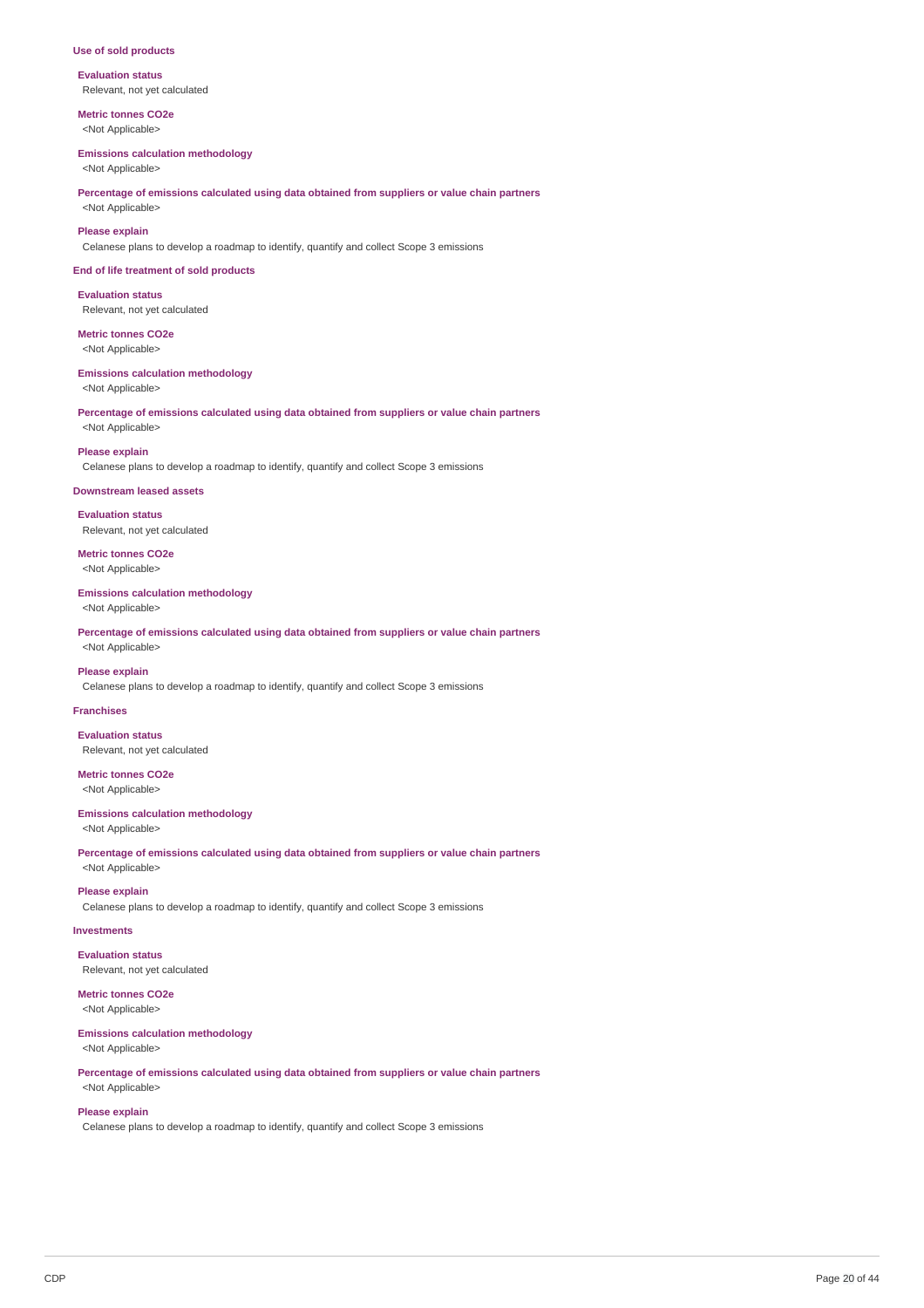### **Other (upstream)**

**Evaluation status** Relevant, not yet calculated

**Metric tonnes CO2e** <Not Applicable>

# **Emissions calculation methodology**

<Not Applicable>

### **Percentage of emissions calculated using data obtained from suppliers or value chain partners** <Not Applicable>

**Please explain**

Celanese plans to develop a roadmap to identify, quantify and collect Scope 3 emissions

### **Other (downstream)**

**Evaluation status** Relevant, not yet calculated

### **Metric tonnes CO2e**

<Not Applicable>

#### **Emissions calculation methodology**

<Not Applicable>

**Percentage of emissions calculated using data obtained from suppliers or value chain partners** <Not Applicable>

#### **Please explain**

Celanese plans to develop a roadmap to identify, quantify and collect Scope 3 emissions

### C6.7

**(C6.7) Are carbon dioxide emissions from biogenic carbon relevant to your organization?** No

### C6.10

(C6.10) Describe your gross global combined Scope 1 and 2 emissions for the reporting year in metric tons CO2e per unit currency total revenue and provide any **additional intensity metrics that are appropriate to your business operations.**

**Intensity figure** 0.00064

**Metric numerator (Gross global combined Scope 1 and 2 emissions, metric tons CO2e)** 3646965

**Metric denominator** unit total revenue

**Metric denominator: Unit total** 5700000000

**Scope 2 figure used** Location-based

**% change from previous year** 37.9

**Direction of change** Increased

### **Reason for change**

Increase in 2020 Emissions for CY2020 based on implementation of the SASB Chemical Standard and decrease in 2020 Total Revenue from 2019

### C7. Emissions breakdowns

# C7.1

**(C7.1) Does your organization break down its Scope 1 emissions by greenhouse gas type?** Yes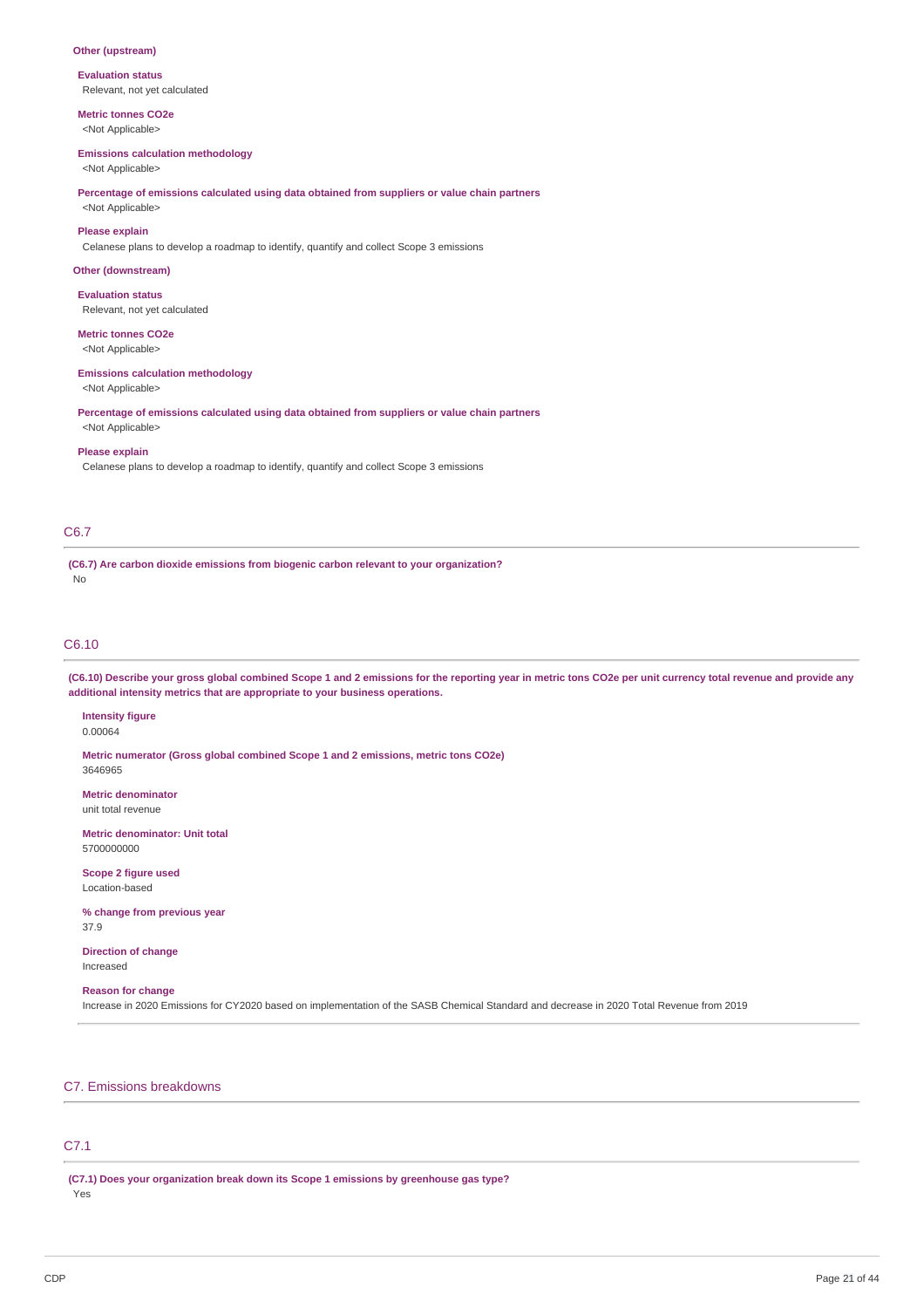# C7.1a

(C7.1a) Break down your total gross global Scope 1 emissions by greenhouse gas type and provide the source of each used greenhouse warming potential **(GWP).**

| Greenhouse gas               | Scope 1 emissions (metric tons of CO2e) | ' Reference                                   |
|------------------------------|-----------------------------------------|-----------------------------------------------|
| Other, please specify (CO2e) | 2275903                                 | IPCC Fifth Assessment Report (AR5 - 100 year) |

# C7.2

### **(C7.2) Break down your total gross global Scope 1 emissions by country/region.**

| Country/Region                                       | Scope 1 emissions (metric tons CO2e) |
|------------------------------------------------------|--------------------------------------|
| Belgium                                              | 55647                                |
| Brazil                                               | 11840                                |
| Canada                                               | 26191                                |
| China                                                | 108366                               |
| United Kingdom of Great Britain and Northern Ireland | 3240                                 |
| Germany                                              | 48070                                |
| India                                                | 25                                   |
| Italy                                                | 264                                  |
| Mexico                                               | 206190                               |
| Netherlands                                          | 5626                                 |
| Singapore                                            | 860                                  |
| Sweden                                               | 1906                                 |
| Switzerland                                          | 2318                                 |
| United States of America                             | 1805359                              |

### C7.3

**(C7.3) Indicate which gross global Scope 1 emissions breakdowns you are able to provide.** By business division

# C7.3a

# **(C7.3a) Break down your total gross global Scope 1 emissions by business division.**

| <b>Business division</b>    | Scope 1 emissions (metric ton CO2e) |
|-----------------------------|-------------------------------------|
| Intermediate Chemistry (IC) | 1176771                             |
| Engineered Materials (EM)   | 471311                              |
| Emulsion Polymers (EP)      | 32178                               |
| Acetate Tow (AT)            | 587489                              |
| Food Ingredients            | 5154                                |

# C-CE7.4/C-CH7.4/C-CO7.4/C-EU7.4/C-MM7.4/C-OG7.4/C-ST7.4/C-TO7.4/C-TS7.4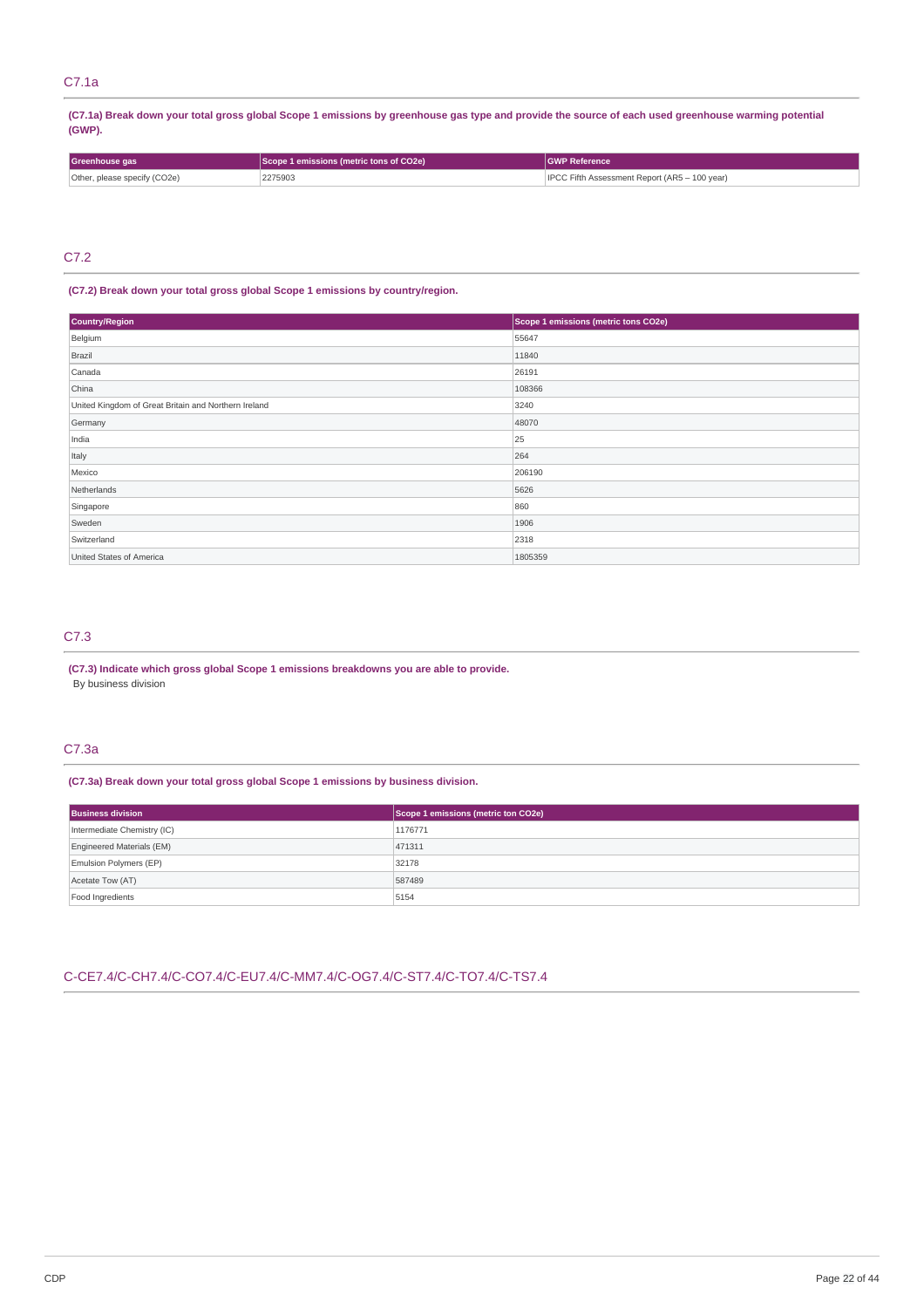### (C-CE7.4/C-CH7.4/C-CO7.4/C-EU7.4/C-MM7.4/C-OG7.4/C-ST7.4/C-TO7.4/C-TS7.4) Break down your organization's total gross global Scope 1 emissions by sector **production activity in metric tons CO2e.**

|                                                   | <b>Gross Scope 1 emissions,</b><br>metric tons CO2e | Net Scope 1 emissions,<br>metric tons CO2e | <b>Comment</b>                                                                                                                                                            |
|---------------------------------------------------|-----------------------------------------------------|--------------------------------------------|---------------------------------------------------------------------------------------------------------------------------------------------------------------------------|
| Cement production activities                      | <not applicable=""></not>                           | <not applicable=""></not>                  | <not applicable=""></not>                                                                                                                                                 |
| Chemicals production<br>activities                | 2275903                                             | <not applicable=""></not>                  | Global Scope 1 GHG emissions reported are those calculated from Celanese owned or operated sources within<br>Celanese manufacturing facilities during calendar year 2020. |
| Coal production activities                        | <not applicable=""></not>                           | <not applicable=""></not>                  | <not applicable=""></not>                                                                                                                                                 |
| Electric utility activities                       | <not applicable=""></not>                           | <not applicable=""></not>                  | <not applicable=""></not>                                                                                                                                                 |
| Metals and mining production<br>activities        | <not applicable=""></not>                           | <not applicable=""></not>                  | <not applicable=""></not>                                                                                                                                                 |
| Oil and gas production<br>activities (upstream)   | <not applicable=""></not>                           | <not applicable=""></not>                  | <not applicable=""></not>                                                                                                                                                 |
| Oil and gas production<br>activities (midstream)  | <not applicable=""></not>                           | <not applicable=""></not>                  | <not applicable=""></not>                                                                                                                                                 |
| Oil and gas production<br>activities (downstream) | <not applicable=""></not>                           | <not applicable=""></not>                  | <not applicable=""></not>                                                                                                                                                 |
| Steel production activities                       | <not applicable=""></not>                           | <not applicable=""></not>                  | <not applicable=""></not>                                                                                                                                                 |
| Transport OEM activities                          | <not applicable=""></not>                           | <not applicable=""></not>                  | <not applicable=""></not>                                                                                                                                                 |
| Transport services activities                     | <not applicable=""></not>                           | <not applicable=""></not>                  | <not applicable=""></not>                                                                                                                                                 |

# C7.5

### **(C7.5) Break down your total gross global Scope 2 emissions by country/region.**

| Country/Region                                          | <b>Scope 2, location-based</b><br>(metric tons CO2e) | Scope 2, market-based<br>(metric tons CO2e) | Purchased and consumed electricity,<br>heat, steam or cooling (MWh) | Purchased and consumed low-carbon electricity, heat, steam or cooling<br>accounted for in Scope 2 market-based approach (MWh) |
|---------------------------------------------------------|------------------------------------------------------|---------------------------------------------|---------------------------------------------------------------------|-------------------------------------------------------------------------------------------------------------------------------|
| United States of America                                | 357312                                               |                                             | 9949749                                                             |                                                                                                                               |
| Canada                                                  | 75151                                                | $\Omega$                                    | 231475.96                                                           | 10                                                                                                                            |
| Mexico                                                  | 33569                                                |                                             | 1134605                                                             | In                                                                                                                            |
| Brazil                                                  | 2984                                                 | $\Omega$                                    | 59164.23                                                            | 10                                                                                                                            |
| China                                                   | 294528                                               |                                             | 757284                                                              | ١O                                                                                                                            |
| Singapore                                               | 99958                                                | $\Omega$                                    | 422525.69                                                           | 10                                                                                                                            |
| Germany                                                 | 477125                                               |                                             | 1330344                                                             | $\Omega$                                                                                                                      |
| Netherlands                                             | 9411                                                 |                                             | 51745.73                                                            | 10                                                                                                                            |
| Belgium                                                 | 3358                                                 | $\Omega$                                    | 325862.79                                                           | $\Omega$                                                                                                                      |
| Sweden                                                  | 83                                                   | $\Omega$                                    | 18931.95                                                            | $\Omega$                                                                                                                      |
| United Kingdom of Great<br>Britain and Northern Ireland | 758                                                  |                                             | 21091.07                                                            | ١O                                                                                                                            |
| Italy                                                   | 11823                                                | $\Omega$                                    | 49574.75                                                            | $\Omega$                                                                                                                      |
| India                                                   | 4945                                                 | $\Omega$                                    | 5217.72                                                             | 10                                                                                                                            |
| Switzerland                                             | 47                                                   | $\Omega$                                    | 15802.97                                                            | 10                                                                                                                            |

# C7.6

**(C7.6) Indicate which gross global Scope 2 emissions breakdowns you are able to provide.** By business division

# C7.6a

### **(C7.6a) Break down your total gross global Scope 2 emissions by business division.**

| Scope 2, location-based (metric tons CO2e)<br><b>Business division</b> |        | Scope 2, market-based (metric tons CO2e) |
|------------------------------------------------------------------------|--------|------------------------------------------|
| Acetate Tow (AT)                                                       | 27814  |                                          |
| Engineered Materials (EM)                                              | 419862 |                                          |
| Emulsions Polymers (EP)                                                | 67590  |                                          |
| Intermediate Chemistry (IC)                                            | 793443 |                                          |
| Food Ingredients (FI)                                                  | 62352  |                                          |

### C-CE7.7/C-CH7.7/C-CO7.7/C-MM7.7/C-OG7.7/C-ST7.7/C-TO7.7/C-TS7.7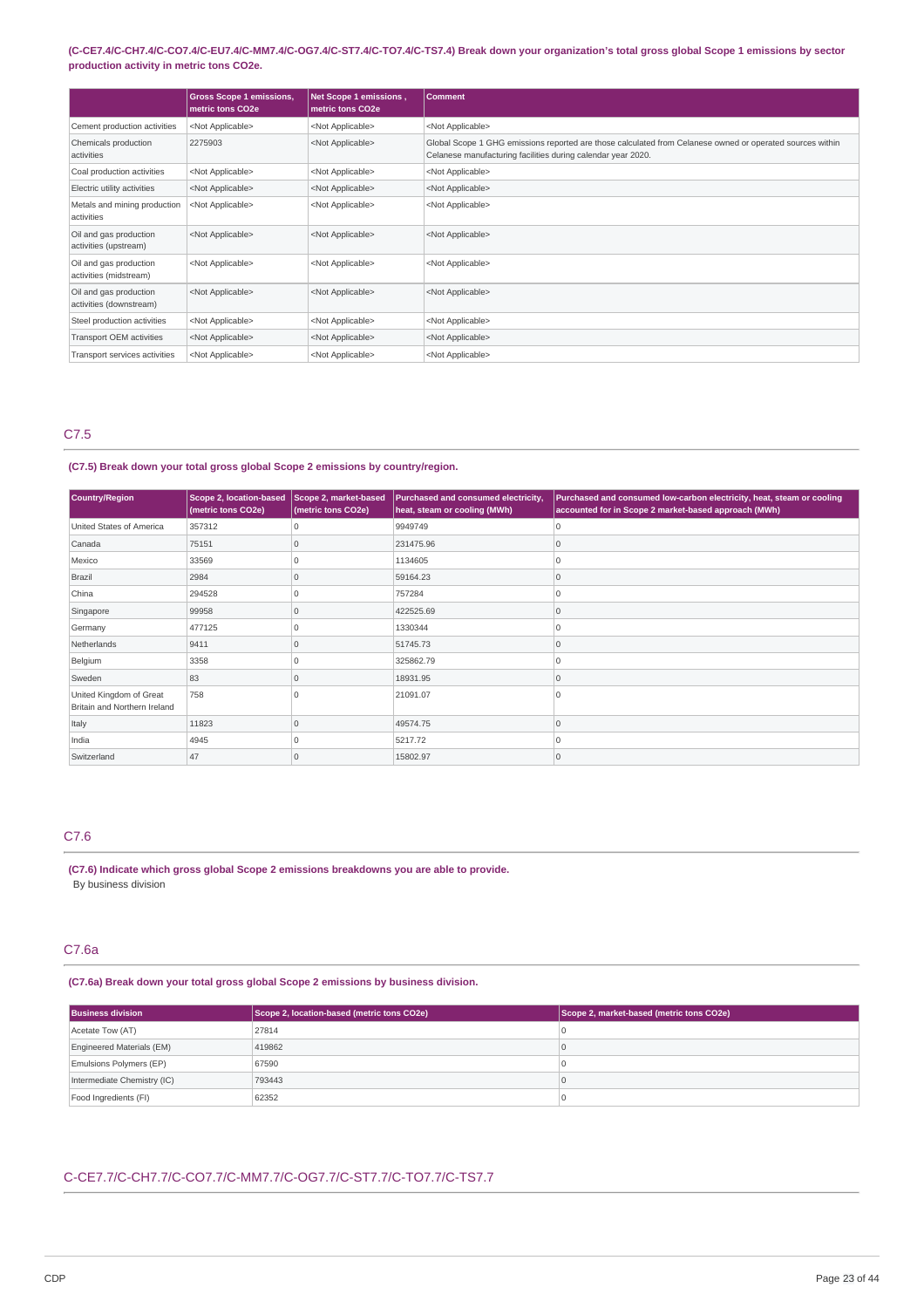(C-CE7.7/C-CH7.7/C-CO7.7/C-MM7.7/C-OG7.7/C-ST7.7/C-TO7.7/C-TS7.7) Break down your organization's total gross global Scope 2 emissions by sector production **activity in metric tons CO2e.**

|                                                             | Scope 2,<br>location-based,<br>metric tons<br>CO <sub>2e</sub> | Scope 2, market-<br>based (if applicable),<br>metric tons CO2e | <b>Comment</b>                                                                                                                                                                                                                                                                                                                                                                   |
|-------------------------------------------------------------|----------------------------------------------------------------|----------------------------------------------------------------|----------------------------------------------------------------------------------------------------------------------------------------------------------------------------------------------------------------------------------------------------------------------------------------------------------------------------------------------------------------------------------|
| Cement<br>production<br>activities                          | <not applicable=""></not>                                      | <not applicable=""></not>                                      | <not applicable=""></not>                                                                                                                                                                                                                                                                                                                                                        |
| Chemicals<br>production<br>activities                       | 1371062                                                        | $\overline{0}$                                                 | Global Scope 2 GHG emissions reported are from purchased utilities (e.g., electricity, steam, other utilities) for Celanese owned or operated sources<br>within Celanese manufacturing facilities during calendar year 2020 using site specific and published emission factors. This value excludes Scope 2<br>GHG emissions from administrative locations and other activities. |
| Coal production<br>activities                               | <not applicable=""></not>                                      | <not applicable=""></not>                                      | <not applicable=""></not>                                                                                                                                                                                                                                                                                                                                                        |
| Metals and mining<br>production<br>activities               | <not applicable=""></not>                                      | <not applicable=""></not>                                      | <not applicable=""></not>                                                                                                                                                                                                                                                                                                                                                        |
| Oil and gas<br>production<br>activities<br>(upstream)       | <not applicable=""></not>                                      | <not applicable=""></not>                                      | <not applicable=""></not>                                                                                                                                                                                                                                                                                                                                                        |
| Oil and gas<br>production<br>activities<br>(midstream)      | <not applicable=""></not>                                      | <not applicable=""></not>                                      | <not applicable=""></not>                                                                                                                                                                                                                                                                                                                                                        |
| Oil and gas<br>production<br>activities<br>(downstream)     | <not applicable=""></not>                                      | <not applicable=""></not>                                      | <not applicable=""></not>                                                                                                                                                                                                                                                                                                                                                        |
| Steel production<br>activities                              | <not applicable=""></not>                                      | <not applicable=""></not>                                      | <not applicable=""></not>                                                                                                                                                                                                                                                                                                                                                        |
| <b>Transport OEM</b><br>activities                          | <not applicable=""></not>                                      | <not applicable=""></not>                                      | <not applicable=""></not>                                                                                                                                                                                                                                                                                                                                                        |
| Transport services <not applicable=""><br/>activities</not> |                                                                | <not applicable=""></not>                                      | <not applicable=""></not>                                                                                                                                                                                                                                                                                                                                                        |

# C-CH7.8

(C-CH7.8) Disclose the percentage of your organization's Scope 3, Category 1 emissions by purchased chemical feedstock.

**Purchased feedstock Percentage** of **Scope 3, Category 1 tCO2e** from purchased feedstock **Explain Explain** calculation methodology

# C-CH7.8a

**(C-CH7.8a) Disclose sales of products that are greenhouse gases.**

|                            | Sales, metric tons | <b>Comment</b>                                                                            |
|----------------------------|--------------------|-------------------------------------------------------------------------------------------|
| Carbon dioxide (CO2)       | 24254.7            | In 2020 Singapore Plant sold 13,064 MT CO2. In 2020 Frankfurt Plant sold 11,190.7 MT C02. |
| Methane (CH4)              |                    |                                                                                           |
| Nitrous oxide (N2O)        |                    |                                                                                           |
| Hydrofluorocarbons (HFC)   |                    |                                                                                           |
| Perfluorocarbons (PFC)     |                    |                                                                                           |
| Sulphur hexafluoride (SF6) |                    |                                                                                           |
| Nitrogen trifluoride (NF3) |                    |                                                                                           |

### C7.9

(C7.9) How do your gross global emissions (Scope 1 and 2 combined) for the reporting year compare to those of the previous reporting year? Increased

# C7.9a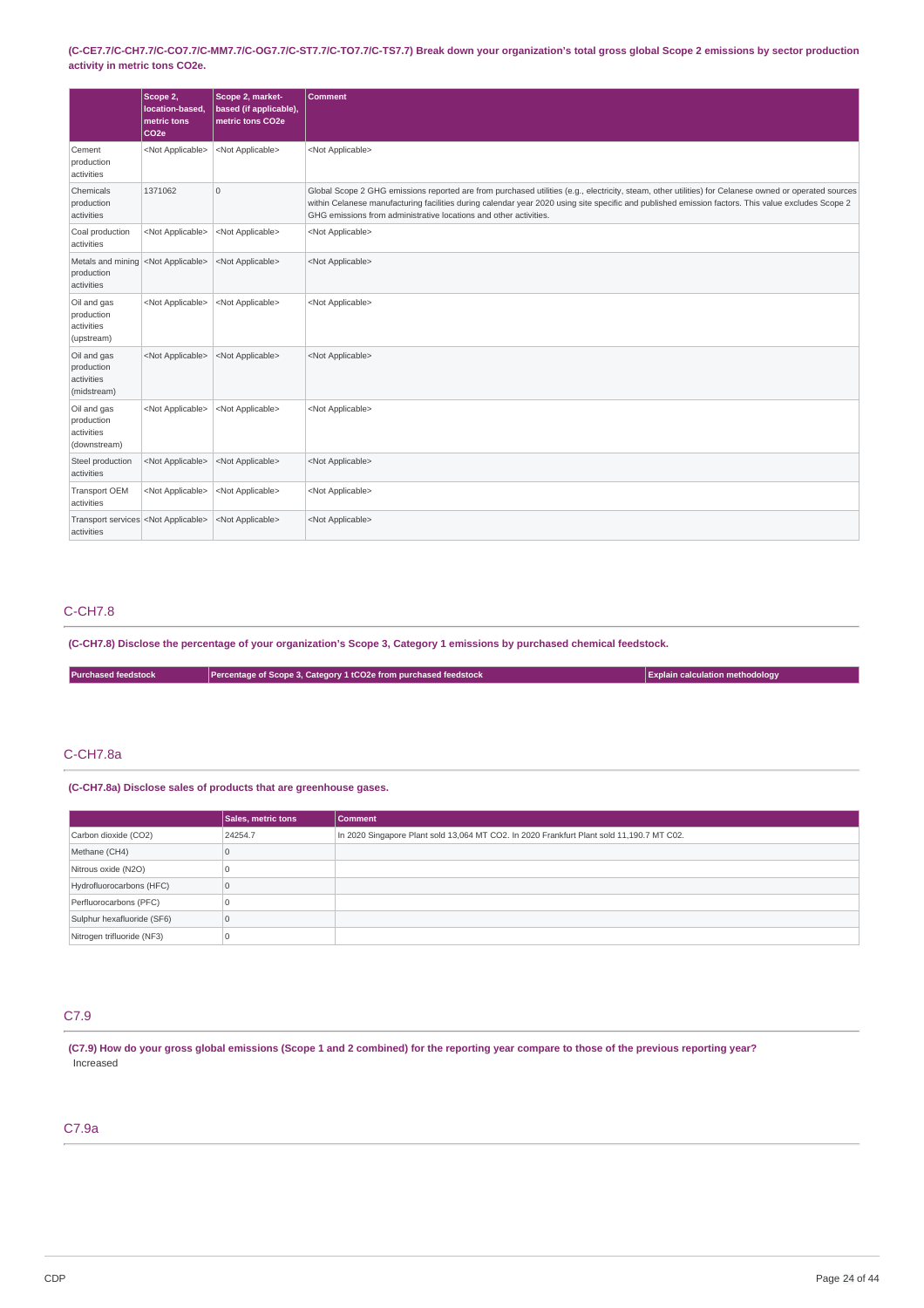### (C7.9a) Identify the reasons for any change in your gross global emissions (Scope 1 and 2 combined), and for each of them specify how your emissions compare **to the previous year.**

|                                         | Change in emissions (metric tons CO2e) | <b>Direction of change</b> | <b>Emissions value (percentage)</b> | Please explain calculation |
|-----------------------------------------|----------------------------------------|----------------------------|-------------------------------------|----------------------------|
| Change in renewable energy consumption  | $\Omega$                               | No change                  |                                     |                            |
| Other emissions reduction activities    | $\Omega$                               | No change                  |                                     |                            |
| Divestment                              |                                        | No change                  |                                     |                            |
| Acquisitions                            |                                        | No change                  |                                     |                            |
| Mergers                                 |                                        | No change                  |                                     |                            |
| Change in output                        | $\Omega$                               | No change                  |                                     |                            |
| Change in methodology                   |                                        | No change                  |                                     |                            |
| Change in boundary                      | 0                                      | No change                  |                                     |                            |
| Change in physical operating conditions | $\Omega$                               | No change                  |                                     |                            |
| Unidentified                            | 0                                      | No change                  |                                     |                            |
| Other                                   | 728011                                 | Increased                  | 25                                  | Change in Methodology      |

### C7.9b

(C7.9b) Are your emissions performance calculations in C7.9 and C7.9a based on a location-based Scope 2 emissions figure or a market-based Scope 2 **emissions figure?**

Location-based

### C8. Energy

# C8.1

**(C8.1) What percentage of your total operational spend in the reporting year was on energy?** More than 5% but less than or equal to 10%

## C8.2

### **(C8.2) Select which energy-related activities your organization has undertaken.**

|                                                    | Indicate whether your organization undertook this energy-related activity in the reporting year |
|----------------------------------------------------|-------------------------------------------------------------------------------------------------|
| Consumption of fuel (excluding feedstocks)         | <b>Yes</b>                                                                                      |
| Consumption of purchased or acquired electricity   | Yes                                                                                             |
| Consumption of purchased or acquired heat          | Yes                                                                                             |
| Consumption of purchased or acquired steam         | Yes                                                                                             |
| Consumption of purchased or acquired cooling       | <b>Yes</b>                                                                                      |
| Generation of electricity, heat, steam, or cooling | Yes                                                                                             |

### C8.2a

### **(C8.2a) Report your organization's energy consumption totals (excluding feedstocks) in MWh.**

|                                                         | <b>Heating value</b>         |      | MWh from renewable sources MWh from non-renewable sources | Total (renewable and non-renewable) MWh |
|---------------------------------------------------------|------------------------------|------|-----------------------------------------------------------|-----------------------------------------|
| Consumption of fuel (excluding feedstock)               | HHV (higher heating value) 0 |      | 10583252                                                  | 10583252                                |
| Consumption of purchased or acquired electricity        | <not applicable=""></not>    | 301  | 1230422                                                   | 1233436                                 |
| Consumption of purchased or acquired heat               | <not applicable=""></not>    |      | 4600                                                      | 4600                                    |
| Consumption of purchased or acquired steam              | <not applicable=""></not>    |      | 2491281                                                   | 2491281                                 |
| Consumption of purchased or acquired cooling            | <not applicable=""></not>    |      | 60807                                                     | 60807                                   |
| Consumption of self-generated non-fuel renewable energy | <not applicable=""></not>    | 18   | <not applicable=""></not>                                 | 18                                      |
| Total energy consumption                                | <not applicable=""></not>    | 3032 | 14370362                                                  | 14373394                                |

# C-CH8.2a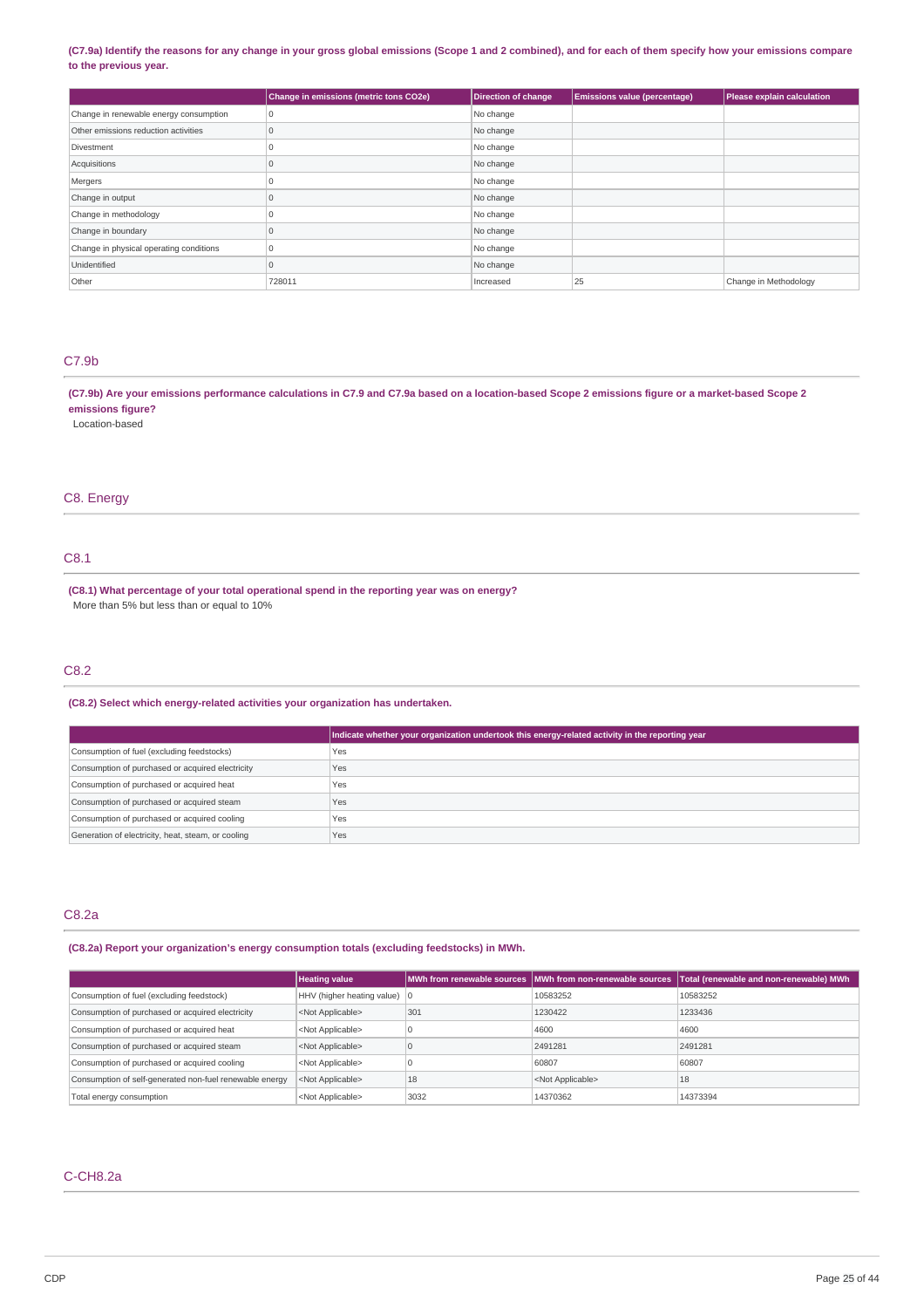### (C-CH8.2a) Report your organization's energy consumption totals (excluding feedstocks) for chemical production activities in MWh.

|                                                         | <b>Heating value</b>       | <b>Total MWh</b> |
|---------------------------------------------------------|----------------------------|------------------|
| Consumption of fuel (excluding feedstock)               | HHV (higher heating value) | 10583252         |
| Consumption of purchased or acquired electricity        | <not applicable=""></not>  | 1233436          |
| Consumption of purchased or acquired heat               | <not applicable=""></not>  | 4600             |
| Consumption of purchased or acquired steam              | <not applicable=""></not>  | 2491281          |
| Consumption of purchased or acquired cooling            | <not applicable=""></not>  | 60807            |
| Consumption of self-generated non-fuel renewable energy | <not applicable=""></not>  | 18               |
| Total energy consumption                                | <not applicable=""></not>  | 14373394         |

## C8.2b

### **(C8.2b) Select the applications of your organization's consumption of fuel.**

|                                                         | Indicate whether your organization undertakes this fuel application |
|---------------------------------------------------------|---------------------------------------------------------------------|
| Consumption of fuel for the generation of electricity   | Yes                                                                 |
| Consumption of fuel for the generation of heat          | Yes                                                                 |
| Consumption of fuel for the generation of steam         | Yes                                                                 |
| Consumption of fuel for the generation of cooling       | No.                                                                 |
| Consumption of fuel for co-generation or tri-generation | 'Yes                                                                |

### C8.2c

**Fuels (excluding feedstocks)**

**(C8.2c) State how much fuel in MWh your organization has consumed (excluding feedstocks) by fuel type.**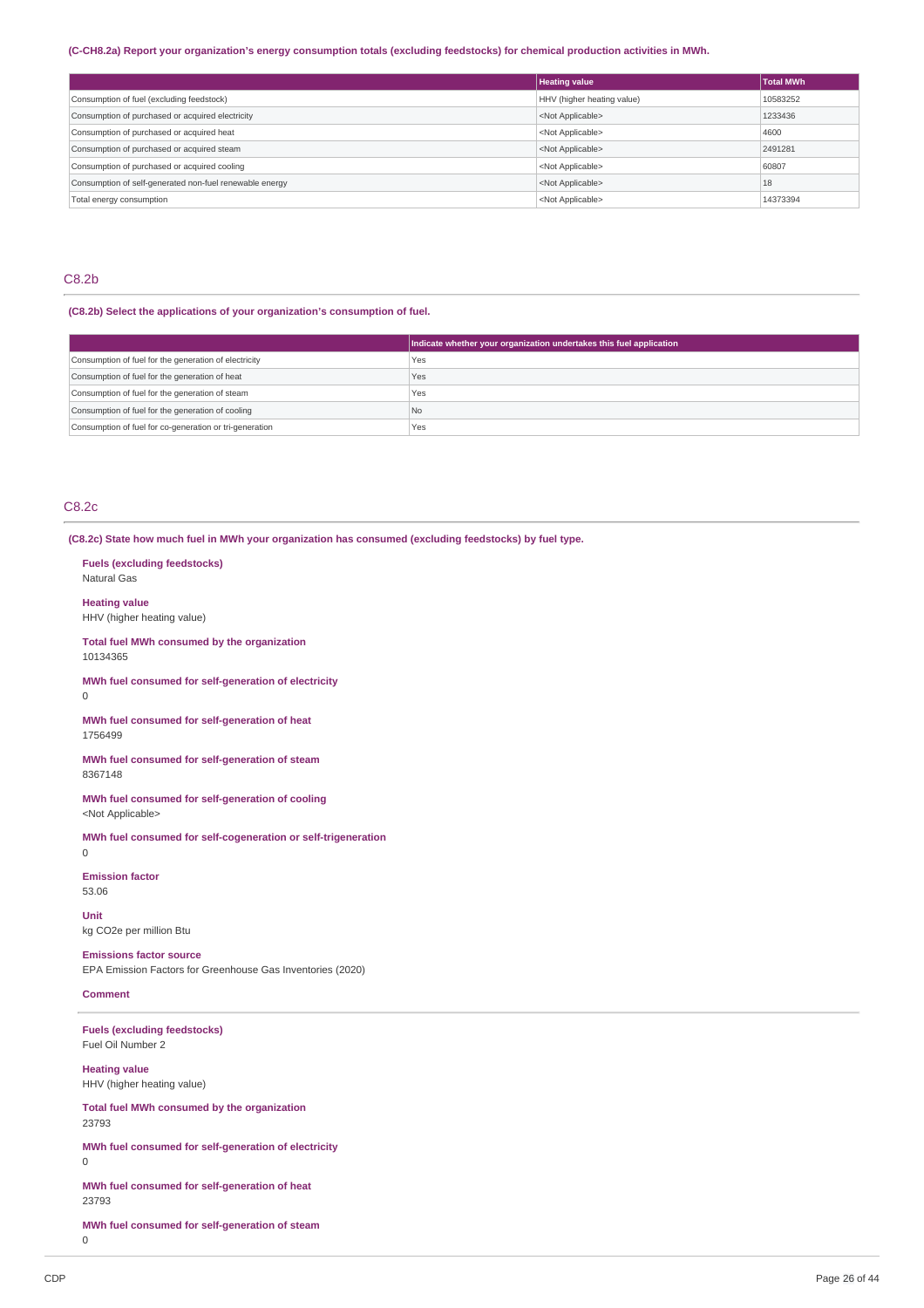# **MWh fuel consumed for self-generation of cooling**

<Not Applicable>

### **MWh fuel consumed for self-cogeneration or self-trigeneration**

 $\theta$ 

**Emission factor** 73.96

**Unit**

# kg CO2e per million Btu

**Emissions factor source** EPA Emission Factors for Greenhouse Gas Inventories (2020)

#### **Comment**

**Fuels (excluding feedstocks)** Hydrogen

**Heating value** HHV (higher heating value)

**Total fuel MWh consumed by the organization** 2382

### **MWh fuel consumed for self-generation of electricity** 0

**MWh fuel consumed for self-generation of heat** 0

**MWh fuel consumed for self-generation of steam** 2382

**MWh fuel consumed for self-generation of cooling** <Not Applicable>

**MWh fuel consumed for self-cogeneration or self-trigeneration** 0

**Emission factor** 0

**Unit** kg CO2e per million Btu

### **Emissions factor source**

EPA Emission Factors for Greenhouse Gas Inventories (2020)

### **Comment**

**Fuels (excluding feedstocks)** Motor Gasoline

**Heating value** HHV (higher heating value)

**Total fuel MWh consumed by the organization** 2597

**MWh fuel consumed for self-generation of electricity**

0

**MWh fuel consumed for self-generation of heat**  $\Omega$ 

**MWh fuel consumed for self-generation of steam**  $\overline{0}$ 

### **MWh fuel consumed for self-generation of cooling** <Not Applicable>

**MWh fuel consumed for self-cogeneration or self-trigeneration** 0

**Emission factor** 2.307

**Unit** kg CO2e per liter

**Emissions factor source** EPA Emission Factors for Greenhouse Gas Inventories (2020)

**Comment** Transportation

**Fuels (excluding feedstocks)** Other, please specify (Tail Gas mixture )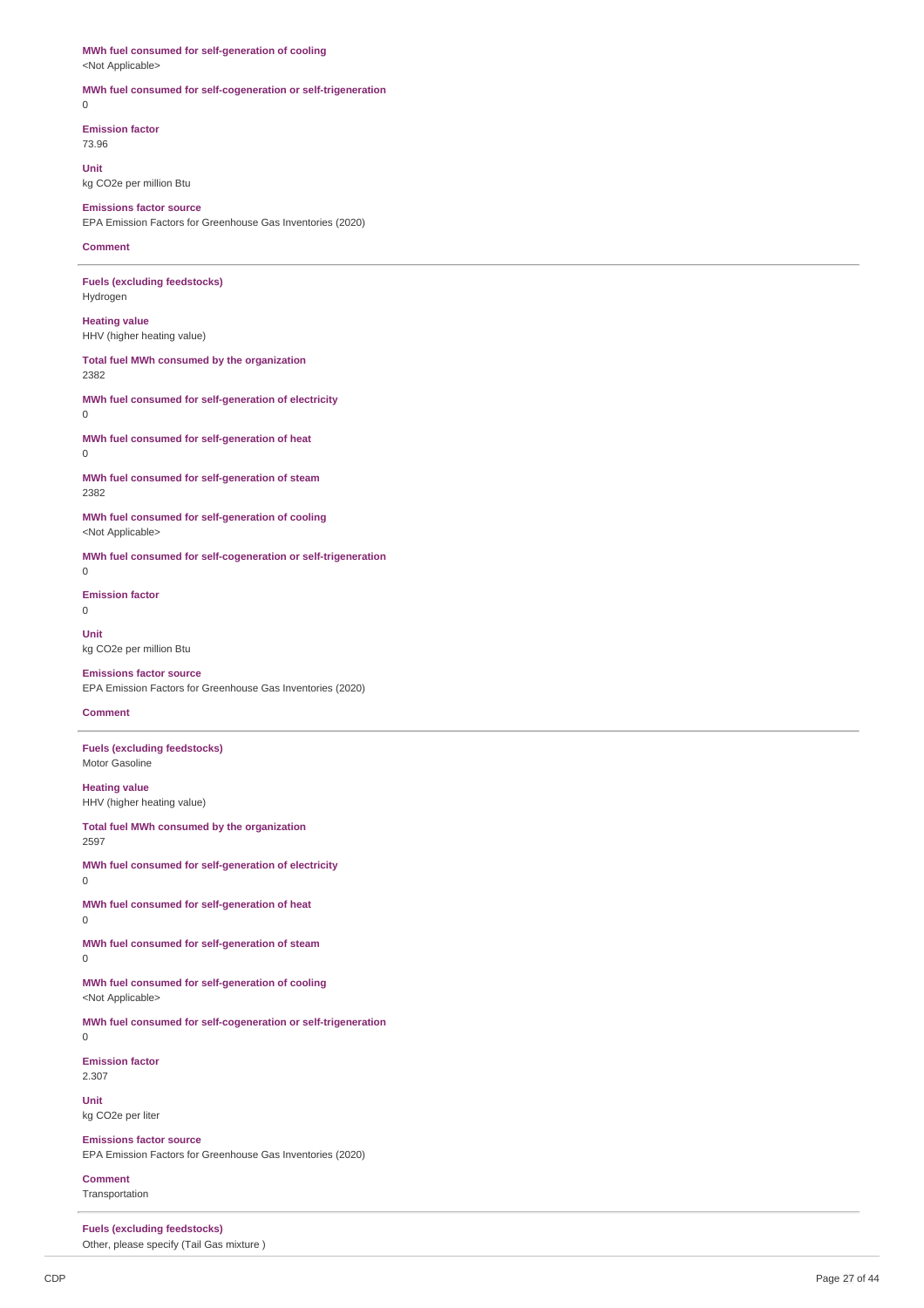**Heating value** HHV (higher heating value)

#### **Total fuel MWh consumed by the organization** 363247

### **MWh fuel consumed for self-generation of electricity** 0

**MWh fuel consumed for self-generation of heat** 0

**MWh fuel consumed for self-generation of steam** 363247

**MWh fuel consumed for self-generation of cooling** <Not Applicable>

**MWh fuel consumed for self-cogeneration or self-trigeneration** 0

**Emission factor** 10.0697

**Unit** kg CO2e per million Btu

**Emissions factor source** Internal analysis

### **Comment**

**Fuels (excluding feedstocks)** Propane Gas

**Heating value** HHV (higher heating value)

**Total fuel MWh consumed by the organization** 56868

**MWh fuel consumed for self-generation of electricity**

0

**MWh fuel consumed for self-generation of heat** 0

**MWh fuel consumed for self-generation of steam** 0

**MWh fuel consumed for self-generation of cooling** <Not Applicable>

**MWh fuel consumed for self-cogeneration or self-trigeneration**

0

**Emission factor** 1.515

**Unit** kg CO2e per liter

**Emissions factor source** EPA Emission Factors for Greenhouse Gas Inventories (2020)

### **Comment**

Transportation

# C8.2d

(C8.2d) Provide details on the electricity, heat, steam, and cooling your organization has generated and consumed in the reporting year.

|                    | $ $ (MWh) | Total Gross generation   Generation that is consumed by the<br>organization (MWh) | (MWh) | Gross generation from renewable sources Generation from renewable sources that is consumed by the<br>organization (MWh) |
|--------------------|-----------|-----------------------------------------------------------------------------------|-------|-------------------------------------------------------------------------------------------------------------------------|
| Electricity 436691 |           | 189179                                                                            | 18    | 18                                                                                                                      |
| Heat               | 1799555   | 1799555                                                                           |       |                                                                                                                         |
| Steam              | 7071898   | 6671343                                                                           |       |                                                                                                                         |
| Cooling            |           |                                                                                   |       |                                                                                                                         |

# C-CH8.2d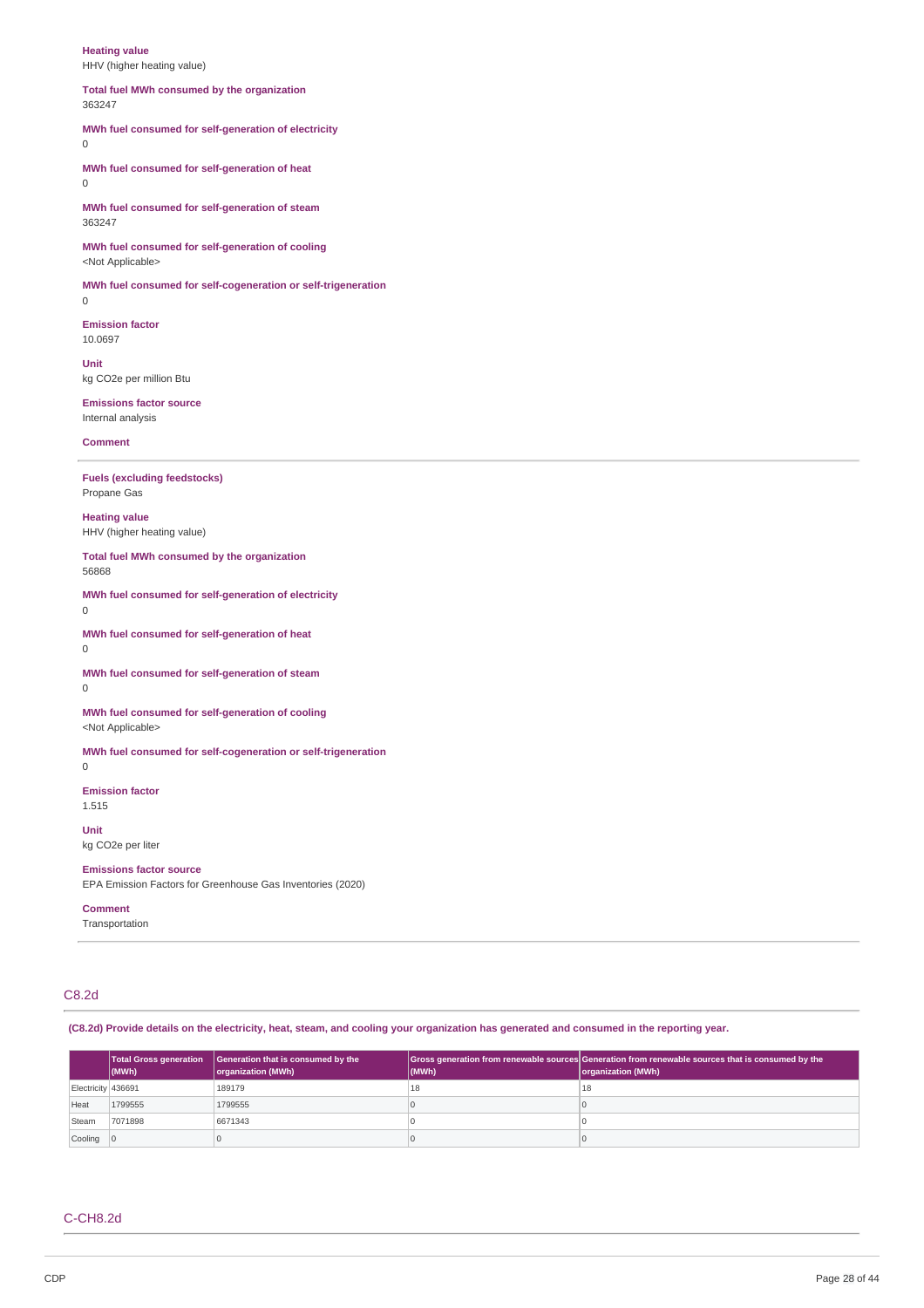(C-CH8.2d) Provide details on electricity, heat, steam, and cooling your organization has generated and consumed for chemical production activities.

|             | Total gross generation (MWh) inside chemicals sector boundary | Generation that is consumed (MWh) inside chemicals sector boundary |
|-------------|---------------------------------------------------------------|--------------------------------------------------------------------|
| Electricity | 436691                                                        | 189179                                                             |
| Heat        | 1799555                                                       | 1799555                                                            |
| Steam       | 7071898                                                       | 6671343                                                            |
| Cooling     | 10                                                            | ш                                                                  |

# C-CH8.3

### **(C-CH8.3) Does your organization consume fuels as feedstocks for chemical production activities?** Yes

### C-CH8.3a

(C-CH8.3a) Disclose details on your organization's consumption of fuels as feedstocks for chemical production activities.

| <b>Fuels used as feedstocks</b>                                                            |
|--------------------------------------------------------------------------------------------|
| Natural gas                                                                                |
| <b>Total consumption</b>                                                                   |
| 0                                                                                          |
| <b>Total consumption unit</b>                                                              |
| thousand cubic feet                                                                        |
| Inherent carbon dioxide emission factor of feedstock, metric tons CO2 per consumption unit |
| 0.05                                                                                       |
| Heating value of feedstock, MWh per consumption unit                                       |
| 0.29                                                                                       |
| <b>Heating value</b>                                                                       |
| <b>HHV</b>                                                                                 |
| <b>Comment</b>                                                                             |
| Total consumption of feed stock is proprietary                                             |
|                                                                                            |

### C-CH8.3b

### **(C-CH8.3b) State the percentage, by mass, of primary resource from which your chemical feedstocks derive.**

|                                                            | Percentage of total chemical feedstock (%) |
|------------------------------------------------------------|--------------------------------------------|
| Oil                                                        | 10                                         |
| Natural Gas                                                | 65                                         |
| Coal                                                       | 20                                         |
| Biomass                                                    |                                            |
| Waste (non-biomass)                                        |                                            |
| Fossil fuel (where coal, gas, oil cannot be distinguished) |                                            |
| Unknown source or unable to disaggregate                   |                                            |

### C9. Additional metrics

# C9.1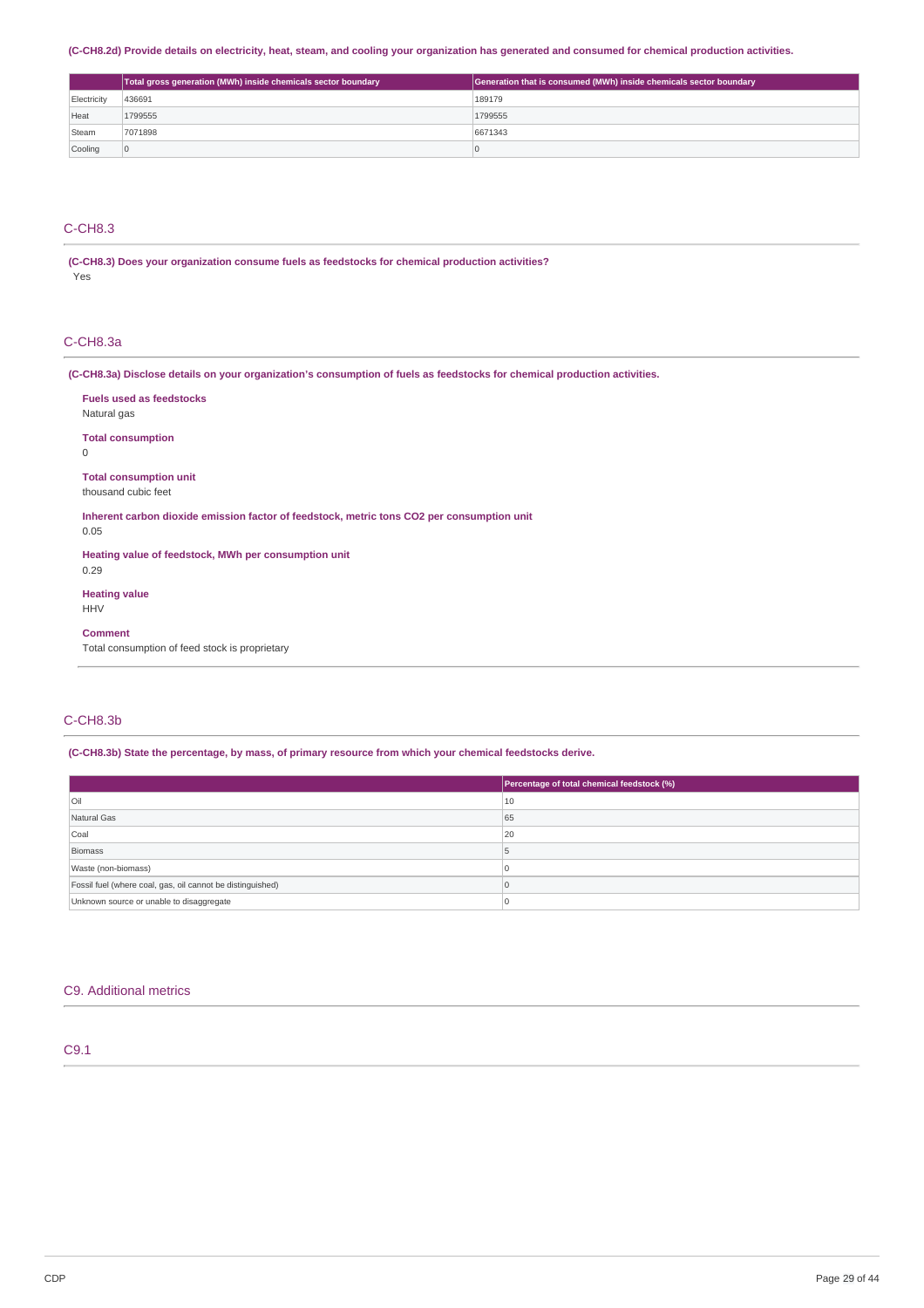#### **(C9.1) Provide any additional climate-related metrics relevant to your business.**

#### **Description**

Other, please specify (Energy Intensity)

**Metric value** 2.57

#### **Metric numerator**

Energy used

#### **Metric denominator (intensity metric only)** Production volume by weight

**% change from previous year**

14

#### **Direction of change** Increased

#### **Please explain**

In 2020 the energy intensity increased by 14% Key metric drivers are site energy efficiency initiatives and projects across Celanese global sites, as well as the balance of volumes and production rates at low and high intensity processes. These all contribute to changes to the enterprise wide energy intensity. The metric was affected primarily by fluctuating production demand, reliability issues and planned outages which result in lower energy efficiency when operating at lower rates. Implementation of SASB reporting standards and an improved reporting IT platform for reporting energy, resulted in changes to the overall metric result, due to improved and more complete reporting of energy from all CE owned and operated units.

### C-CH9.3a

#### **(C-CH9.3a) Provide details on your organization's chemical products.**

#### **Output product**

Other, please specify (Polyoxymethylene ("POM"), Ultra-high weight polyethylene, Acetate flake, Tow, Acetic acid, Vinyl Acetate Monomer, Vinyl acetate ethylene ("VAE") emulsions, Redispersible Powders, Methanol, Acetaldehyde, Esters, other organic and polymer products)

**Production (metric tons)** 8652805

**Capacity (metric tons)**

**Direct emissions intensity (metric tons CO2e per metric ton of product)**

**Electricity intensity (MWh per metric ton of product)**

**Steam intensity (MWh per metric ton of product)**

### **Steam/ heat recovered (MWh per metric ton of product)**

#### **Comment**

The requested details for each of these products are considered company confidential information. We are a global chemical and specialty materials company and are a leading global producer of high performance engineered polymers that are used in a variety of high-value applications, as well as one of the world's largest producers of acetyl products, which are intermediate chemicals, for nearly all major industries. As a recognized innovator in the chemicals industry, we engineer and manufacture a wide variety of products essential to everyday living. Our broad product portfolio serves a diverse set of end-use applications including automotive, chemical additives, construction, consumer and industrial adhesives, consumer and medical, energy storage, filtration, food and beverage, paints and coatings, paper and packaging, performance industrial and textiles. Our products enjoy leading global positions due to our differentiated business models, large global production capacity, operating efficiencies, proprietary technology and competitive cost structures. A listing of some of our products can be found on our external facing website at www.celanese.com.

### C-CE9.6/C-CG9.6/C-CH9.6/C-CN9.6/C-CO9.6/C-EU9.6/C-MM9.6/C-OG9.6/C-RE9.6/C-ST9.6/C-TO9.6/C-TS9.6

**(C-CE9.6/C-CG9.6/C-CH9.6/C-CN9.6/C-CO9.6/C-EU9.6/C-MM9.6/C-OG9.6/C-RE9.6/C-ST9.6/C-TO9.6/C-TS9.6) Does your organization invest in research and development (R&D) of low-carbon products or services related to your sector activities?**

| Investment Comment |                                                                                                                                                                                            |  |  |
|--------------------|--------------------------------------------------------------------------------------------------------------------------------------------------------------------------------------------|--|--|
| l in Iow-          |                                                                                                                                                                                            |  |  |
| carbon             |                                                                                                                                                                                            |  |  |
| <b>R&amp;D</b>     |                                                                                                                                                                                            |  |  |
| Row Yes            | Celanese is developing products aligned with ESG and circular economy objectives including products which have increased recycled content, end of life reuse, and are bio-based. Specific  |  |  |
|                    | products include bio films, and recycled PA 66 compounds and polymers for electric motors. We are also investigating applications including biodegradable straws, and food compliant paper |  |  |
|                    | packaging to replace plastic. Additionally, we are focused on supporting the United Nations' Sustainable Development Goal of "Good Health and Well-Being" through our support of our       |  |  |
|                    | customer's innovations in long-acting dosage forms, drug delivery devices, and orthopedic components.                                                                                      |  |  |

### C-CH9.6a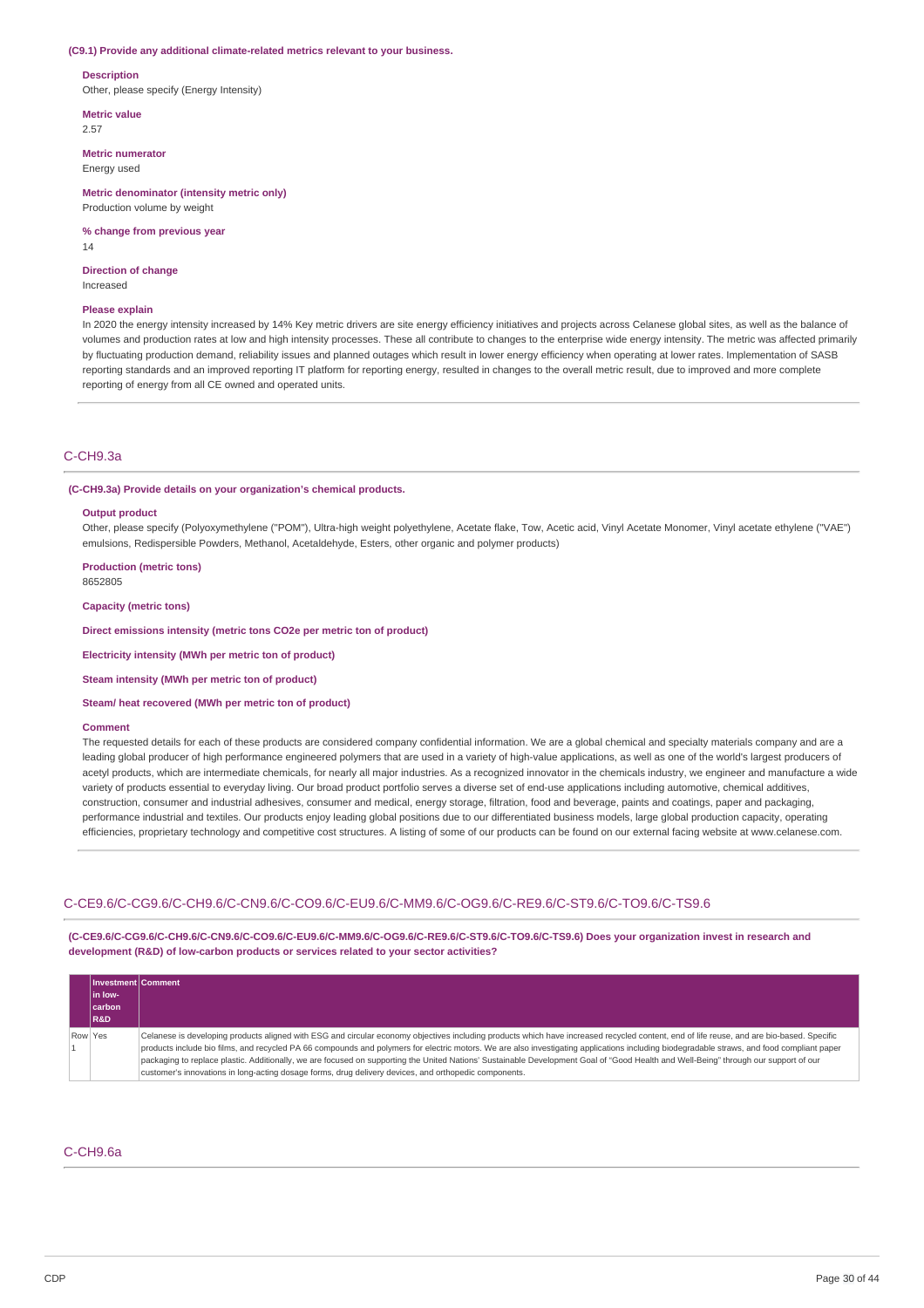#### (C-CH9.6a) Provide details of your organization's investments in low-carbon R&D for chemical production activities over the last three years.

| Technology<br>l area        | reporting year                      | Stage of development in the $\vert$ Average % of total R&D investment $\vert$ R&D investment figure in the<br>lover the last 3 years | reporting year (optional) | Comment                                                                                                                         |
|-----------------------------|-------------------------------------|--------------------------------------------------------------------------------------------------------------------------------------|---------------------------|---------------------------------------------------------------------------------------------------------------------------------|
| Process step<br>integration | Applied research and<br>development | ≤20%                                                                                                                                 |                           | Given the metric for R&D investment figure in the reporting year is optional,<br>Celanese has decided to leave this field blank |

### C10. Verification

## C10.1

**(C10.1) Indicate the verification/assurance status that applies to your reported emissions.**

|                                          | Verification/assurance status                          |  |
|------------------------------------------|--------------------------------------------------------|--|
| Scope 1                                  | Third-party verification or assurance process in place |  |
| Scope 2 (location-based or market-based) | No third-party verification or assurance               |  |
| Scope 3                                  | No emissions data provided                             |  |

### C10.1a

(C10.1a) Provide further details of the verification/assurance undertaken for your Scope 1 emissions, and attach the relevant statements.

#### **Verification or assurance cycle in place** Annual process

**Status in the current reporting year** Complete

**Type of verification or assurance** Reasonable assurance

### **Attach the statement**

GUR Unit.pdf Vinylacetate Unit.pdf Perstorp.pdf Acetaldehyde.pdf Lanaken.pdf Formaldehyde Unit.pdf

### **Page/ section reference**

There are 6 units/sites covered by EU ETS. The relevant information is highlighted in violet. There are only excerpts attached as the complete reports contain confidential business information.

### **Relevant standard**

European Union Emissions Trading System (EU ETS)

**Proportion of reported emissions verified (%)**

5

# C10.2

(C10.2) Do you verify any climate-related information reported in your CDP disclosure other than the emissions figures reported in C6.1, C6.3, and C6.5? No, we do not verify any other climate-related information reported in our CDP disclosure

### C11. Carbon pricing

# C11.1

(C11.1) Are any of your operations or activities regulated by a carbon pricing system (i.e. ETS, Cap & Trade or Carbon Tax)? Yes

### C11.1a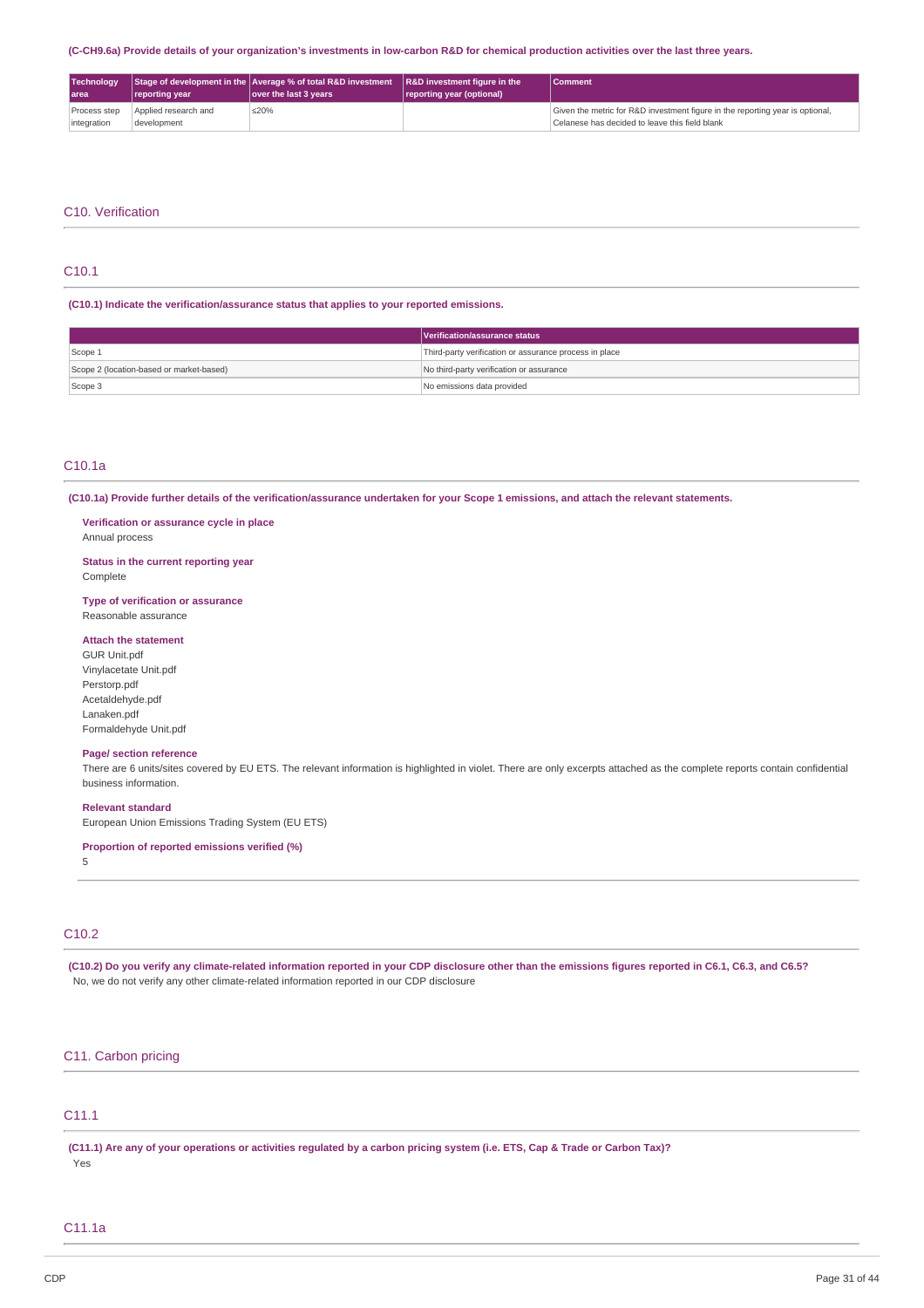**(C11.1a) Select the carbon pricing regulation(s) which impacts your operations.** EU ETS

### C11.1b

**(C11.1b) Complete the following table for each of the emissions trading schemes you are regulated by.**

#### **EU ETS**

**% of Scope 1 emissions covered by the ETS**

5

0

**% of Scope 2 emissions covered by the ETS**

# **Period start date**

January 1 2020

**Period end date** December 31 2020

# **Allowances allocated**

142973

#### **Allowances purchased** 0

#### **Verified Scope 1 emissions in metric tons CO2e** 106257

**Verified Scope 2 emissions in metric tons CO2e**

### 0

**Details of ownership** Facilities we own and operate

**Comment**

### C11.1d

### (C11.1d) What is your strategy for complying with the systems you are regulated by or anticipate being regulated by?

To reduce emissions and implement energy saving projects, such as heat recovery projects, to obtain more free allowances to support the Celanese units which do not have enough allowances to fulfil the legal requirements. Management of an internal Celanese banking and allowance transfer strategy to minimize the total demand for purchasing allowances.

Purchase allowances if needed.

### C11.2

**(C11.2) Has your organization originated or purchased any project-based carbon credits within the reporting period?** No

# C11.3

**(C11.3) Does your organization use an internal price on carbon?** No, and we do not currently anticipate doing so in the next two years

# C12. Engagement

# C12.1

**(C12.1) Do you engage with your value chain on climate-related issues?**

Yes, our suppliers

Yes, our customers

Yes, other partners in the value chain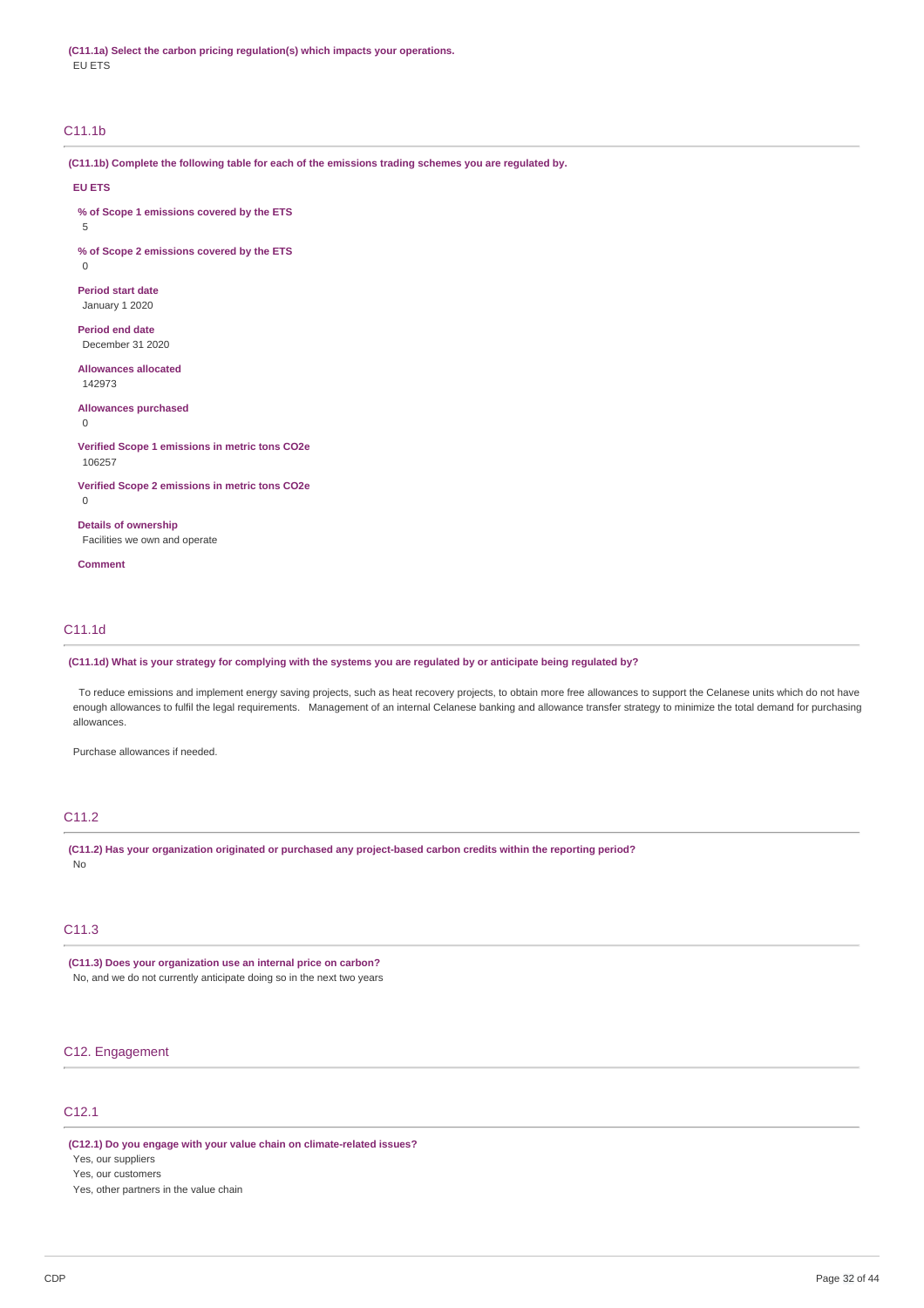### **(C12.1a) Provide details of your climate-related supplier engagement strategy.**

#### **Type of engagement**

Information collection (understanding supplier behavior)

### **Details of engagement**

Other, please specify (We have begun to collect carbon footprint from key raw material and energy suppliers and incorporate sustainable sourcing into our ESG strategies as well as our supplier risk management process.)

#### **% of suppliers by number**

0

#### **% total procurement spend (direct and indirect)**

 $\Omega$ 

#### **% of supplier-related Scope 3 emissions as reported in C6.5**

 $\Omega$ 

#### **Rationale for the coverage of your engagement**

As we develop our strategy in the ESG space, we have been working to understand our carbon footprint or life cycle analysis (LCA) for key Celanese products. As we work to complete these LCAs, its very apparent that raw materials and energy supply play a critical role. Therefore, we have begun to evaluate how to incorporate sustainable sourcing of raw materials and energy into our ESG strategy. One such way is through the supplier risk management process. Through this process we can evaluate and procure lower carbon energy sources (e.g., renewable power) which has an impact not only on our manufacturing footprint but along the value chain as well.

#### **Impact of engagement, including measures of success**

We have recently filled several roles in the procurement organization to help us identify and implement energy and raw material opportunities. One such example is the execution of a solar energy contract for our flagship site in Clear Lake Texas where we will be procuring approximately 33% of our total electricity demand from solar power. This translates into an approximate scope 2 greenhouse gas reduction of over 66,000 MT, the equivalent of 14,500 cars annually. As part of our strategy, we will be evaluating additional sources of renewable and bio-based energy sources and working with key suppliers to lessen the impact of raw materials on our products.

#### **Comment**

### C<sub>12</sub>.1<sub>b</sub>

#### **(C12.1b) Give details of your climate-related engagement strategy with your customers.**

#### **Type of engagement**

Education/information sharing

#### **Details of engagement**

Share information about your products and relevant certification schemes (i.e. Energy STAR)

#### **% of customers by number**

 $50$ 

### **% of customer - related Scope 3 emissions as reported in C6.5**

 $\Omega$ 

# **Portfolio coverage (total or outstanding)**

<Not Applicable>

### **Please explain the rationale for selecting this group of customers and scope of engagement**

Celanese actively seeks opportunities to engage with customers in order to share goals and commitments on climate metrics as well as to communicate achievements and progress against these metrics. We also engage with customers to learn about their goals, and how our actions contribute toward transparency and climate-related objectives. Engagement opportunities may vary from direct and in-depth, climate-related discussions with customers, to information sharing based on our sustainability messaging which is also communicated publicly on our website. In-depth discussions would include sharing product-specific emission intensities, as well as time-wise progress toward reducing our emissions. An example of climate-related certification that we proudly engage with our customers on is being awarded ENERGY STAR® Partner of the Year Sustained Excellence Award. The Sustained Excellence Award is bestowed by the U.S. Environmental Protection Agency to companies who have been recognized with the Partner of the Year recognition for a minimum of two consecutive years and have gone above and beyond the criteria needed to qualify for the recognition. Celanese has been awarded ENERGY STAR® Partner of the Year recognition for five consecutive years.

#### **Impact of engagement, including measures of success**

Engagement with customers allows Celanese to demonstrate and reinforce our commitment to climate-related goals and metrics. We measure our success by the breadth and depth of these engagements, their number and frequency, and the ability to gain new insights from our customer base on what is important to them, and how Celanese can play an impactful role in helping them achieve their own climate-related goals.

# C12.1d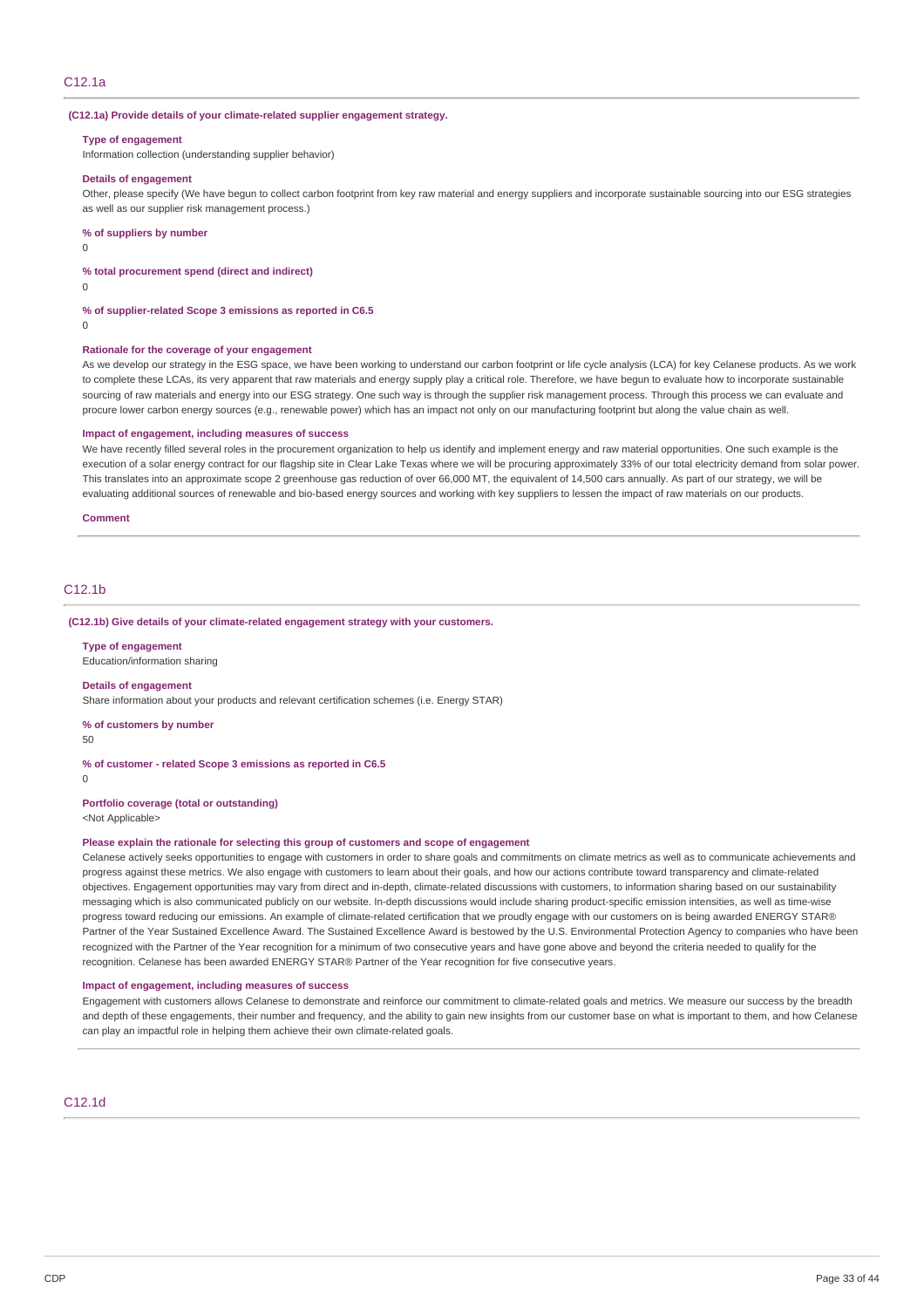#### **(C12.1d) Give details of your climate-related engagement strategy with other partners in the value chain.**

1) Our global energy coordinator routinely attends and speaks at trade group/agency sponsored events and conferences where we communicate our highly successful approach and activities. This stakeholder outreach enables us to engage and directly impact best practices related to energy and climate change when and where appropriate.

2) In addition to the global energy coordinator, our global environmental team is actively involved in stakeholder outreach with member trade associations (e.g., ACC, TCC, CEFIC, VCI). Through these activities, we work with regulatory agencies to develop achievable, cost-effective, and sustainable regulatory requirements for the regulated entities.

# C12.3

(C12.3) Do you engage in activities that could either directly or indirectly influence public policy on climate-related issues through any of the following? Trade associations

### C12.3b

**(C12.3b) Are you on the board of any trade associations or do you provide funding beyond membership?** No

### C12.3f

(C12.3f) What processes do you have in place to ensure that all of your direct and indirect activities that influence policy are consistent with your overall climate **change strategy?**

Our global energy coordinator routinely attends and speaks at trade group/agency sponsored events and conferences where we communicate our highly successful approach and activities. This stakeholder outreach enables us to engage and directly impact best practices related to energy and climate change when and where appropriate. In addition to the global energy coordinator, our global environmental team is actively involved in stakeholder outreach with member trade associations (e.g., ACC, TCC, CEFIC, VCI). Through these activities, we work with regulatory agencies to develop achievable, cost-effective, and sustainable regulatory requirements for the regulated entities. We work through our process safety steering committee to help achieve our goal that all site and corporate actions and activities are well thought-out and consider emerging regulatory requirements. We also comply with all U.S. Environmental Protection Agency and state regulations that could potentially impact climate change. We also carefully follow the potential policy changes that could occur in the climate change area.

### C12.4

(C12.4) Have you published information about your organization's response to climate change and GHG emissions performance for this reporting year in places **other than in your CDP response? If so, please attach the publication(s).**

**Publication** In voluntary communications

**Status** Complete

**Attach the document** Climate Policy.pdf

**Page/Section reference**

https://www.celanese.com/Sustainability

#### **Content elements**

Governance Strategy Risks & opportunities Emissions figures Emission targets

#### **Comment**

Attached is the new Climate Policy which can be found at the following website: https://www.celanese.com/Sustainability

### C15. Signoff

# C-FI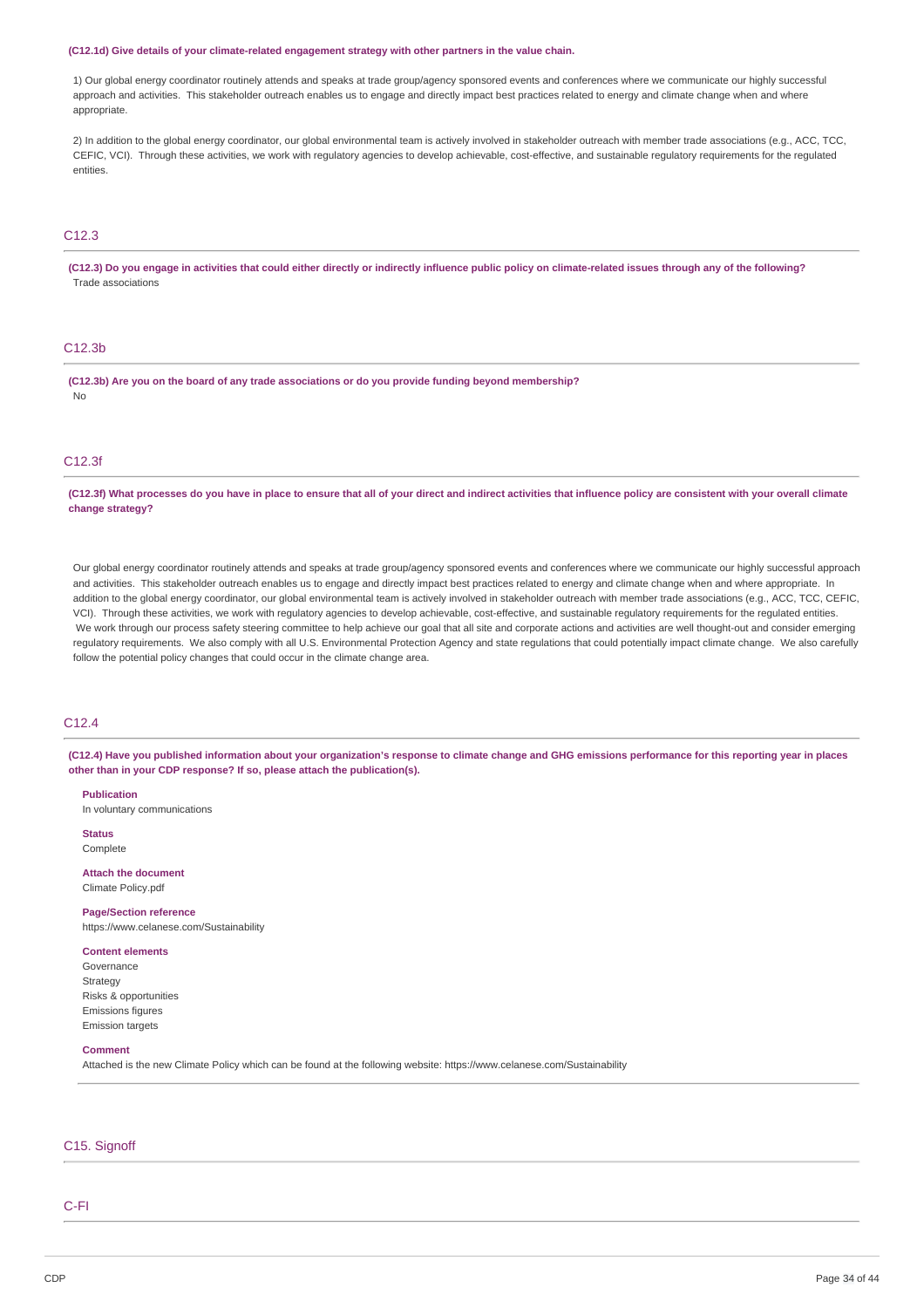(C-FI) Use this field to provide any additional information or context that you feel is relevant to your organization's response. Please note that this field is optional **and is not scored.**

# C15.1

**(C15.1) Provide details for the person that has signed off (approved) your CDP climate change response.**

|       | Job title               | Corresponding job category               |
|-------|-------------------------|------------------------------------------|
| Row 1 | nvironmental Directorے. | Environmental, health and safety manager |
| $-$   |                         |                                          |

### SC. Supply chain module

### SC0.0

#### **(SC0.0) If you would like to do so, please provide a separate introduction to this module.**

Celanese attempts to provide allocations of our Scope 1 and Scope 2 emissions to customers who request our participation in the CDP Climate questionnaire. We are not yet at a point where we can allocate our Scope 3 emissions, though we intend to improve our capabilities on Scope 3 reporting and Scope 3 allocations in the future. In addition, in some cases and for some customers we are not able to calculate a reasonable emission allocation estimate. This may be the result of one or more factor, including, for example, granularity of data, multi-regional/multi-sourced products, complexity of operations, acquisitions or divestitures in the reporting year, etc. In these cases, you may not receive an allocation of emissions in this reporting cycle.

### SC0.1

**(SC0.1) What is your company's annual revenue for the stated reporting period?**

|       | renue<br>muar Re      |
|-------|-----------------------|
| Row 1 | 55000000<br>$-6$<br>. |

### SC0.2

**(SC0.2) Do you have an ISIN for your company that you would be willing to share with CDP?** Yes

### SC0.2a

#### **(SC0.2a) Please use the table below to share your ISIN.**

|      | <b>ISIN country code (2 letters)</b> | SIN numeric identifier and single check digit (10 numbers overall) |
|------|--------------------------------------|--------------------------------------------------------------------|
| Row. | US                                   | -08701034                                                          |

### SC1.1

(SC1.1) Allocate your emissions to your customers listed below according to the goods or services you have sold them in this reporting period.

**Requesting member** Altria Group, Inc. **Scope of emissions** Scope 1 **Allocation level** Company wide **Allocation level detail** <Not Applicable> **Emissions in metric tonnes of CO2e** 37104 **Uncertainty (±%)** 20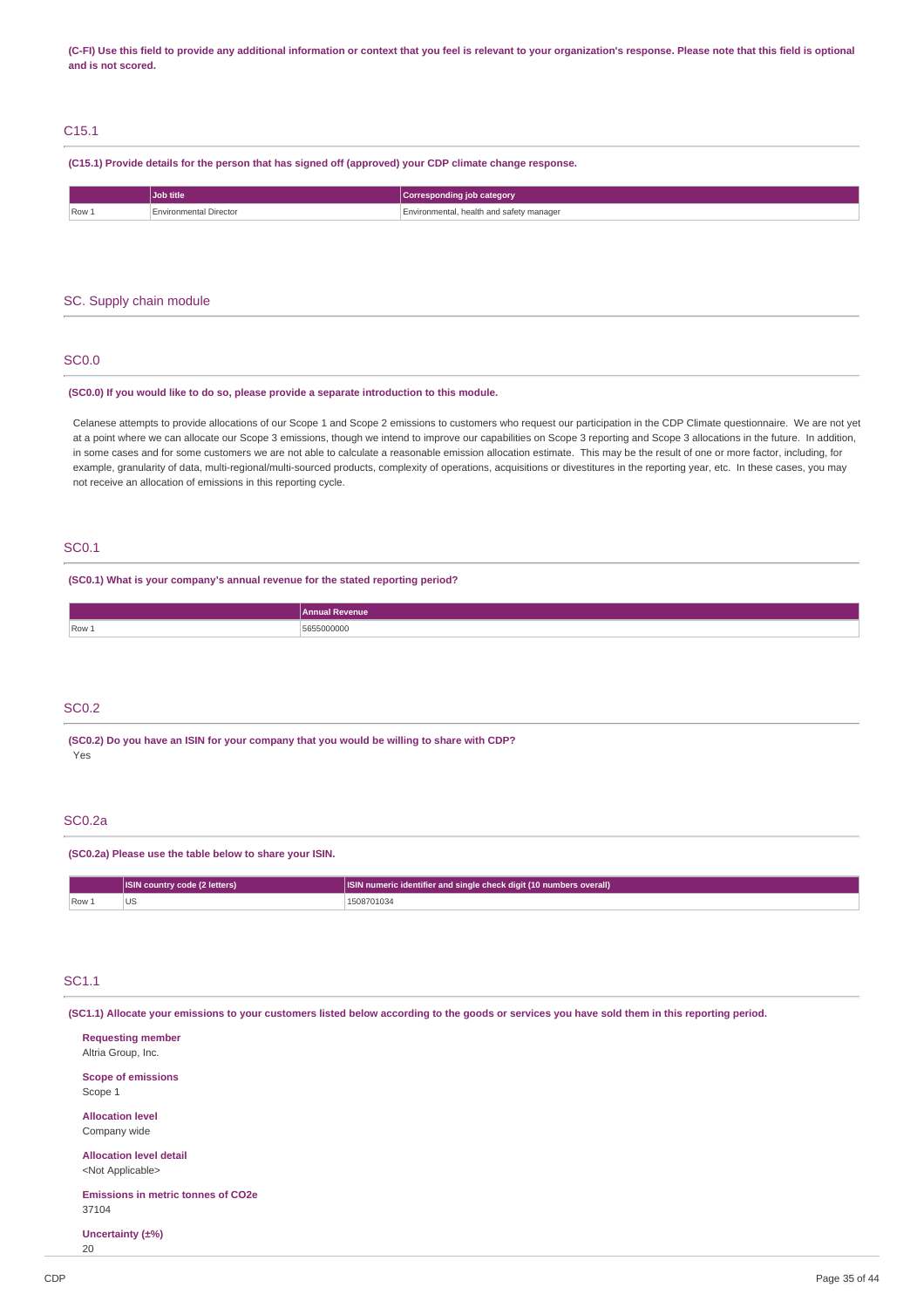#### **Major sources of emissions**

Natural gas for steam and power generation, waste gas incineration

#### **Verified**

No

#### **Allocation method**

Allocation based on mass of products purchased

### Please explain how you have identified the GHG source, including major limitations to this process and assumptions made

The amount of natural gas used for steam and power production is measured directly. The allocation of emissions to Altria is based on 2020 sales volume of 6901 MT, specific emissions (tons CO2 per ton of tow produced) averaged over two manufacturing sites and multiple production steps, and certain raw material adjustments.

**Requesting member** Altria Group, Inc.

**Scope of emissions** Scope 2

**Allocation level** Company wide

**Allocation level detail** <Not Applicable>

**Emissions in metric tonnes of CO2e** 1609

**Uncertainty (±%)** 20

**Major sources of emissions** Purchased power.

**Verified** No

**Allocation method** Allocation based on mass of products purchased

Please explain how you have identified the GHG source, including major limitations to this process and assumptions made

Energy consumption is measured directly. The allocation of emissions to Altria is based on 2020 sales volume of 6901 MT of tow purchased by Altria and specific emissions (tons CO2 per ton of tow produced) averaged over our two manufacturing sites and multiple production steps.

**Requesting member** British American Tobacco

**Scope of emissions** Scope 1

**Allocation level** Company wide

**Allocation level detail** <Not Applicable>

**Emissions in metric tonnes of CO2e** 6158

**Uncertainty (±%)** 20

**Major sources of emissions**

Natural gas for steam and power generation, waste gas incineration

**Verified** No

**Allocation method**

Allocation based on mass of products purchased

Please explain how you have identified the GHG source, including major limitations to this process and assumptions made

The amount of natural gas used for steam and power production is measured directly. The allocation of emissions to BAT is based on 2020 sales volume of 1145 MT, and specific emissions (tons CO2 per ton of tow produced) averaged over two manufacturing sites and multiple production steps, and certain raw material adjustments.

**Requesting member** British American Tobacco

**Scope of emissions**

Scope 2

**Allocation level** Company wide

**Allocation level detail** <Not Applicable>

**Emissions in metric tonnes of CO2e**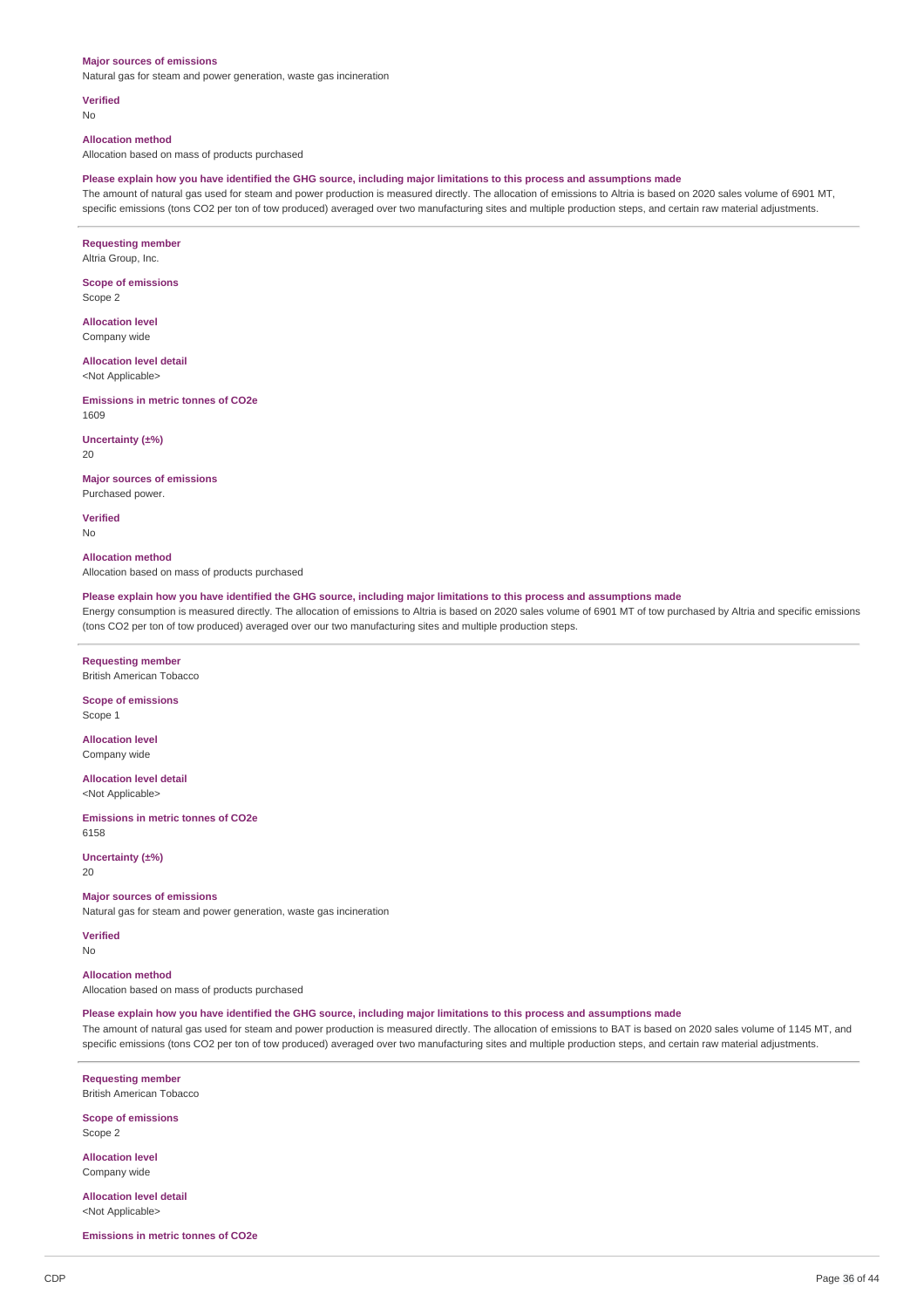#### 267

### **Uncertainty (±%)**

 $20$ 

### **Major sources of emissions**

Purchased power.

**Verified**

No

### **Allocation method**

Allocation based on mass of products purchased

### Please explain how you have identified the GHG source, including major limitations to this process and assumptions made

Energy consumption is measured directly. The allocation of emissions to BAT is based on 2020 sales volume of 1145 MT, and specific emissions (tons CO2 per ton of tow produced) averaged over two manufacturing sites and multiple production steps.

**Requesting member** Imperial Brands

**Scope of emissions** Scope 1

**Allocation level** Company wide

#### **Allocation level detail** <Not Applicable>

**Emissions in metric tonnes of CO2e** 5317

**Uncertainty (±%)** 20

**Major sources of emissions**

Natural gas for steam and power generation, waste gas incineration

**Verified** No

### **Allocation method**

Allocation based on mass of products purchased

# Please explain how you have identified the GHG source, including major limitations to this process and assumptions made

The amount of natural gas used for steam and power production is measured directly. The allocation of emissions to Imperial Brands is based on 2020 sales vol. of 989 MT, and specific emissions (tons CO2 per ton of tow produced) averaged over two manufacturing sites and multiple production steps, and certain raw material adjustments.

**Requesting member** Imperial Brands

**Scope of emissions** Scope 2

**Allocation level** Company wide

**Allocation level detail** <Not Applicable>

**Emissions in metric tonnes of CO2e** 231

**Uncertainty (±%)** 20

**Major sources of emissions** Purchased power.

**Verified** No

**Allocation method** Allocation based on mass of products purchased

Please explain how you have identified the GHG source, including major limitations to this process and assumptions made

Energy consumption is measured directly. The allocation of emissions to Imperial Brands is based on 2020 sales vol. of 989 MT, and specific emissions (tons CO2 per ton of tow produced) averaged over two manufacturing sites and multiple production steps.

**Requesting member** JT International SA

**Scope of emissions** Scope 1

**Allocation level** Company wide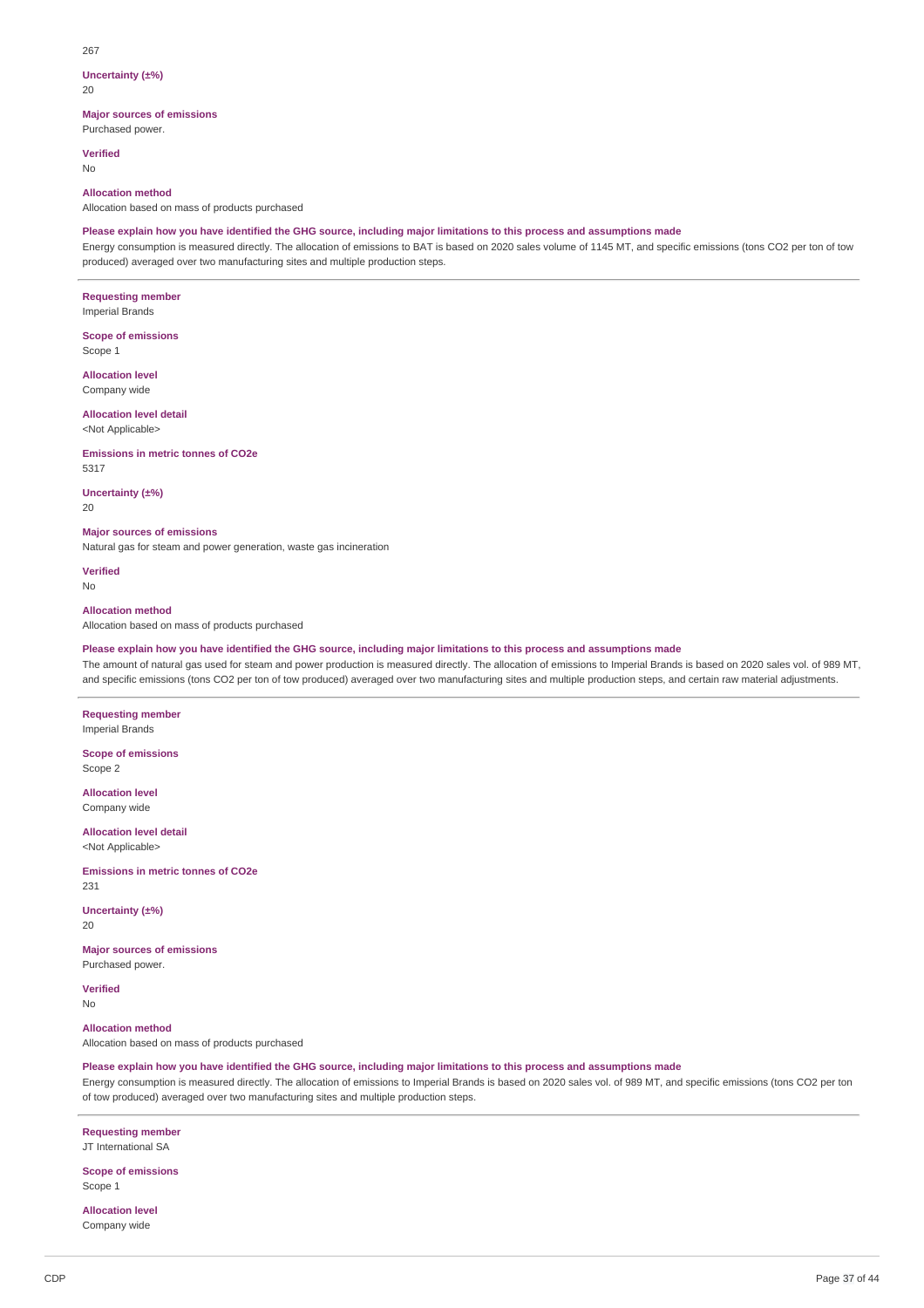#### **Allocation level detail**

<Not Applicable>

#### **Emissions in metric tonnes of CO2e** 55229

**Uncertainty (±%)**

20

### **Major sources of emissions**

Natural gas for steam and power generation, waste gas incineration

#### **Verified**

No

#### **Allocation method**

Allocation based on mass of products purchased

#### Please explain how you have identified the GHG source, including major limitations to this process and assumptions made

The amount of natural gas used for steam and power production is measured directly. The allocation of emissions to JTI is based on 2020 sales vol. of 10272 MT, and specific emissions (tons CO2 per ton of tow produced) averaged over two manufacturing sites and multiple production steps, and certain raw material adjustments.

**Requesting member** JT International SA

**Scope of emissions** Scope 2

**Allocation level** Company wide

**Allocation level detail** <Not Applicable>

**Emissions in metric tonnes of CO2e** 2395

**Uncertainty (±%)** 20

**Major sources of emissions** Purchased power.

**Verified** No

#### **Allocation method**

Allocation based on mass of products purchased

### Please explain how you have identified the GHG source, including major limitations to this process and assumptions made

Energy consumption is measured directly. The allocation of emissions to JTI is based on 2020 sales vol. of 10272 MT, and specific emissions (tons CO2 per ton of tow produced) averaged over two manufacturing sites and multiple production steps.

**Requesting member** Philip Morris International

**Scope of emissions**

Scope 1

**Allocation level** Company wide

**Allocation level detail** <Not Applicable>

**Emissions in metric tonnes of CO2e** 176898

**Uncertainty (±%)**  $20$ 

#### **Major sources of emissions**

Natural gas for steam and power generation, waste gas incineration

**Verified** No

#### **Allocation method**

Allocation based on mass of products purchased

#### Please explain how you have identified the GHG source, including major limitations to this process and assumptions made

The amount of natural gas used for steam and power production is measured directly. The allocation of emissions to PMI is based on 2020 sales vol. of 32900 MT, and specific emissions (tons CO2 per ton of tow produced) averaged over two manufacturing sites and multiple production steps, and certain raw material adjustments.

**Requesting member** Philip Morris International

**Scope of emissions** Scope 2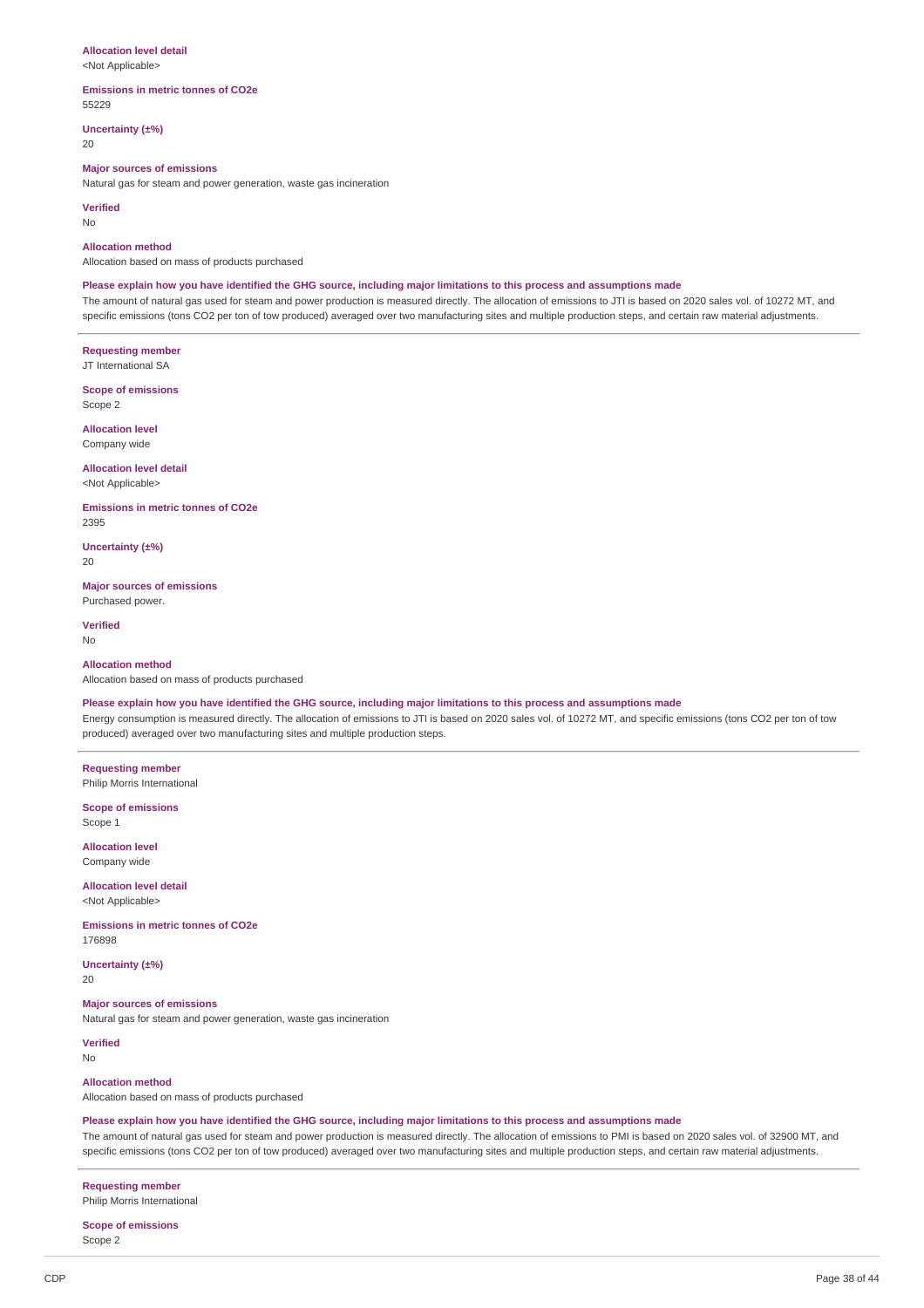# **Allocation level**

Company wide

#### **Allocation level detail** <Not Applicable>

### **Emissions in metric tonnes of CO2e**

7671

### **Uncertainty (±%)**

20

### **Major sources of emissions**

Purchased power.

### **Verified**

No

# **Allocation method**

Allocation based on mass of products purchased

Please explain how you have identified the GHG source, including major limitations to this process and assumptions made Energy consumption is measured directly. The allocation of emissions to PMI is based on 2020 sales vol. of 32900 MT, and specific emissions (tons CO2 per ton of tow produced) averaged over two manufacturing sites and multiple production steps.

### SC1.2

#### **(SC1.2) Where published information has been used in completing SC1.1, please provide a reference(s).**

None

# SC1.3

### (SC1.3) What are the challenges in allocating emissions to different customers, and what would help you to overcome these challenges?

| <b>Allocation challenges</b>                                                                                                     | Please explain what would help you overcome these challenges                                                                                                                                                                                                                                                                                                                                                                                                                                                                                                                                     |
|----------------------------------------------------------------------------------------------------------------------------------|--------------------------------------------------------------------------------------------------------------------------------------------------------------------------------------------------------------------------------------------------------------------------------------------------------------------------------------------------------------------------------------------------------------------------------------------------------------------------------------------------------------------------------------------------------------------------------------------------|
| Diversity of product lines makes<br>accurately accounting for each<br>product/product line cost ineffective                      | Celanese produces hundreds of products, across different major business lines, plant sites, and geographies. Improving the granularity of our data collection would be<br>necessary to help overcome these challenges. Celanese continues to work to make these improvements in data collection.                                                                                                                                                                                                                                                                                                 |
| Managing the different emission<br>factors of diverse and numerous<br>geographies makes calculating total<br>footprint difficult | Celanese produces hundreds of products, across different major business lines, plant sites, and geographies. We often produce the same product in different plant sites and<br>in different geographies. Customers buying from multiple sites and/or geographies adds complexity to the ability to accurately allocate emissions. Celanese continues to work<br>to improve our abilities to allocate emissions to our customers who request this information.                                                                                                                                    |
| Customer base is too large and<br>to the customer level                                                                          | Celanese produces hundreds of products, across different major business lines, plant sites, and geographies. Customers often buy multiple products, and these products can<br>diverse to accurately track emissions be sourced from multiple sites and/or geographies. This adds complexity to the ability to accurately allocate emissions. Emissions data granularity and robust, consolidated<br>data collection would help to improve our allocations estimates. Celanese continues to work to improve our abilities to allocate emissions to our customers who request this<br>information. |

#### SC1.4

**(SC1.4) Do you plan to develop your capabilities to allocate emissions to your customers in the future?** Yes

### SC1.4a

### **(SC1.4a) Describe how you plan to develop your capabilities.**

Celanese continues to work to develop greater means and higher accuracy of our emissions allocations. In addition, we plan to begin calculating and reporting Scope 3 emissions in the next two - three years. Our global footprint, extensive and multi-regional product lines, and shared site production capabilities make these extensive project undertakings.

### SC2.1

(SC2.1) Please propose any mutually beneficial climate-related projects you could collaborate on with specific CDP Supply Chain members.

**Requesting member** Altria Group, Inc.

**Group type of project** Relationship sustainability assessment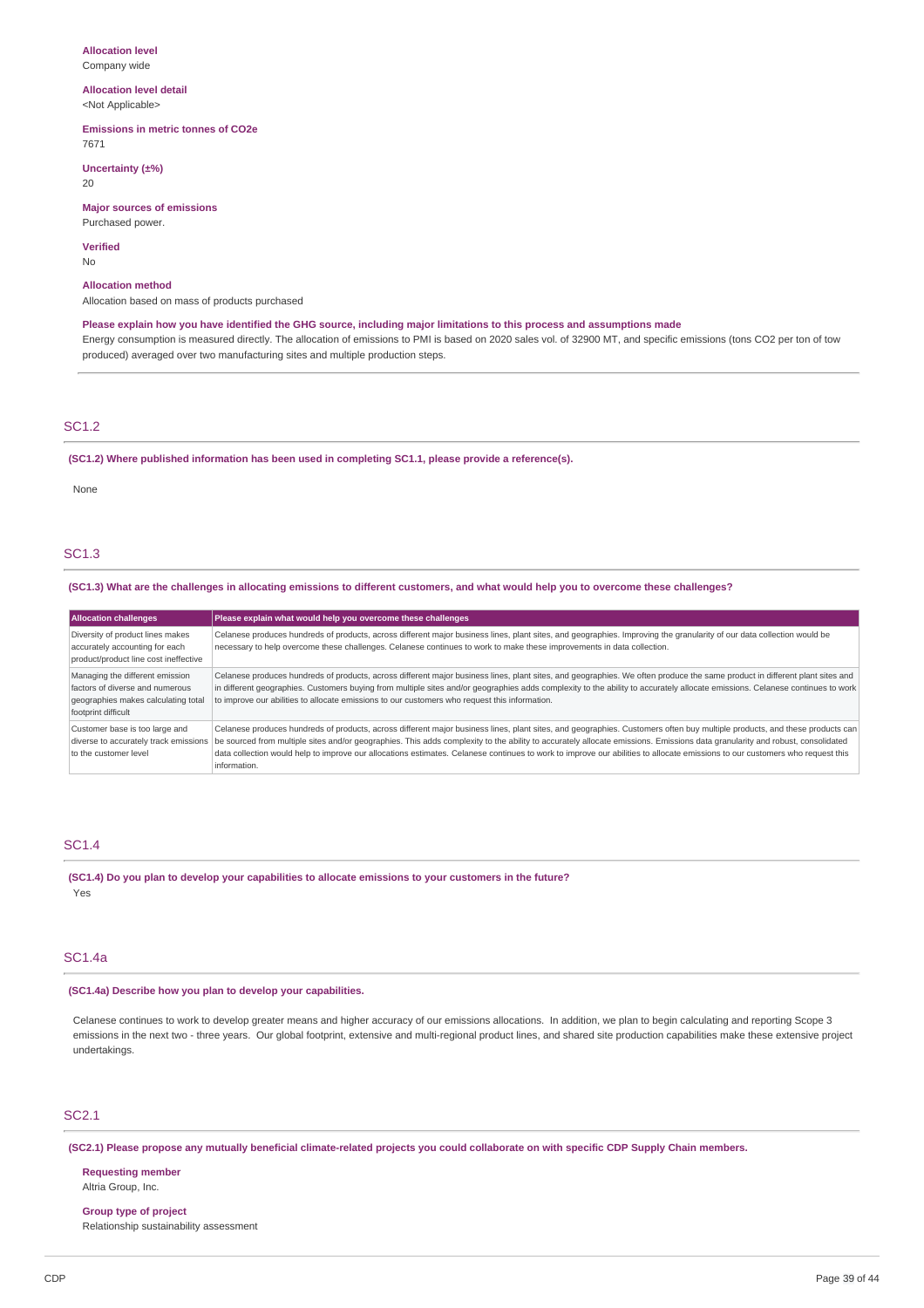#### **Type of project**

Aligning goals to feed into customers targets and ambitions

#### **Emissions targeted**

Actions that would reduce our own operational emissions (our scope 1 & 2)

**Estimated timeframe for carbon reductions to be realized** Other, please specify

### **Estimated lifetime CO2e savings**

**Estimated payback** Please select

#### **Details of proposal**

Unknown at this point. As our operational emissions feed into Altria's Scope 3 emissions, reductions of our own Scope 1 & 2 emissions will benefit Altria's goals on Scope 3 emissions reductions.

**Requesting member** ARKEMA

**Group type of project**

Relationship sustainability assessment

**Type of project** Aligning goals to feed into customers targets and ambitions

#### **Emissions targeted**

Actions that would reduce our own operational emissions (our scope 1 & 2)

**Estimated timeframe for carbon reductions to be realized** Other, please specify

#### **Estimated lifetime CO2e savings**

**Estimated payback** Please select

#### **Details of proposal**

Unknown at this point. As our operational emissions feed into customer's Scope 3 emissions, reductions of our own Scope 1 & 2 emissions will benefit customer's goals on Scope 3 emissions reductions.

#### **Requesting member**

Avery Dennison Corporation

**Group type of project** Relationship sustainability assessment

**Type of project** Aligning goals to feed into customers targets and ambitions

### **Emissions targeted**

Actions that would reduce our own operational emissions (our scope 1 & 2)

**Estimated timeframe for carbon reductions to be realized** Other, please specify

#### **Estimated lifetime CO2e savings**

**Estimated payback** Please select

### **Details of proposal**

Unknown at this point. As our operational emissions feed into customer's Scope 3 emissions, reductions of our own Scope 1 & 2 emissions will benefit customer's goals on Scope 3 emissions reductions.

### **Requesting member**

Bayer AG

**Group type of project** Relationship sustainability assessment

#### **Type of project**

Aligning goals to feed into customers targets and ambitions

### **Emissions targeted**

Actions that would reduce our own operational emissions (our scope 1 & 2)

### **Estimated timeframe for carbon reductions to be realized** Other, please specify

**Estimated lifetime CO2e savings**

# **Estimated payback**

Please select

#### **Details of proposal**

Unknown at this point. As our operational emissions feed into customer's Scope 3 emissions, reductions of our own Scope 1 & 2 emissions will benefit customer's goals on Scope 3 emissions reductions.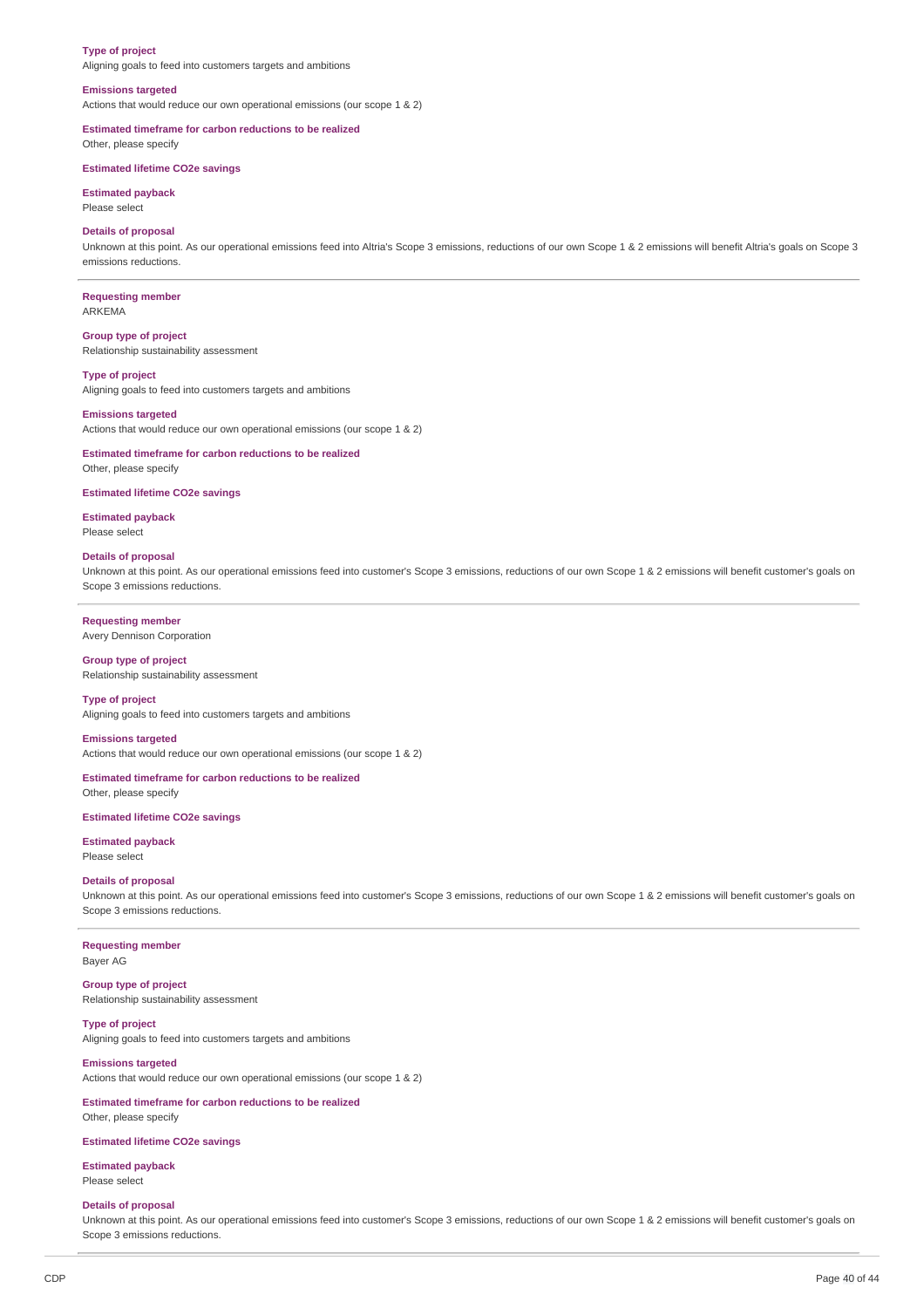#### **Requesting member** Braskem S/A

**Group type of project** Relationship sustainability assessment

**Type of project**

Aligning goals to feed into customers targets and ambitions

### **Emissions targeted**

Actions that would reduce our own operational emissions (our scope 1 & 2)

**Estimated timeframe for carbon reductions to be realized** Other, please specify

### **Estimated lifetime CO2e savings**

**Estimated payback** Please select

#### **Details of proposal**

Unknown at this point. As our operational emissions feed into customer's Scope 3 emissions, reductions of our own Scope 1 & 2 emissions will benefit customer's goals on Scope 3 emissions reductions.

### **Requesting member**

British American Tobacco

### **Group type of project**

Relationship sustainability assessment

# **Type of project**

Aligning goals to feed into customers targets and ambitions

### **Emissions targeted**

Actions that would reduce our own operational emissions (our scope 1 & 2)

# **Estimated timeframe for carbon reductions to be realized**

Other, please specify

### **Estimated lifetime CO2e savings**

**Estimated payback** Please select

#### **Details of proposal**

Unknown at this point. As our operational emissions feed into BAT's Scope 3 emissions, reductions of our own Scope 1 & 2 emissions will benefit BAT's goals on Scope 3 emissions reductions.

#### **Requesting member**

Imperial Brands

#### **Group type of project** Relationship sustainability assessment

**Type of project** Aligning goals to feed into customers targets and ambitions

#### **Emissions targeted**

Actions that would reduce our own operational emissions (our scope 1 & 2)

### **Estimated timeframe for carbon reductions to be realized** Other, please specify

### **Estimated lifetime CO2e savings**

**Estimated payback**

Please select

#### **Details of proposal**

Unknown at this point. As our operational emissions feed into customer's Scope 3 emissions, reductions of our own Scope 1 & 2 emissions will benefit customer's goals on Scope 3 emissions reductions.

#### **Requesting member**

International Flavors & Fragrances Inc.

### **Group type of project** Relationship sustainability assessment

### **Type of project** Aligning goals to feed into customers targets and ambitions

#### **Emissions targeted**

Actions that would reduce our own operational emissions (our scope 1 & 2)

### **Estimated timeframe for carbon reductions to be realized** Other, please specify

**Estimated lifetime CO2e savings**

#### **Estimated payback**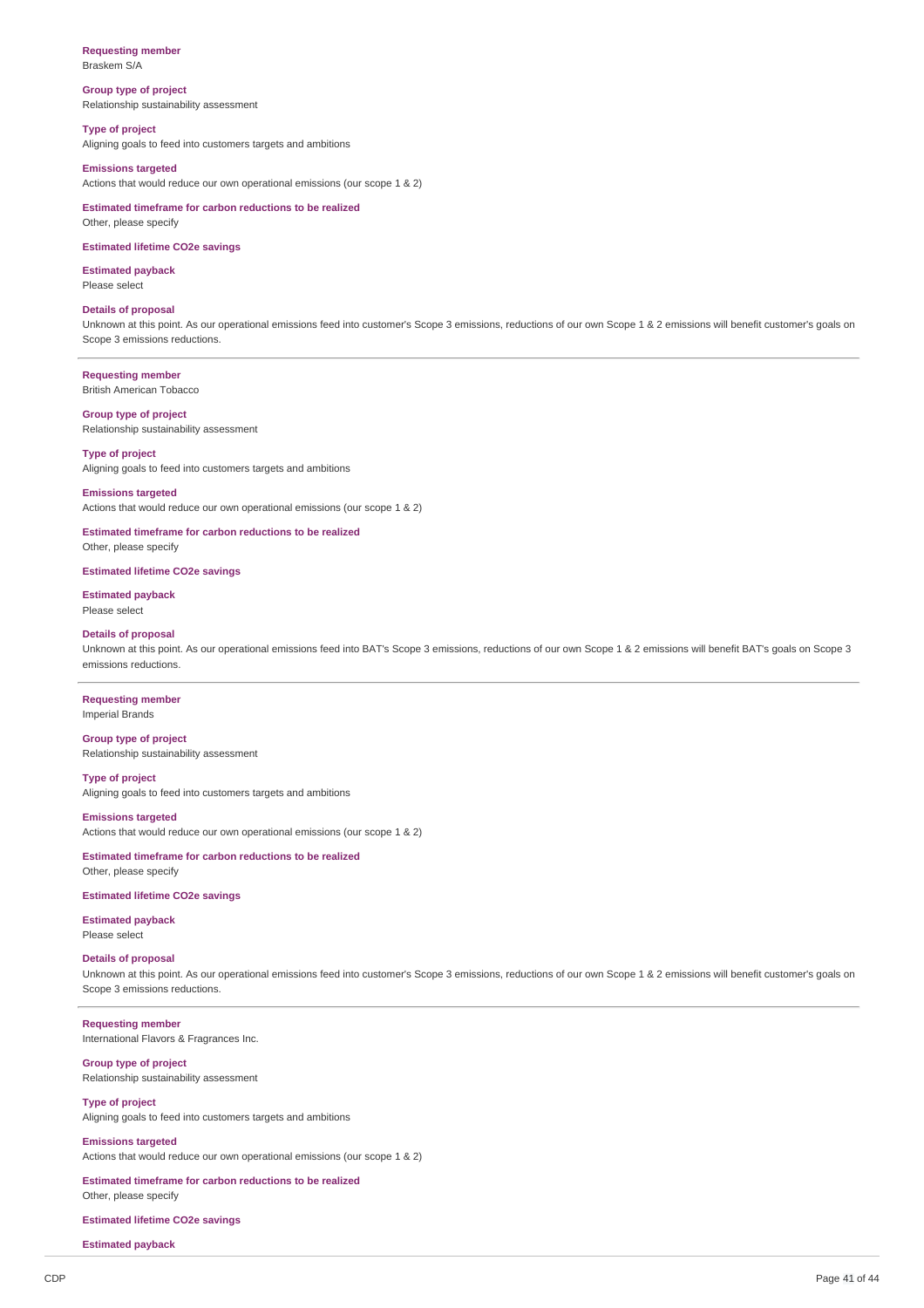#### Please select

#### **Details of proposal**

Unknown at this point. As our operational emissions feed into customer's Scope 3 emissions, reductions of our own Scope 1 & 2 emissions will benefit customer's goals on Scope 3 emissions reductions.

**Requesting member** JT International SA

### **Group type of project**

Relationship sustainability assessment

### **Type of project**

Aligning goals to feed into customers targets and ambitions

#### **Emissions targeted**

Actions that would reduce our own operational emissions (our scope 1 & 2)

**Estimated timeframe for carbon reductions to be realized** Other, please specify

**Estimated lifetime CO2e savings**

**Estimated payback** Please select

#### **Details of proposal**

Unknown at this point. As our operational emissions feed into JTI's Scope 3 emissions, reductions of our own Scope 1 & 2 emissions will benefit JTI's goals on Scope 3 emissions reductions.

#### **Requesting member**

Philip Morris International

**Group type of project** Relationship sustainability assessment

**Type of project** Aligning goals to feed into customers targets and ambitions

#### **Emissions targeted**

Actions that would reduce our own operational emissions (our scope 1 & 2)

**Estimated timeframe for carbon reductions to be realized** Other, please specify

#### **Estimated lifetime CO2e savings**

**Estimated payback**

Please select

### **Details of proposal**

Unknown at this point. As our operational emissions feed into PMI's Scope 3 emissions, reductions of our own Scope 1 & 2 emissions will benefit PMI's goals on Scope 3 emissions reductions.

**Requesting member** SEKISUI CHEMICAL CO.,LTD.

### **Group type of project**

Relationship sustainability assessment

**Type of project** Aligning goals to feed into customers targets and ambitions

#### **Emissions targeted**

Actions that would reduce our own operational emissions (our scope 1 & 2)

**Estimated timeframe for carbon reductions to be realized** Other, please specify

#### **Estimated lifetime CO2e savings**

**Estimated payback** Please select

### **Details of proposal**

Unknown at this point. As our operational emissions feed into customer's Scope 3 emissions, reductions of our own Scope 1 & 2 emissions will benefit customer's goals on Scope 3 emissions reductions.

**Requesting member** Symrise AG

**Group type of project** Relationship sustainability assessment

**Type of project** Aligning goals to feed into customers targets and ambitions

**Emissions targeted**

Actions that would reduce our own operational emissions (our scope 1 & 2)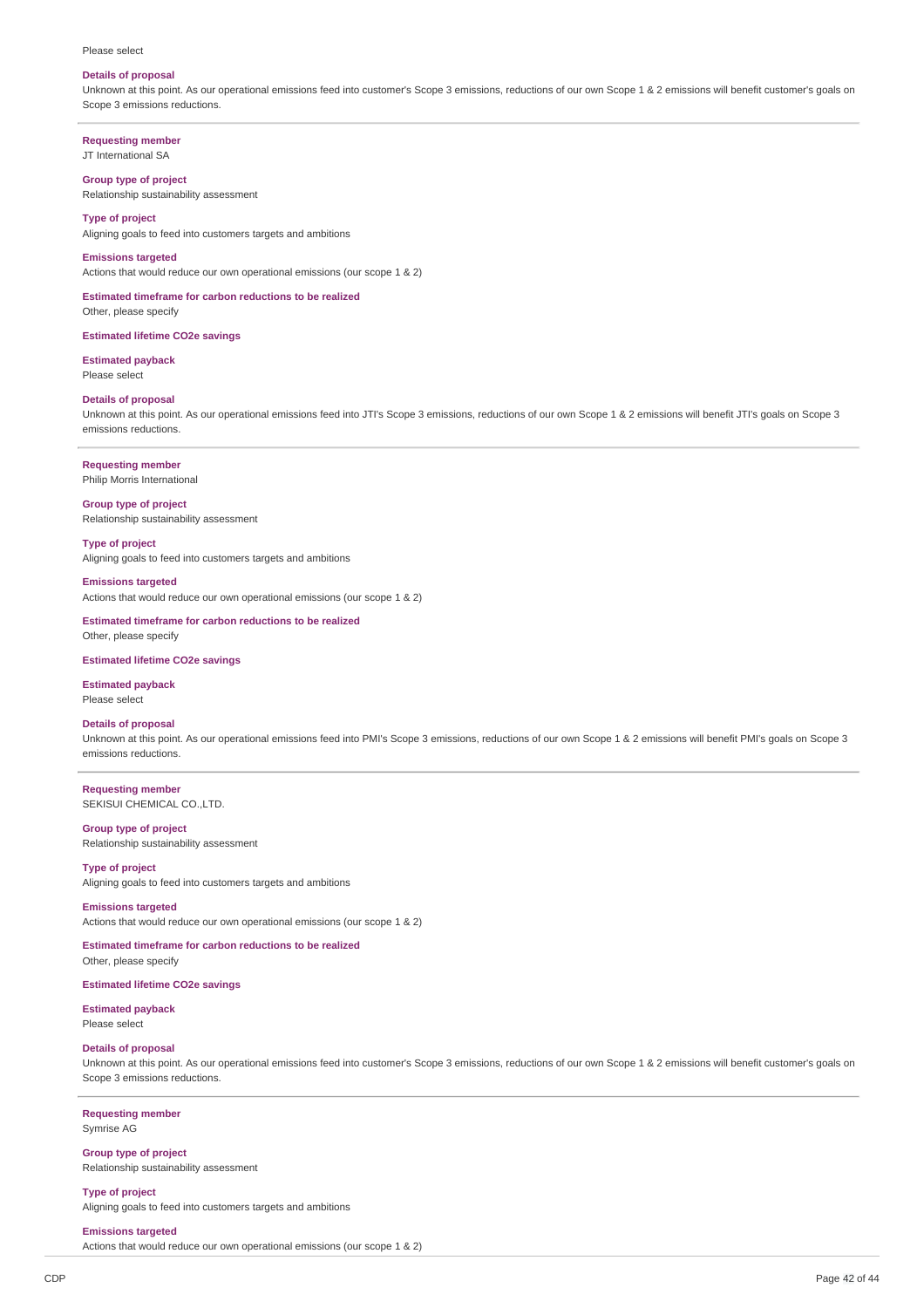### **Estimated timeframe for carbon reductions to be realized**

Other, please specify

### **Estimated lifetime CO2e savings**

# **Estimated payback**

Please select

# **Details of proposal**

Unknown at this point. As our operational emissions feed into customer's Scope 3 emissions, reductions of our own Scope 1 & 2 emissions will benefit customer's goals on Scope 3 emissions reductions.

**Requesting member** The Dow Chemical Company

**Group type of project** Relationship sustainability assessment

**Type of project**

Aligning goals to feed into customers targets and ambitions

**Emissions targeted** Actions that would reduce our own operational emissions (our scope 1 & 2)

**Estimated timeframe for carbon reductions to be realized** Other, please specify

**Estimated lifetime CO2e savings**

# **Estimated payback**

Please select

# **Details of proposal**

Unknown at this point. As our operational emissions feed into customer's Scope 3 emissions, reductions of our own Scope 1 & 2 emissions will benefit customer's goals on Scope 3 emissions reductions.

#### **Requesting member**

The LEGO Group

### **Group type of project**

Relationship sustainability assessment

### **Type of project**

Aligning goals to feed into customers targets and ambitions

### **Emissions targeted**

Actions that would reduce our own operational emissions (our scope 1 & 2)

#### **Estimated timeframe for carbon reductions to be realized**

Other, please specify

### **Estimated lifetime CO2e savings**

**Estimated payback** Please select

#### **Details of proposal**

Unknown at this point. As our operational emissions feed into customer's Scope 3 emissions, reductions of our own Scope 1 & 2 emissions will benefit customer's goals on Scope 3 emissions reductions.

**Requesting member** Velux A/S

**Group type of project** Relationship sustainability assessment

**Type of project** Aligning goals to feed into customers targets and ambitions

**Emissions targeted** Actions that would reduce our own operational emissions (our scope 1 & 2)

### **Estimated timeframe for carbon reductions to be realized**

Other, please specify

### **Estimated lifetime CO2e savings**

**Estimated payback** Please select

#### **Details of proposal**

Unknown at this point. As our operational emissions feed into customer's Scope 3 emissions, reductions of our own Scope 1 & 2 emissions will benefit customer's goals on Scope 3 emissions reductions.

**Requesting member** WestRock Company

#### **Group type of project**

Relationship sustainability assessment